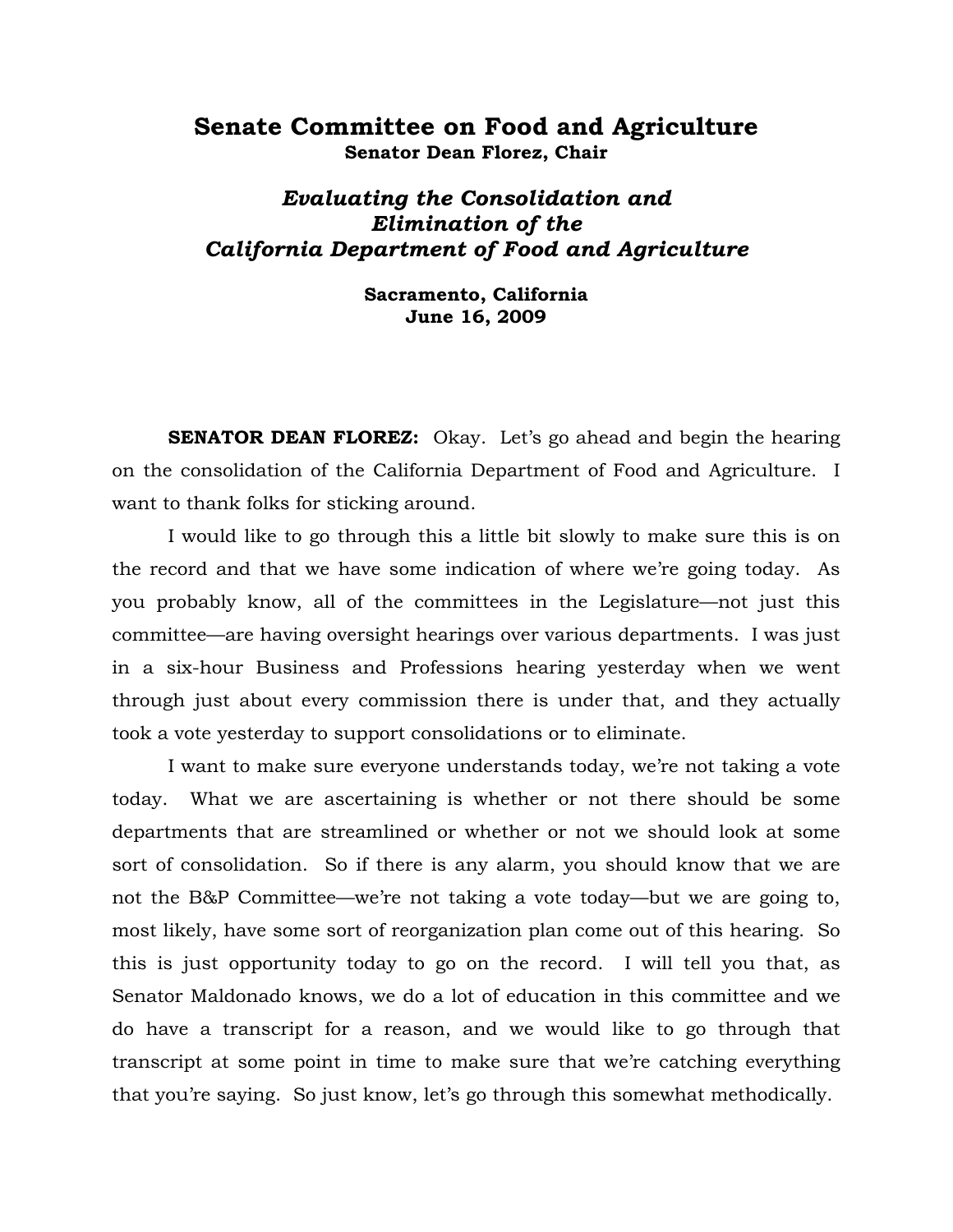I can tell you that on the surface, this hearing seems somewhat unprecedented. It's a hearing, I believe, that is somewhat overdue. As you probably know, we have rarely check in. We've heard the Governor's discussions about blowing up the boxes. What this committee likes to do is look inside the boxes. So today is our opportunity to look inside the boxes and to hopefully get some indication on how we can deal with this \$24 billion deficit.

We do know that there are a few challenges with respect to this hearing. I can tell you, that when the governor addressed the Legislature, he said that every dollar we can save is a dollar that can go to education or health care or other vital needs. So with that in mind, that's the baseline for this hearing, is to try to understand whether or not we can find savings; and wherever we can find it, we want to make sure that we maximize those savings. I can tell you, that rather than look across the board at cuts, this is a time that we can go through CDFA's budget, department by department, and try to weigh the merits of CDFA individually and also holistically.

I think the question you're going to hear a lot today, at the end of the day, is whether or not taxpayers are gaining some sort of relative value from a particular program where government functions and whether or not they as taxpayers ultimately are receiving direct benefit. I can tell you that there will be lots of questions directed to departments within CDFA. We do know that certain segments of the agriculture industry benefit from government involvement and support. But the question is, Is there benefit for the taxpayers and is that some sort of matching of, if you will, benefit?—and I think that's the goal of today.

Secondly, I want to make sure we ask ourselves whether or not the regulatory structure that we have has given us some sense of—well, we're going to see if we can look at the regulatory structure to make it work for us at the end of the day. We have a lot of competing demands of government's efforts and time. We know it's challenging. But if the regulatory structure can be streamlined a bit, that is something that we're very interested in. We are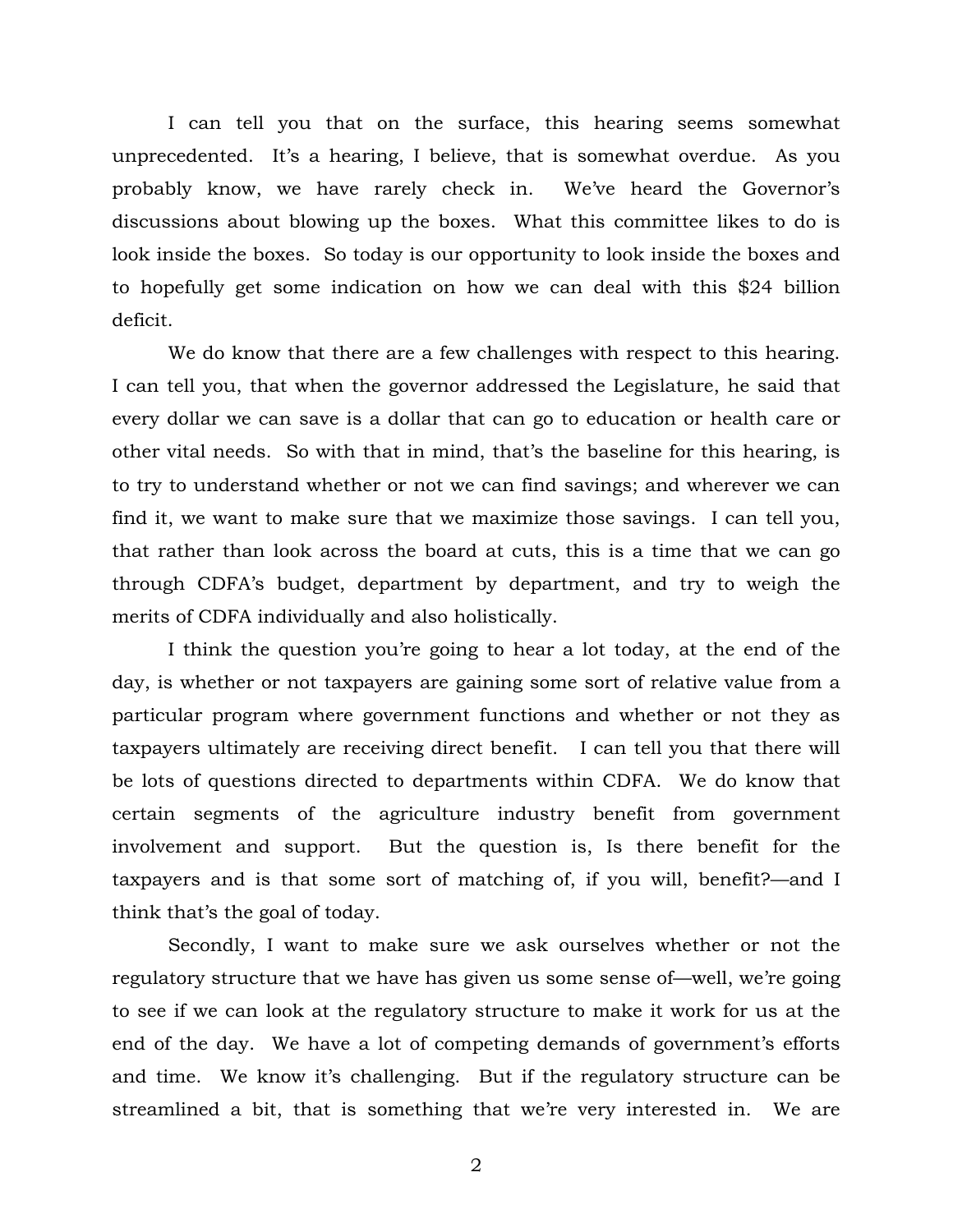streamlining in every sense of the word in every department, and the goal here is to try to provide a more streamlined and efficient government as we move through this.

We do know that government moves very slowly. But in this case, with a \$24 billion deficit, we want to make sure that we are moving methodically through every one of our departments. This is the Senate Food and Agriculture Committee so, obviously, our purview over this department is very important. At the end of the day we want to make sure that we have a much smaller footprint—and I don't mean carbon footprint—I mean from a footprint of taxpayer dollars trying to minimize as much as possible.

I can tell you how this proceeding will continue through the afternoon. We are going to have some discussion about the philosophical underpinnings of CDFA. That's very important to us. We want to talk about the ways it operates and how we can achieve a better understanding of the regulatory approach of its programs. And, of course, we put out the question whether or not we even need a CDFA, and that is the baseline for today's discussion. I do know that CDFA has been a part of state government for many, many, many years, and the question simply is whether or not that should continue as we move forward and whether or not there's pieces of it that should be streamlined and put other places.

We'll also talk about funding for the various services provided by the departments. For example, some programs, obviously, are funded through other dollars, such as fees, and some are funded by the federal government we'd like to have a better understanding of how that works—and then we're going to open up the discussion to the public so we can actually hear what others have to say about CDFA. So this could be a pretty long hearing. We could be here a bit, in and out. It really depends on the answers that are given. I can tell you that we have put a consolidation proposal out there. It does eliminate the entire office of the secretary, including a few positions, and we're going to proceed through with this process from a consolidation point of view.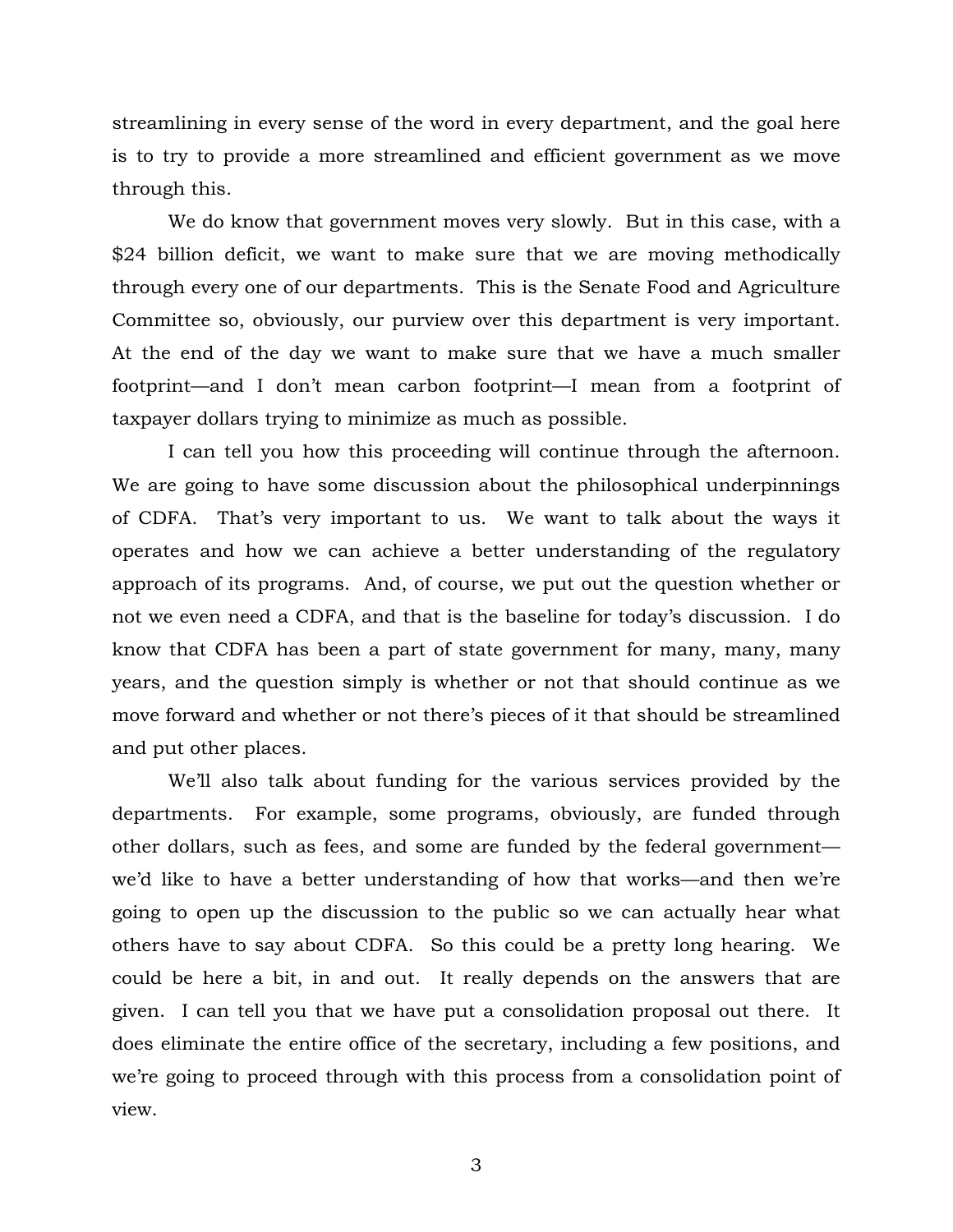I would like to lay out what that is in my mind at this point in time. We have, as you know, a \$300-million-plus budget at CDFA. About \$100 million of it comes from General Fund funding provided to the CDFA, and I guess we're going to go through little pieces of that \$100 million. For example, the entire executive management administrative organization at CDFA costs taxpayers \$13 million a year.

We're also going to be discussing today whether we should transfer fertilizer, chemical, and pest control activities to the Department of Pesticide Regulation for streamlining and cost savings, whether or not we ought to abolish the agricultural marketing functions. As you know, we have about 50 boards and commissions, including a Blueberry Commission, headed our way from the Assembly and the question simply is whether or not those make sense for us and how much support ultimately is given by CDFA in regard to those boards and commissions.

I would also tell you that Senator Maldonado and I have many, many years of discussions from the Assembly on, on fairs and expositions. And the simple question is today, you know, Is that a viable mechanism to provide for fairs and expositions the way we do it today, particularly in this budget? And we're going to talk a little bit about that.

The last and probably one of the largest single-budget items in the CDFA budget has to deal with animal and plant functions. And today we're going to talk about whether or not the Department of Health—the new Department of Public Health or the Department of Resources—should take some of these issues on rather than be housed at the CDFA—ag preservation, for example, over at the Department of Resources—plant health, animal welfare, food safety—to be pushed over to the new Department of Public Health. Obviously, my preference is to look at transferring food safety functions to the Department of Health. But today we're going to have an opportunity to try to figure out whether that makes sense and, lastly, whether or not we should transfer the weights and measures to the Department of Consumer Affairs. So these are some of the consolidation proposals put forward thus far, at least by myself,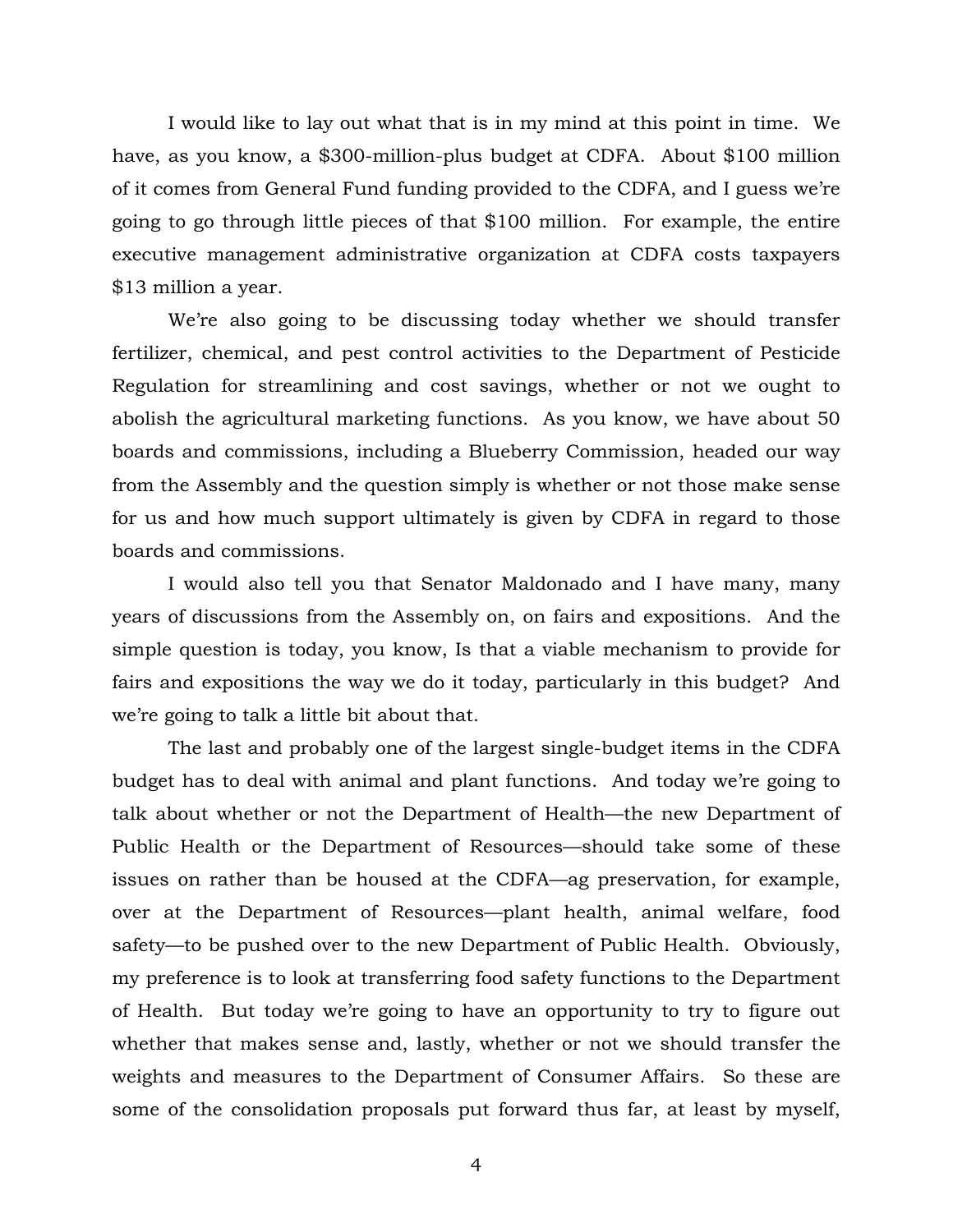and we'd like to ask the Department to come up and then we'd like to proceed through eight of these proposals and see if they make any sense.

Okay. Now thank you for joining us. We very much appreciate it.

**MS. RAYNE PEGG:** Thank you.

**SENATOR FLOREZ:** And I guess the first question I maybe have is, this hearing, as you probably know, you've had some time to prepare for, hopefully. We've had about 10 days in the file.

**MS. PEGG:** Um-hmm.

**SENATOR FLOREZ:** So I guess my question is, Where is the secretary? **MS. PEGG:** The secretary is actually with the United—can you hear me? **SENATOR FLOREZ:** I can.

**MS. PEGG:** With the United States Department of Agriculture, as well as the agricultural secretary from Mexico. They're meeting this morning in San Diego on Asian citrus psyllid in our cooperative agreement with Mexico to both eradicate the pest there in Mexico as well as along the California southern border.

#### **SENATOR FLOREZ:** Right.

**MS. PEGG:** So we looked at—we had two very critical things going on today. We had your hearing regarding the elimination of the department, and then we also had the Mexican government calling a meeting so we had to go in different directions.

**SENATOR FLOREZ:** Right. Could this be seen as an indication that the secretary, when we put in the file the elimination or consolidation of his department, is making a choice to deal with an issue that he couldn't send many of the folks in your budget that deal with this? Are all the secretaries meeting there today, or who's meeting?

**MS. PEGG:** The secretary of Mexico is meeting as well as our secretary and I believe probably the USDA administrator of APHIS. We have every single division director here for this hearing and we take this very, very seriously.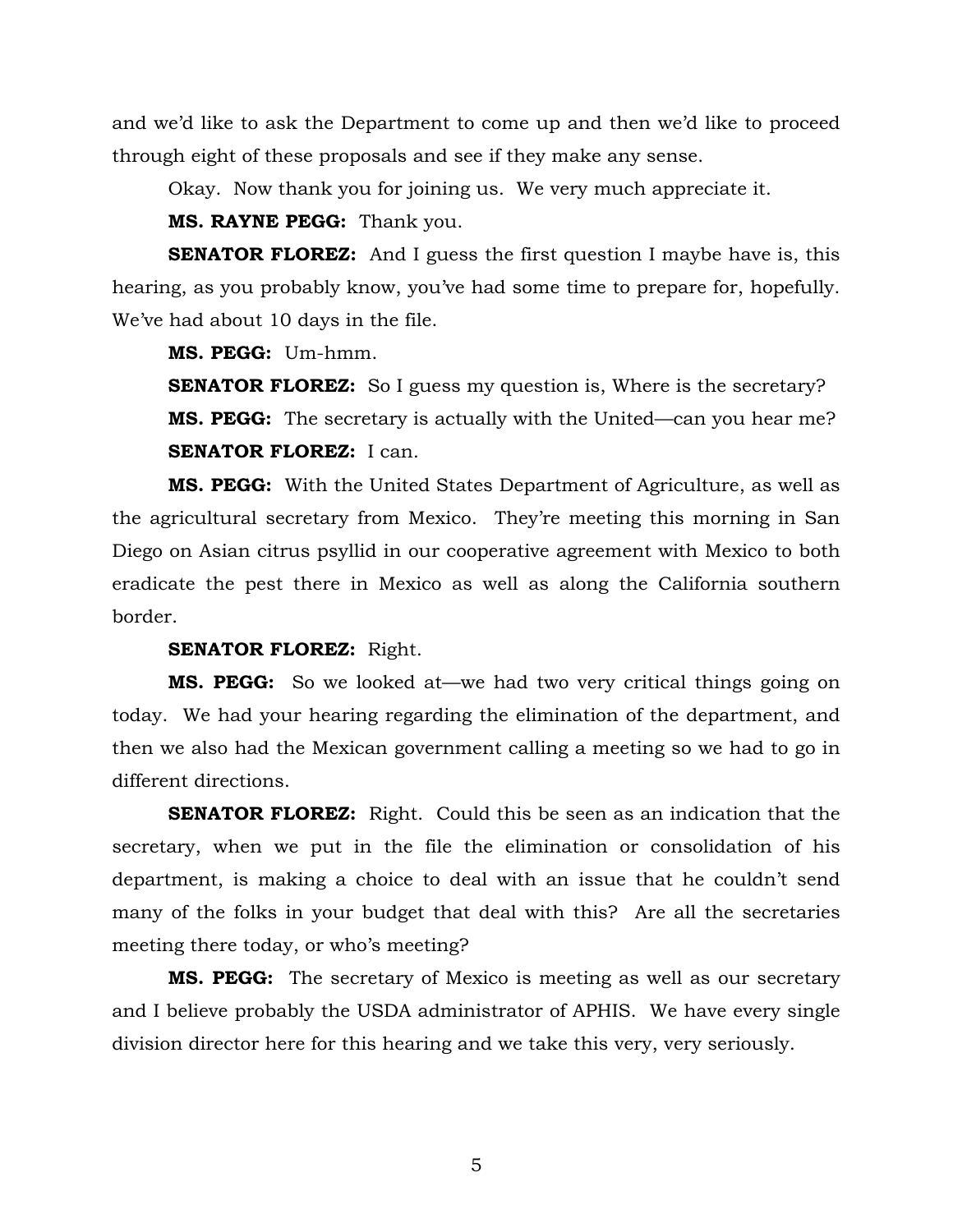**SENATOR FLOREZ:** Okay. And why couldn't you have told us that the secretary wasn't going to be here earlier? I'm sure the Mexico conference didn't pop up on your screen yesterday.

**MS. PEGG:** Right. We made it clear to your staff that we may have a conflict. We were not too sure if the secretary would be able to attend or not. That meeting had been cancelled in the past—the Mexico meeting—so we were not too sure if it would be confirmed.

**SENATOR FLOREZ:** Okay. So him showing up was contingent upon his meeting in…

**MS. PEGG:** With the Mexican government.

**SENATOR FLOREZ:** Okay. And what time is that meeting?

**MS. PEGG:** He was on a flight this morning and I think it started around 10:00 but I'm not positive.

**SENATOR FLOREZ:** Okay. Well, I can say that we're not too excited about him not being here. But you do have your department heads here which we will then probably ask some questions to.

Let me first get your response, if I could, to some of the consolidation questions I've mentioned. Why don't we start with the value that the Department of Food and Ag provides to the general taxpayer?—just a big philosophical question first.

**MS. PEGG:** No, and I think that it is good that you have called this hearing, and I think in this budget crisis it is important that we look at every taxpayer dollar and how it's spent. I think, you know, when evaluating what our role is in everyone's everyday life, you have to ask the question, Have you eaten today? We play a critical role in getting that food to your table and protecting California's food supply, and it costs the average Californian \$3.67 to our budget. We leverage that money. We leverage it with \$15.58 of federal and user fees in order to run the department. Where our primarily General Fund dollars are focused on are the animal and plant divisions and they're focused on those areas that protect the general public, as well as our food supply.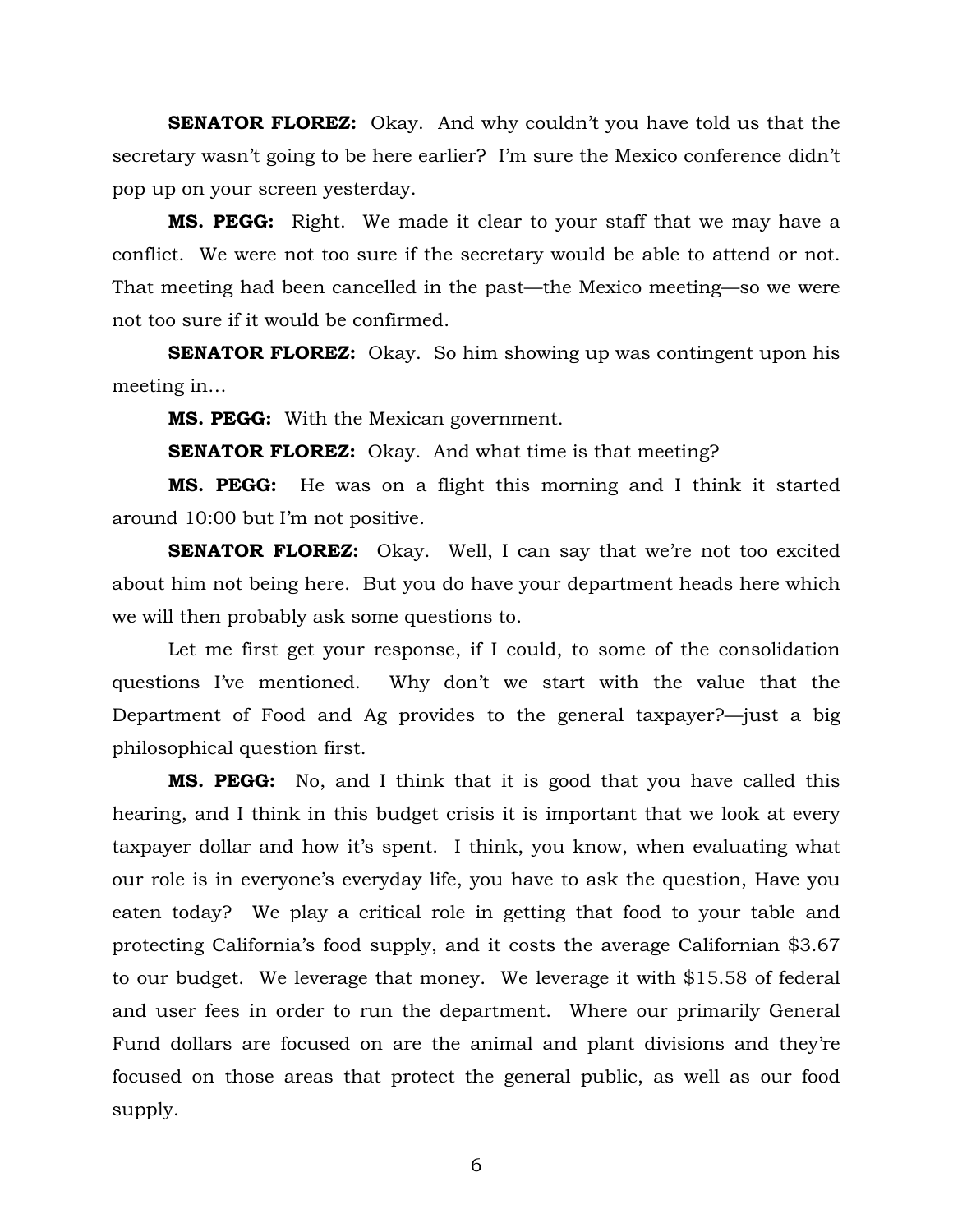There are roughly 75,000 farmers and ranchers throughout California, and 75 percent of them are 100 acres or less. These small farmers and ranchers build the food supply not only for California but the rest of the world, and we do find that very, very important. We are proud that we protect those farmers and ranchers and California's environment.

**SENATOR FLOREZ:** Okay. And you've mentioned a couple of times the protection of those industries. Are you aware of any other, if you will, departments in state government that protect industries in a similar way?

**MS. PEGG:** Well, I mean, if you're asking the question of should we have a department of food and agriculture…

**SENATOR FLOREZ:** No, I'm just asking a question, Do you know any other department or do we have any other…

**MS. PEGG:** There's the Department of Housing.

**SENATOR FLOREZ:** Are they out to protect the realtors? Are they out to protect the developers?

**MS. PEGG:** Well, isn't there a Department of Real Estate? I think there's a Department of Real Estate.

**SENATOR FLOREZ:** I mean, are those needed? I mean, that's the question that we're asking today.

**MS. PEGG:** I mean, I personally feel that protecting our food and our fiber is very, very important.

**SENATOR FLOREZ:** Right. No, it is very important but how do you we'll go through whether or not that's kind of occurring within the actual functions of CDFA. I mean, the Fresh Cut Flower Commission, tell me how that protects—how does that fall into your…

**MS. PEGG:** Well, there's no General Fund dollars so the taxpayer is not paying for the Fresh Cut Flower Commission.

**SENATOR FLOREZ:** Do you pay attention to it? Do you spend any time on it?

**MS. PEGG:** Yes, we audit it. It's up for referendum periodically. **SENATOR FLOREZ:** Do we use taxpayer dollars to do that?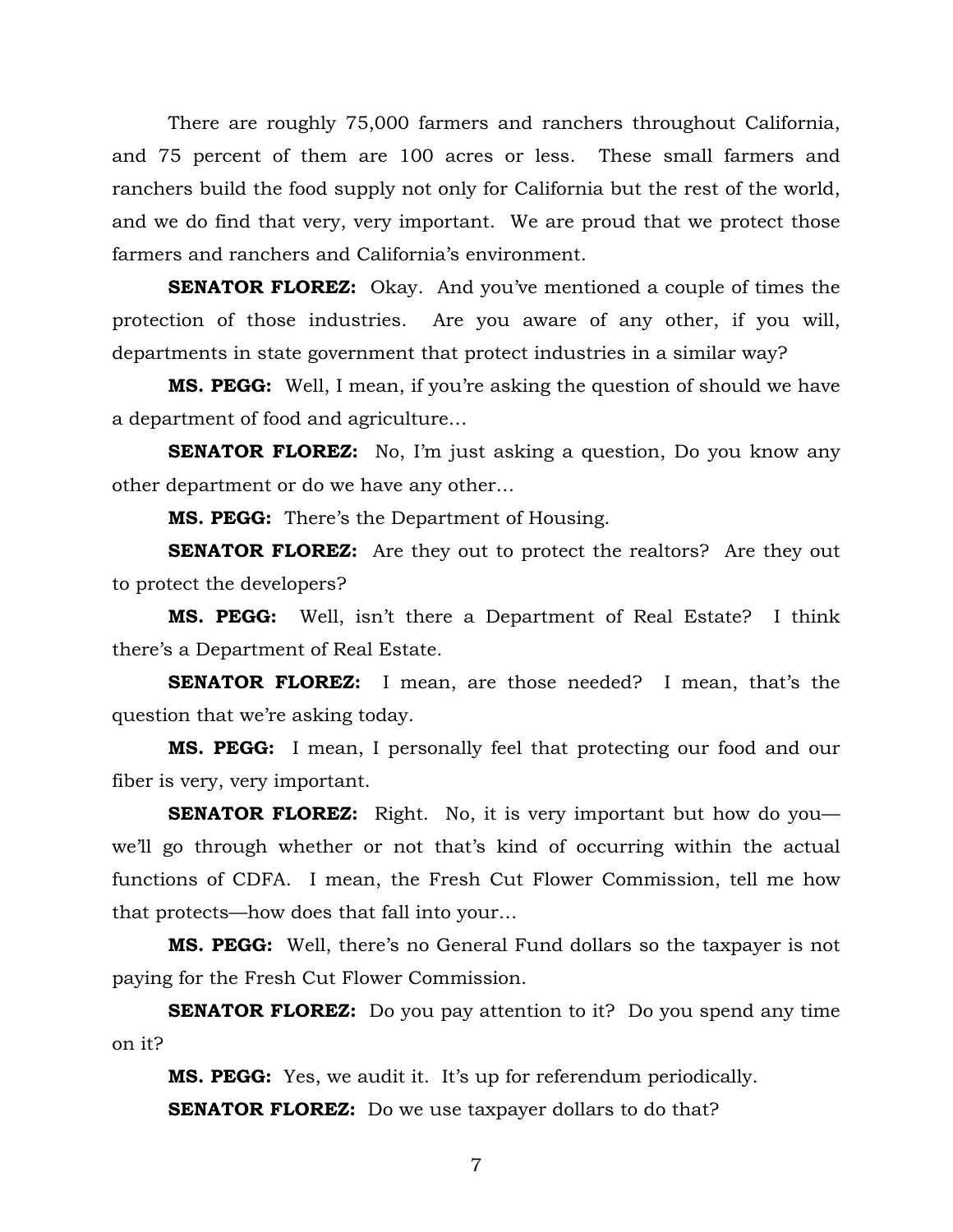**MS. PEGG:** No. Actually, they pay us for that audit.

**SENATOR FLOREZ:** So we don't use any time at all?

**MS. PEGG:** No, that division is actually no General Fund dollars and you can see that in your budget breakdown.

**SENATOR FLOREZ:** Yeah. No, I have my budget breakdown. But I'm just saying—so you're telling me, that as we go through some of these feebased programs, that we use no taxpayer dollars for the monitoring, support, auditing, checking in, travel, conferences? Are you…

**MS. PEGG:** We charge them for all those activities. We do have an administrative cost that we do charge all those programs for those activities. We do charge them to actually audit them. We charge them anywhere between…

**SENATOR FLOREZ:** So there's zero taxpayer-dollar programs?

**MS. PEGG:** Correct. They're zero. Now if you want to get into the executive office, that is assessed throughout, that is distributed—those costs are distributed throughout the whole entire department.

**SENATOR FLOREZ:** Okay. What are the, from your perspectives—so your thought is taxpayers are getting \$3.67 of—that's how much your department costs the taxpayers at the end of the day?

**MS. PEGG:** Um-hmm, our General Fund contribution. That's roughly 30 percent of our total budget, is General Fund. And then we leverage that with federal dollars—both 54 million of federal dollars, as well as an additional 32 million of federal dollars—that go to the counties.

**SENATOR FLOREZ:** And are the federal dollars contingent upon our contribution?

**MS. PEGG:** Several programs are contingent upon our contribution; not all of them. And we can go division by division. It varies on the program.

**SENATOR FLOREZ:** We'll do that. Is the current management structure the best structure from your perspective? I mean, is this the best structure in order to run CDFA?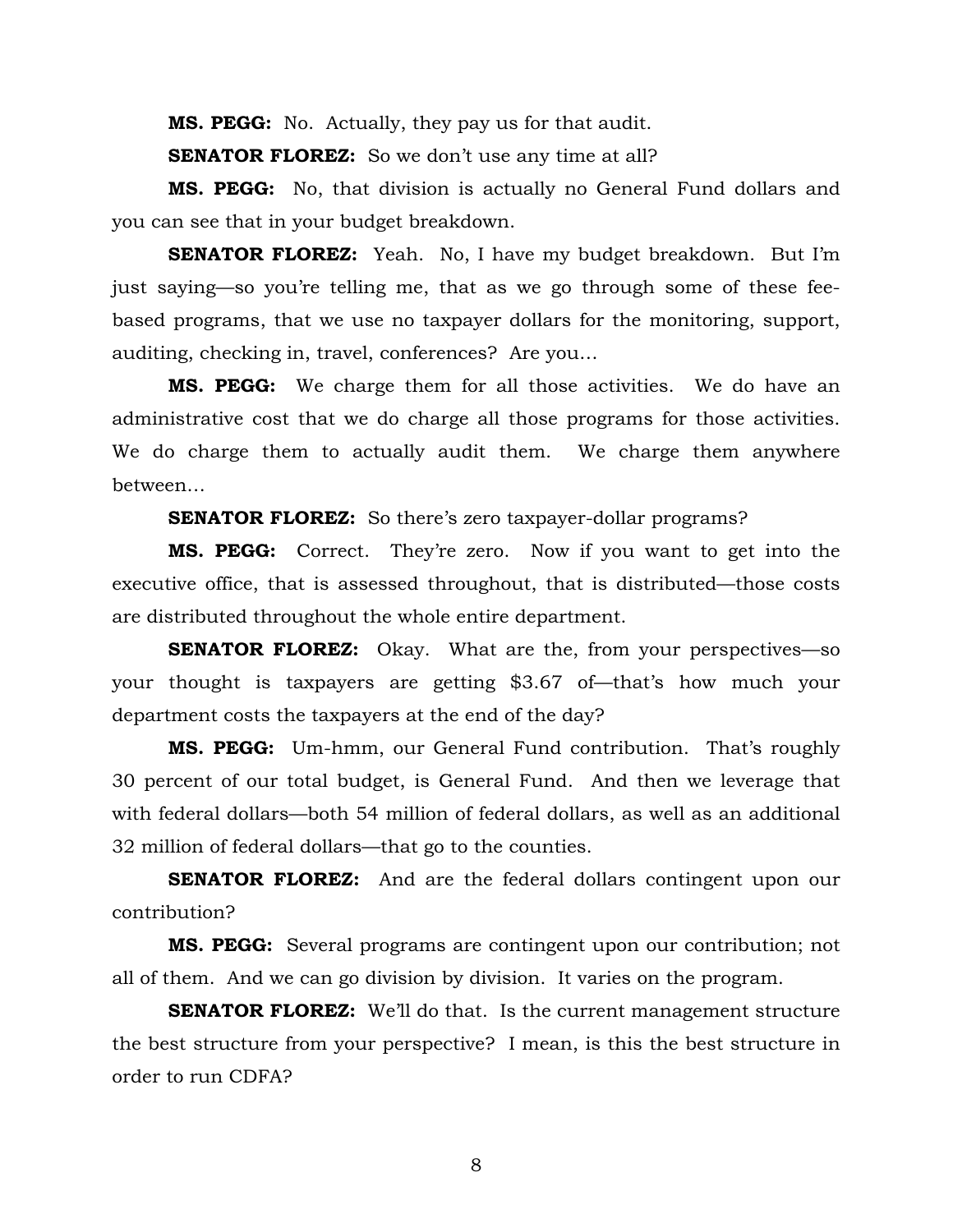**MS. PEGG:** Well, we're open to—I don't know what you're proposing otherwise. It has been a very efficient model. I think the California Performance Review said that it was an efficient model. But we're happy to discuss, you know, what sort of model do you think would work.

**SENATOR FLOREZ:** Well, that's what we're doing today.

**MS. PEGG:** Right.

**SENATOR FLOREZ:** So the question is, ultimately, Looking at other models, have we ever studied any other structure? Are you aware of any sort of—I mean, it isn't just you. There's been secretaries in both administrations. So have we ever taken an opportunity to look at what we've built on and asked the question whether some of these divisions need to remain?

**MS. PEGG:** Well, I know in the California Performance Review they did ask that question and there were some proposals on the table there. We've actually forwarded several proposals in the past. But I think that is part of this exercise. I mean, we're in a budget crisis so part of the exercise is reevaluating. It's good to reevaluate.

**SENATOR FLOREZ:** And when you say that the Governor's Performance Review made some recommendations, when you said they forwarded it, does that mean they forwarded it to—what? What does that mean?

**MS. PEGG:** Well, one of the recommendations is that the fair is privatized. And we had a bill, SB 1041, with Kehoe that would have made them special districts and we're open to that discussion again.

**SENATOR FLOREZ:** Okay. And that was a department-sponsored bill?

**MS. PEGG:** I don't know for sure if it was a department-sponsored bill. I don't know exactly but I think it was.

**SENATOR FLOREZ:** Okay. And I guess the question—the reason I mentioned that—is you've inherited this department. It isn't as though the governor came in and created departments and actually put this in place. So I guess the issue is, when we look at some of the functions and reforms, whether or not we can find various ways to streamline the cost structure for the department itself…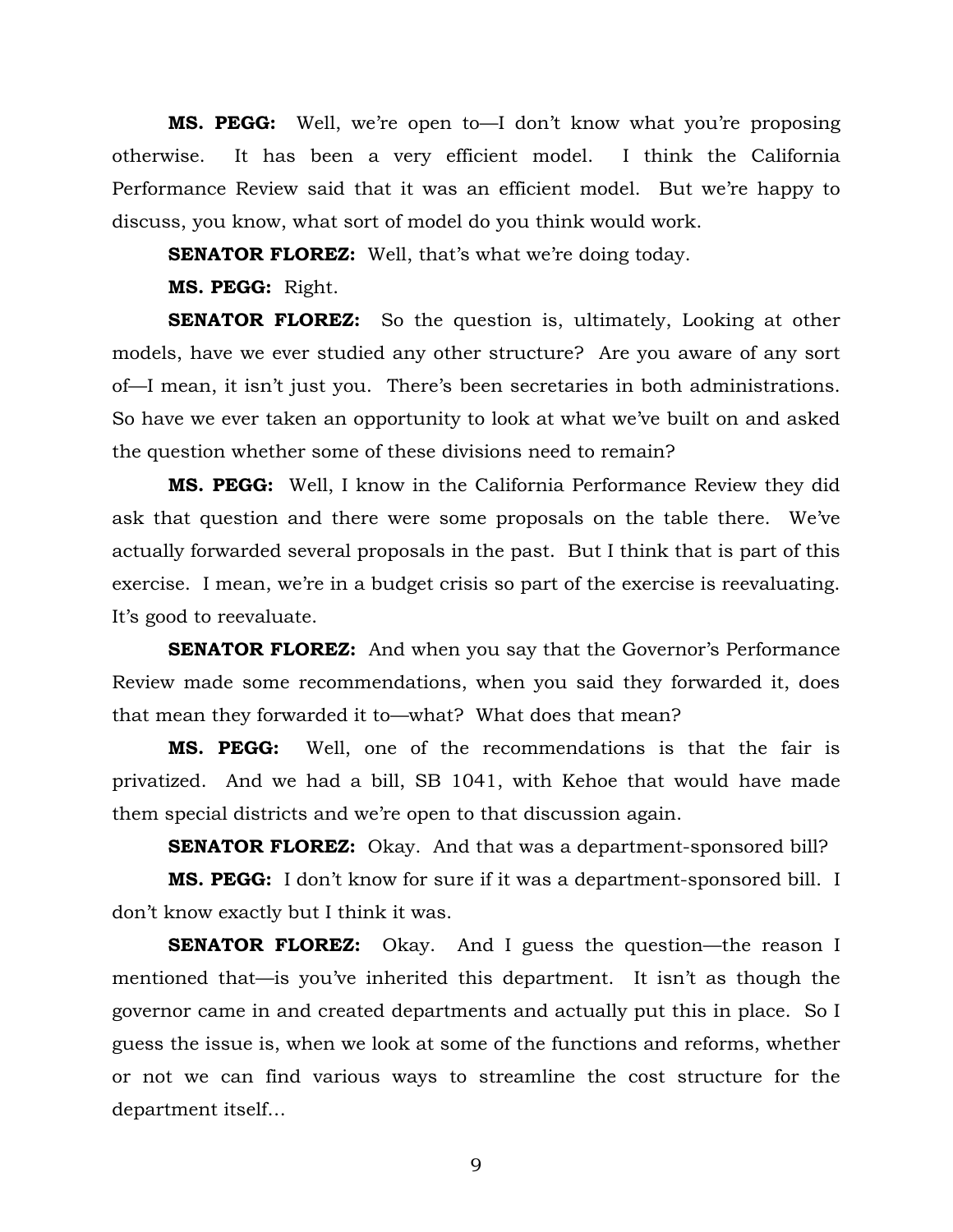#### **MS. PEGG:** Right.

**SENATOR FLOREZ:** Let me ask another question, if I could, in terms of the evaluation. I mean, how do we evaluate the performance of your departments? How does one judge whether or not they're actually being effective in terms of delivering what they promised to deliver which, as you've mentioned, various items, food safety on?

**MS. PEGG:** That is a good question. I think it depends on the program. They have very—it's different components. It depends on who pays into the program.

**SENATOR FLOREZ:** Why don't you give me an example?

**MS. PEGG:** Well, I mean if you look at—let's take the Inspection Services branch. For those components that there are users being assessed, there are usually boards that they report to that do, make recommendations to the secretary on various policy, whether it's the Organic Board—they make recommendations to the secretary and we are revamping that program whether it's fertilizer, same thing. If it goes into plant and animal, we have a nursery program. They report to those that are being assessed. That is an important component in making sure actually that you're not wasting money. And I am a proponent of having those groups to report to, to make sure that there is no waste going on there.

**SENATOR FLOREZ:** Right. Now in everything that you've mentioned there in order to evaluate, is there some sort of formalized process to evaluate this?

**MS. PEGG:** Well, there's always a public comment. If it's a regulation, then it goes through the OAL or the AOL—OAL—sorry—I always mix it up with AOL—OAL—and there's a public process there. We have various—we have the State Food and Ag Board, which I know you've talked about potentially eliminating.

#### **SENATOR FLOREZ:** Yes.

**MS. PEGG:** There is a new Invasive Species Council that is now made up of all the secretaries. There's a lot of…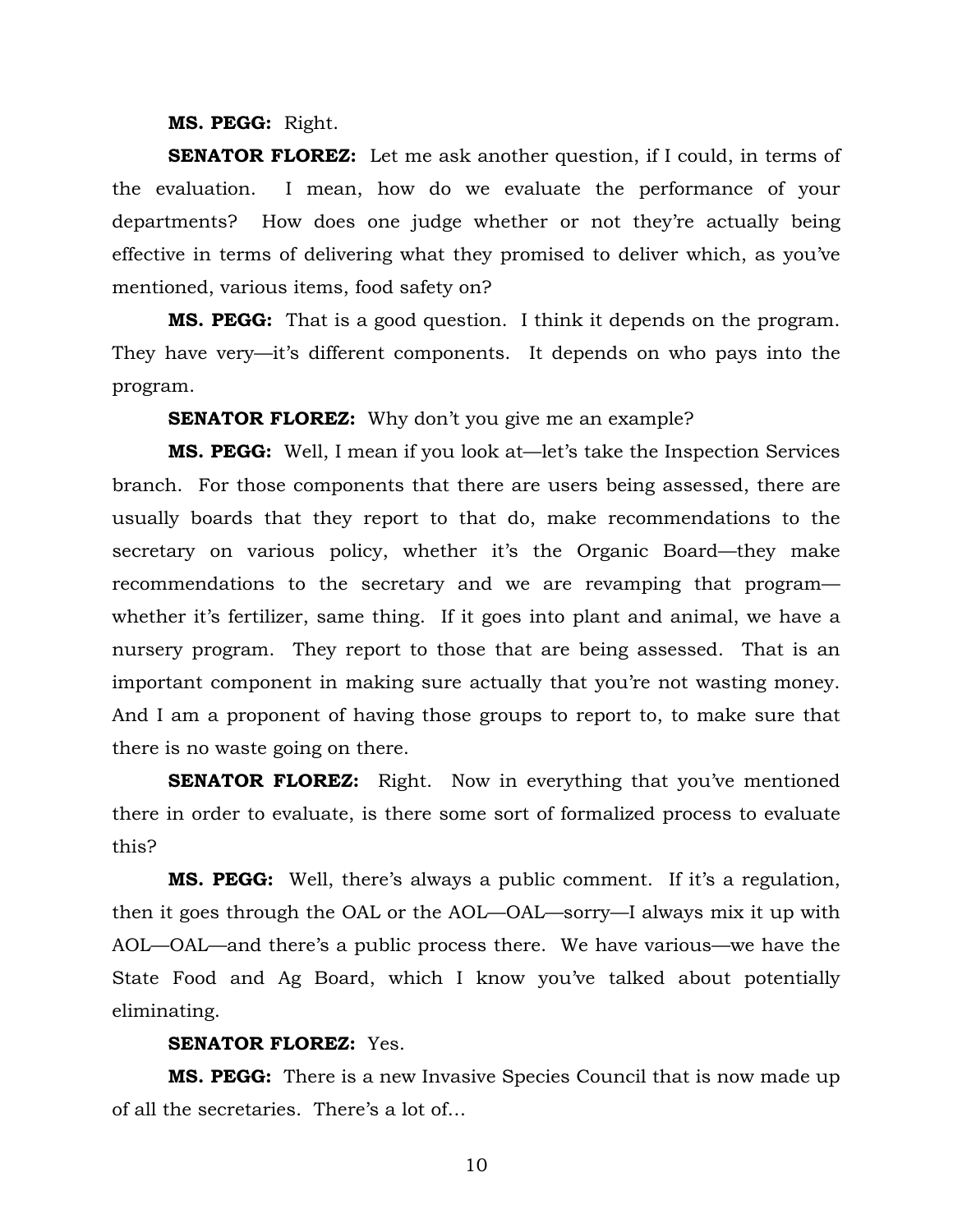**SENATOR FLOREZ:** And these councils and boards, in your example, they're reporting back to the secretary on what? Improvements?

**MS. PEGG:** Improvements, how the use of funds are used, what should be priorities or not. You know, under difficult budget times, you have to prioritize what is critical.

**SENATOR FLOREZ:** But these are folks in the industry and recommending to the secretary who is supposed to be able to, in essence, regulate the industries on certain sort of protections or—I mean, is that the best structure to have folks that—I mean, do they pay for the answer they want and the secretary just says okay? I mean, this isn't necessarily—I'm just trying to understand what the value is of boards and commissions that are made up of the folks that, in many cases, we're supposed to be regulating and giving advice back to the secretary is. I mean, is it that we're so inept that we can't understand the complications of those industries? And if that's the case, then why wouldn't we just privatize the boards and take us out of the equation altogether?

**MS. PEGG:** Well, that's kind of a couple of different—I'm sensing a couple of different questions in your comment. I mean, our role is—let's take, for example, the H1N1 outbreak that occurred. We were immediately called to identify if this was in our imported swine population, to make sure that it wasn't. And we were able to quickly identify through our labs in our lab network throughout California that, no, this was not in the swine population; we do not have a concern there; now public health can focus on public health. It's this infrastructure that we have created where we can quickly pinpoint a problem and identify it. And in that effect, we do respond to the public and the public's needs.

Now boards and commissions are not General Fund operating things. We can talk about taking them private, if you want to have that discussion, and they have very different roles. I mean, they're primarily marketing functions. They have a different role than many of the activities that we do. I mean, we have plant labs and animal labs to identify pests and diseases that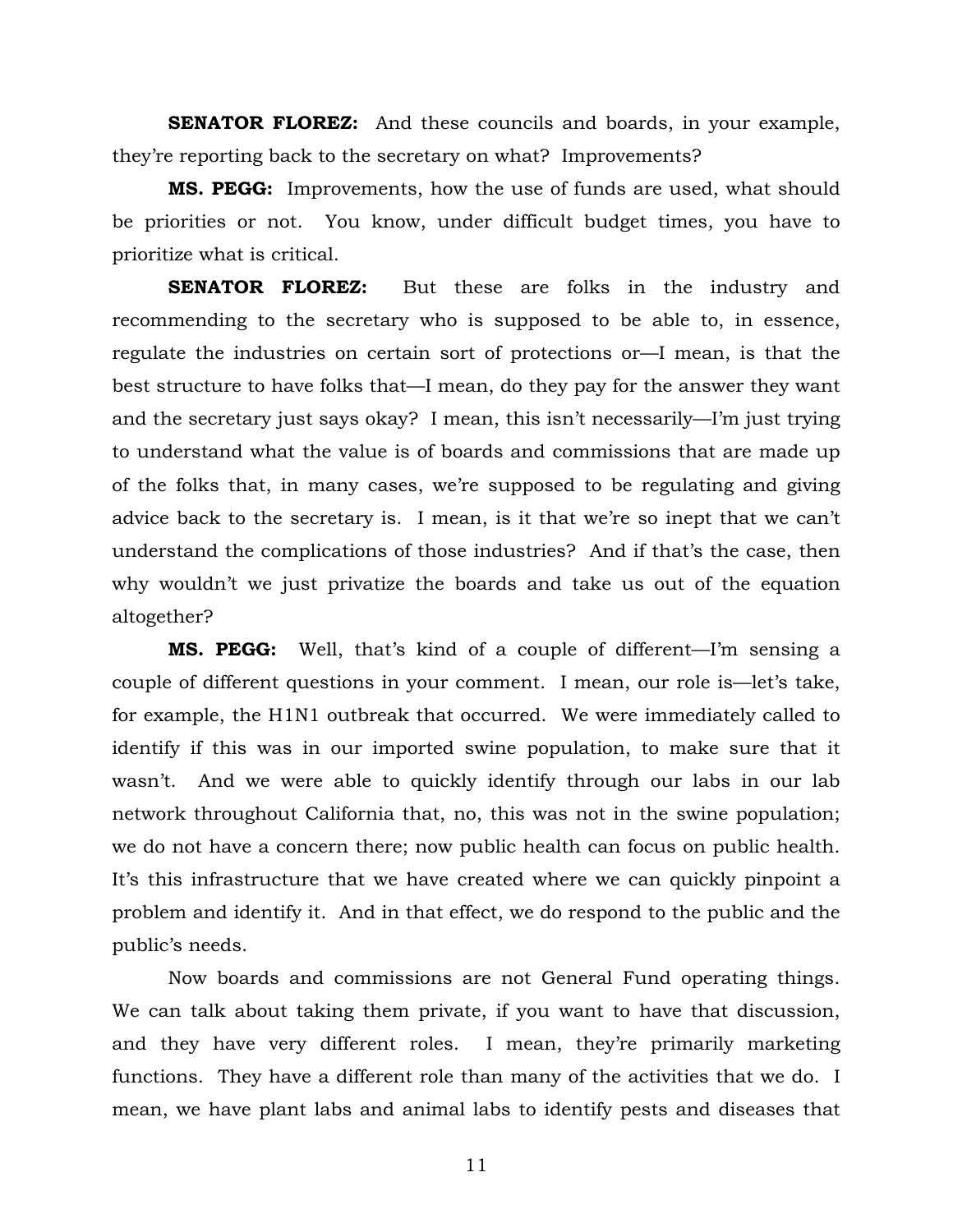could be a risk to our food supply and our environment. And that's really what the public pays for, are those plant and animal labs, that detection system. That's what the public pays for. They're not paying for the things that are specific to the needs of farmers and ranchers.

**SENATOR FLOREZ:** Right. But I guess the question would be, Why wouldn't we have the new Department of Public Health do that, what you just mentioned?

**MS. PEGG:** Well, as the largest agricultural producer in the United States—and every other state has a department of food and agriculture there's the United States Department of Food and Agriculture, and we wouldn't have a department of food and agriculture—I mean, food is not important?

**SENATOR FLOREZ:** No. I guess the question is whether or not, you know, just because the federal government has a department of food and ag, whether we have to have a department of food and ag, if other reporting functions could be pushed forward by various aspects within our government whether it's Pesticide Regulation or DPR, whether it's Public Health—I mean, are you saying the reason we have the Department of Food and Ag is because the federal government and every other state has one?

**MS. PEGG:** Well, it's also because we are the largest producer in the United States and our food supply is…

**SENATOR FLOREZ:** We also produce the largest amount of, you know, a whole host of other things. We don't have departments for Silicon Valley, right?

**MS. PEGG:** No, this is a basic need. Food is a basic need for your livelihood and it should be—we should be proud to protect it. This is where we disagree. We should be proud to protect it.

**SENATOR FLOREZ:** We're not disagreeing; we're asking a question, Are we truly protecting it or are we simply shepherding it in a very wasteful, costful manner? In other words, I mean…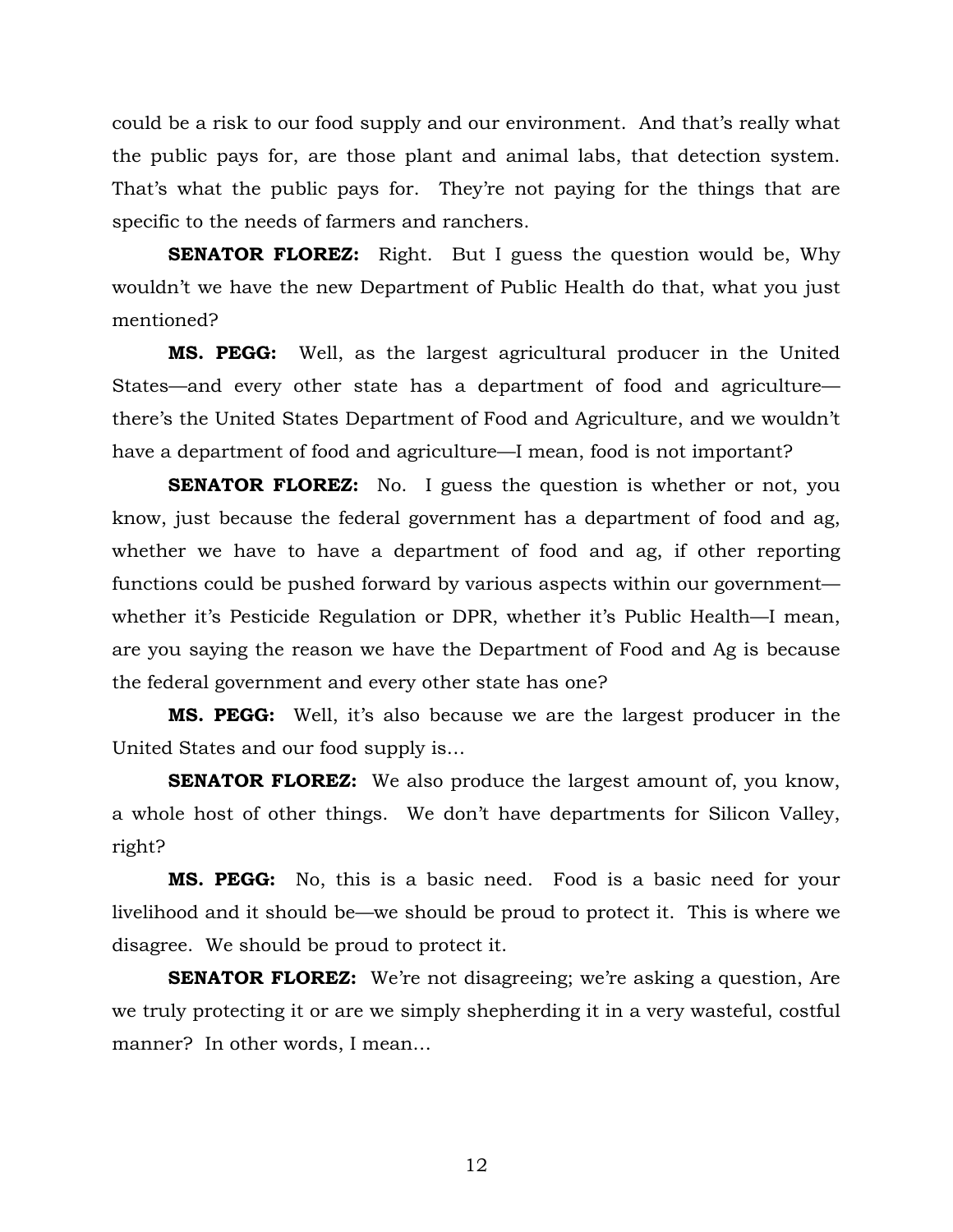**MS. PEGG:** Well, let's talk about that. I mean, let's go through the budget and talk about where we're wasting. I want to hear your ideas. This is a budget crisis. Let's hear your ideas where we're wasting.

**SENATOR FLOREZ:** Right. Well, I'm trying to get, from a philosophy point of view, what your role is. It sounds like CDFA is simply a middleman; that's what it sounds like to me. In essence, you're the person—you don't really regulate; you don't really tell; you're kind of the person that coordinates. Is that what the role is? Because it seems that's what you're saying. I mean, what is it that we're…

**MS. PEGG:** No, we have clear regulatory authority in various aspects, in various divisions. So we have our state vet here, Dr. Breitmeyer, well recognized nationally. We can look at…

**SENATOR FLOREZ:** Does the vet need to be in your department? I mean, does it need to be in the Department of Public Health?

**SENATOR FLOREZ:** Yeah. Well, we're not going to get into any details, so I understand the philosophy, okay? So first of all, we rush through this. We never take a look at CDFA. I don't know when the last time we took this place apart and put it back together, but we're going to do that today and we're going to do it at the pace that we want to do it at. So I'm trying to get an idea of what the philosophy is. And, sure, we're going to go through eight departments and we have lots of questions for each of the departments, but I can't remember the last time we actually methodically looked at the functions of the department.

Can you tell me when the last rigorous review was by the Legislature of your department?

**MS. PEGG:** Well, there was, under the Gray Davis administration, they did look at various proposals for the Department. But, you know, I think it would be good if Dr. Breitmeyer talks about his role…

**SENATOR FLOREZ:** It will be good when we get to it. **MS. PEGG:** Okay. We can wait.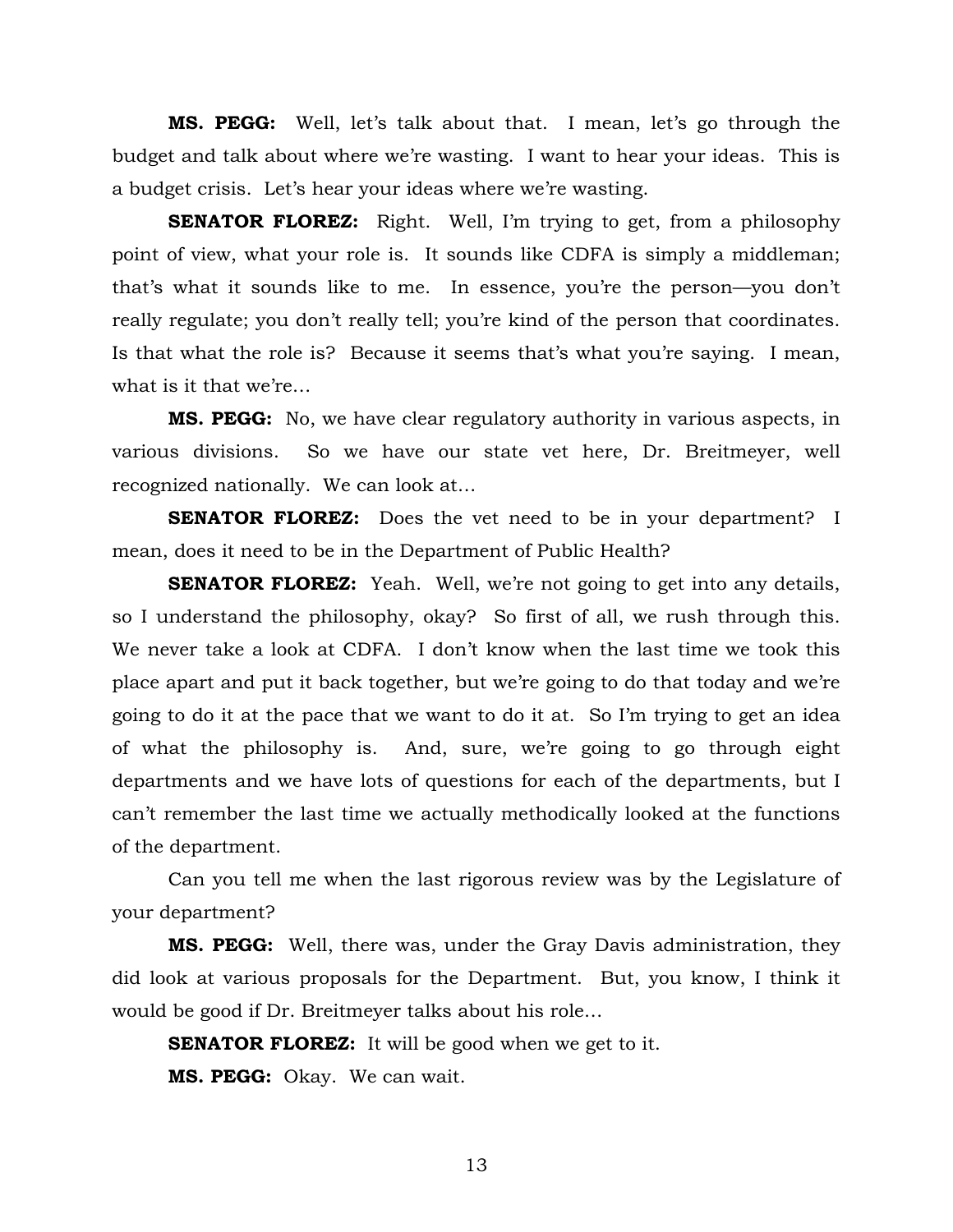**SENATOR FLOREZ:** Yeah, we can. And I'm trying to get your philosophy again in terms of how the department sees itself in the context of the delivery of taxpayer dollars, so I'd like to go through that a little more.

Has there ever been a sunset review of your department? In other words, have you ever been put to the Legislative Sunset Review Committee in its history? I'm just trying to understand when the last time we really looked at this department and taken it apart and looked at the pieces and asked the question whether or not we could find savings.

**MS. PEGG:** I'm not aware of any sunset review committee. I mean…

**SENATOR FLOREZ:** Because the Governor mentioned in his Performance Review some changes and this is the governor that your—this is your administration. So I'm wondering, if the Governor asked you to make changes and you don't make the changes, why not?

**MS. PEGG:** The California Performance Review…

**SENATOR FLOREZ:** Was he wrong? **MS. PEGG:** The California Performance Review? **SENATOR FLOREZ:** Yes. **MS. PEGG:** What changes?

**SENATOR FLOREZ:** For your department.

**MS. PEGG:** He talked about DPH food safety roles coming over to CDFA and privatizing fairs. And we're open. You know, give us your ideas. We haven't seen your proposal. But share it with us now. We're happy to discuss what we can.

**SENATOR FLOREZ:** We are. I'm just trying to understand how you react to the issue of change itself. I mean, your governor has asked you to do certain things and your comment was you forwarded it. I don't know if you forwarded it to a trash box or you forwarded it to somebody who actually wanted to implement it. I'm just trying to understand what that means.

**MS. PEGG:** Well, there was SB 1041; that was a bill that went through the legislature. It didn't make it through the legislature, actually.

**SENATOR FLOREZ:** Did you try again?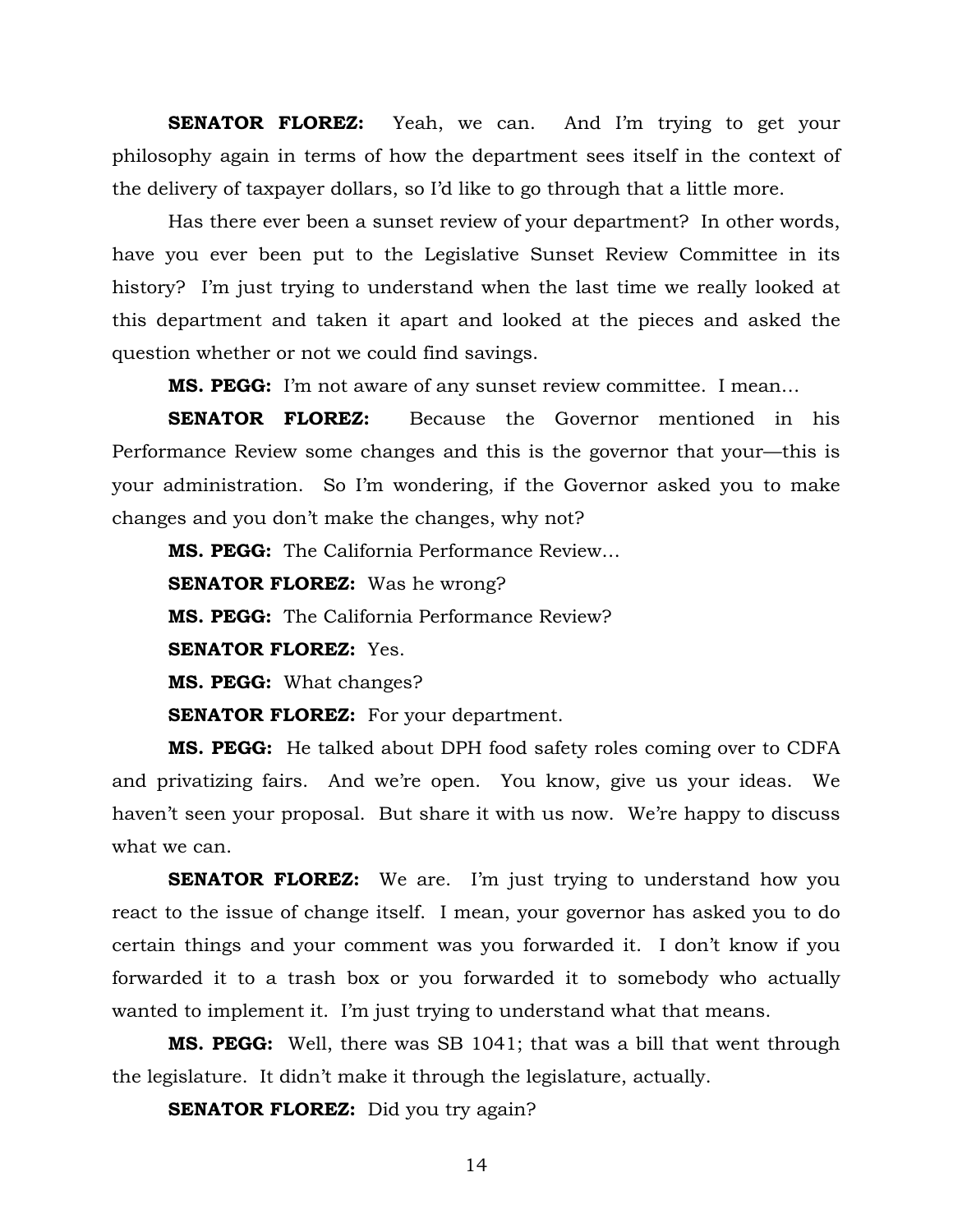**MS. PEGG:** We can try again with you.

**SENATOR FLOREZ:** Okay. We look forward to working with you on that.

Now the Department of Consumer Affairs goes through a similar sunset review, for example, just so people in the audience know that. I mean, this is something that we just did most recently. We actually have gone through, as I've mentioned, boards and commissions; we went through the necessity and their services; we did that at length yesterday for about six hours. And I'm wondering, again, have we done this through your department? Just a yes or a no would suffice.

**MS. PEGG:** For the department as a whole, I don't believe we have. It's not, to my knowledge.

**SENATOR FLOREZ:** Okay. And do you see the need or utility for doing this once in a while?

**MS. PEGG:** I think it is important to review the budget and to defend—I think it's a good exercise and it is a good one for actually making changes. I think this is a good idea for a hearing.

**SENATOR FLOREZ:** Would you support a formal legislative process, such as the Department of Consumer Affairs, where we actually have sunsets on your department and we actually do exactly what we did in BP by statute?

**MS. PEGG:** I would have to look at the details of the proposal. I don't know what Consumer Affairs does.

**SENATOR FLOREZ:** They go through departments, is the way they're...

**MS. PEGG:** There are several programs that do.

**SENATOR FLOREZ:** ... or they sunset or they disappear. It's kind of like you're either doing something or you're gone. It's very simple. It's kind of what they do in Texas. They have a sunset review committee and they go through it. Things that make it, don't. People that have an opportunity in that sunset review process to ask questions—they look at the way that departments are run—managers are let go; government is streamlined. And so, I'm asking, Would that be something that your department would support, an actual,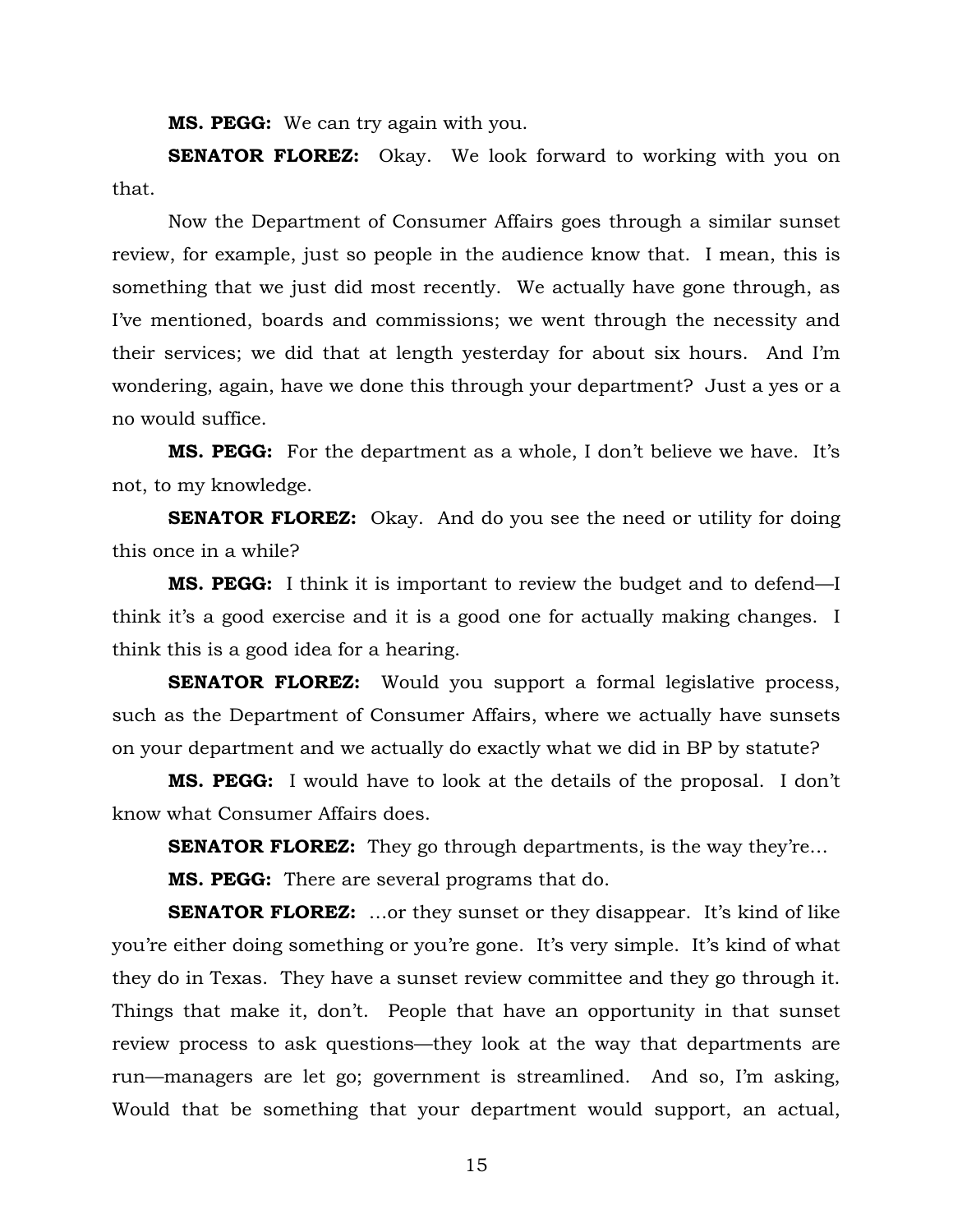formal sunset review of CDFA that would match the timeframe of the Department of Consumer Affairs, for example?

**MS. PEGG:** I am happy to look at the proposal and I'm sure the administration is as well.

**SENATOR FLOREZ:** Okay. But do you have any thoughts on how you view that?

**MS. PEGG:** I don't have any thoughts on it right now, no.

**SENATOR FLOREZ:** Is that a question for you or the secretary?

**MS. PEGG:** Well, I would like to review it and give it some more thought. It's a question for both of us, as well as the administration.

**SENATOR FLOREZ:** And what is the role of the secretary of the department?

**MS. PEGG:** The secretary is an appointed position by the governor and it oversees and makes determinations on the department's actions.

**SENATOR FLOREZ:** Okay. Let's go through some of the reforms now. We have roughly about \$100 million of General Fund money. Do you believe, just big picture from you looking at this, without us even making a reform, that you can find savings?

**MS. PEGG:** We have looked at various saving proposals. We've looked at and definitely—you know, we put forth various options, whether they be the air and maritime fee proposal, a retail tax—this is all under the Gray Davis administration—but we have looked at how to reduce our General Fund obligation and replace that with various fees or more reliance on the federal government. And I think, you know, our objective in the Department is always to look at what user fees we can leverage and what federal dollars we can leverage.

**SENATOR FLOREZ:** Okay. Let's talk about that for a moment, from recouping some of the General Fund dollars. Have we looked at the fee issue more directly in this budget crisis? In other words, asking folks to, the beneficiaries of this service, to actually pay more or exactly what the cost would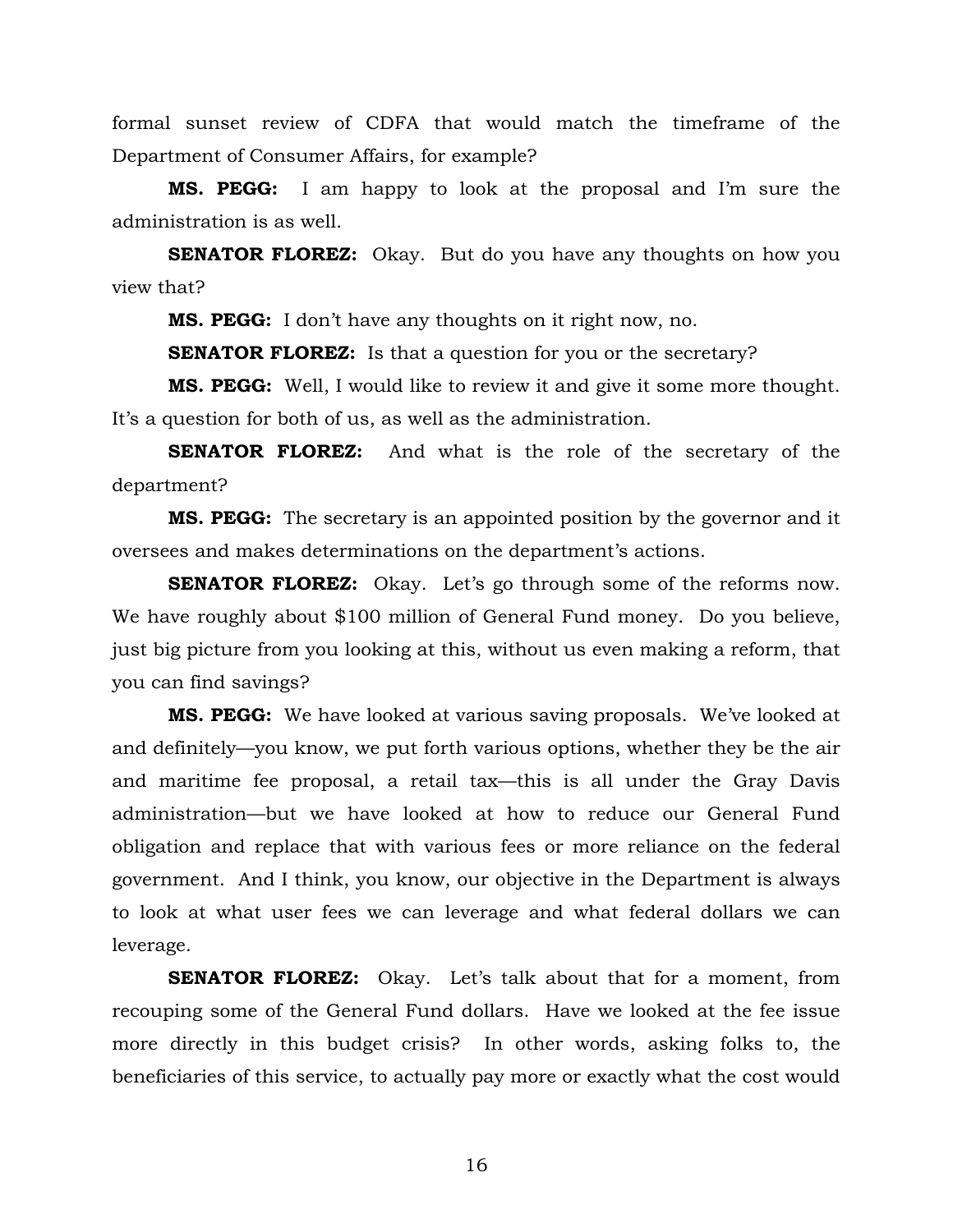be so we would have no General Fund impact whatsoever on all of these programs?

**MS. PEGG:** Which one was your example?

**SENATOR FLOREZ:** Well, for example, if you looked at industry partners—and I do know that people come to our office and discuss certain types of proposals where they would be willing in many cases to pick up some of this—is this the approach that you're taking in order to minimize the amount of General Fund dollars?

**MS. PEGG:** Absolutely.

**SENATOR FLOREZ:** Okay. And when do we get an idea of seeing what that looks like?

**MS. PEGG:** We are looking at where our General Fund dollars are focused, which is in the plant and animal division, and who can absorb those costs. We have meat inspection and those are primarily the small slaughter facilities for specialty meats, and we've looked at what fee those guys can absorb and how we can change that. It's quite high so we're looking at, you know, could we leverage some federal dollars for that for some of our food safety components that aren't already covered by producers? In the plant division, we have gone through the budget to see—and we've had discussions with USDA over—if they could cover some of our programs there, and we're still in discussions with them.

**SENATOR FLOREZ:** Okay. You mentioned we're looking at what we will see. But we're going to be on the senate floor in about 10 days voting on a budget, so when can we see some of those in actual real numbers within the budget that we're voting on in order to be reduced? What's your timeframe, in other words? When do we actually get to see those, score those savings, is what we're looking for?

**MS. PEGG:** Right. Well, last year we experienced 9.3 percent—a \$9.3 million cut—and then we're looking at the additional cut through furloughs and other activities. We are looking at—you know, what is difficult with our budget is several of our programs don't really have a user base to assess.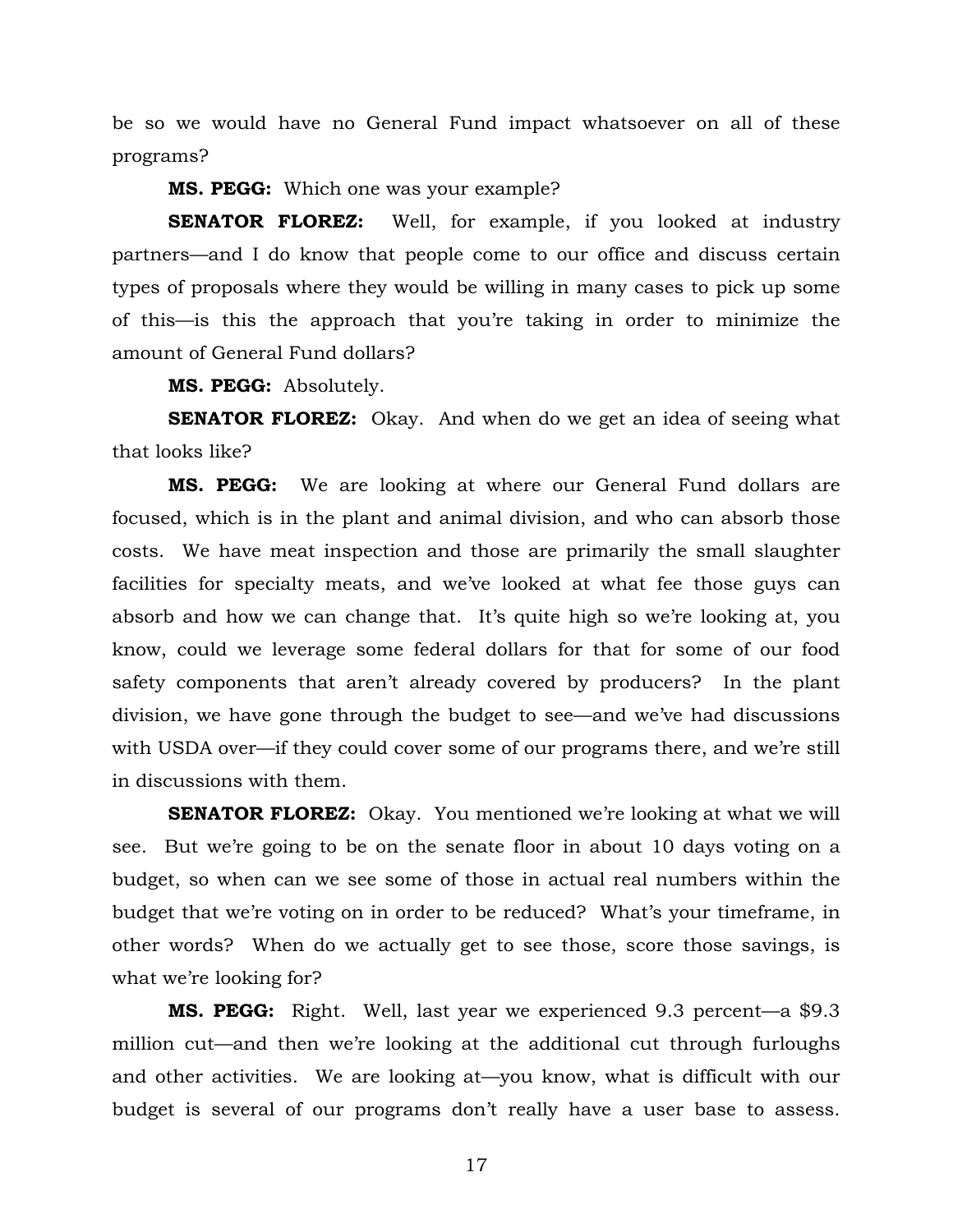These are introduced through travelers and smuggling, primarily introduced through the route of Hawaii and other countries and they're found in urban areas. And this is what we've always struggled with, is, who do we assess in those scenarios and situations?

**SENATOR FLOREZ:** Great. So when do you think all of this is going to result in some numbers that we can score? I mean, we'd all like to delay. Every department would like to say, we're looking at it, but next year we'll come up with our plan. But we're running out of time.

**MS. PEGG:** Right.

**SENATOR FLOREZ:** So when would your budget or your savings be put into some sort of a spreadsheet so we could actually put this into the budget, trailer bill, this year?

**MS. PEGG:** I would have to get back to you on a timeline for that.

**SENATOR FLOREZ:** Okay. Just know that for every day you wait, then we will do it then, and I don't think you want us doing it. I mean, I think that, the many calls I received, is, Why are you doing this? And our response will simply be, If not us, who?

**MS. PEGG:** Right.

**SENATOR FLOREZ:** I mean, the governor has made some recommendations and there's been no action and we have recommendations. I mean, at some point every department—I get that people get cut across the board, but your cuts were probably no different—correct?—than the Department of Health or other—you know, everybody got cut across the board. But I'm asking you specifically, programmatically, what are you doing in order to provide us some savings in this particular year or budget, or how do we downsize? Can we downsize?

**MS. PEGG:** Well, that's what we're in the process of evaluating.

**SENATOR FLOREZ:** Okay. Let me ask a question about, again, when that process you're evaluating is going to be completed, just an answer. Have you got a timeframe?

**MS. PEGG:** I don't have a timeframe at this moment, no.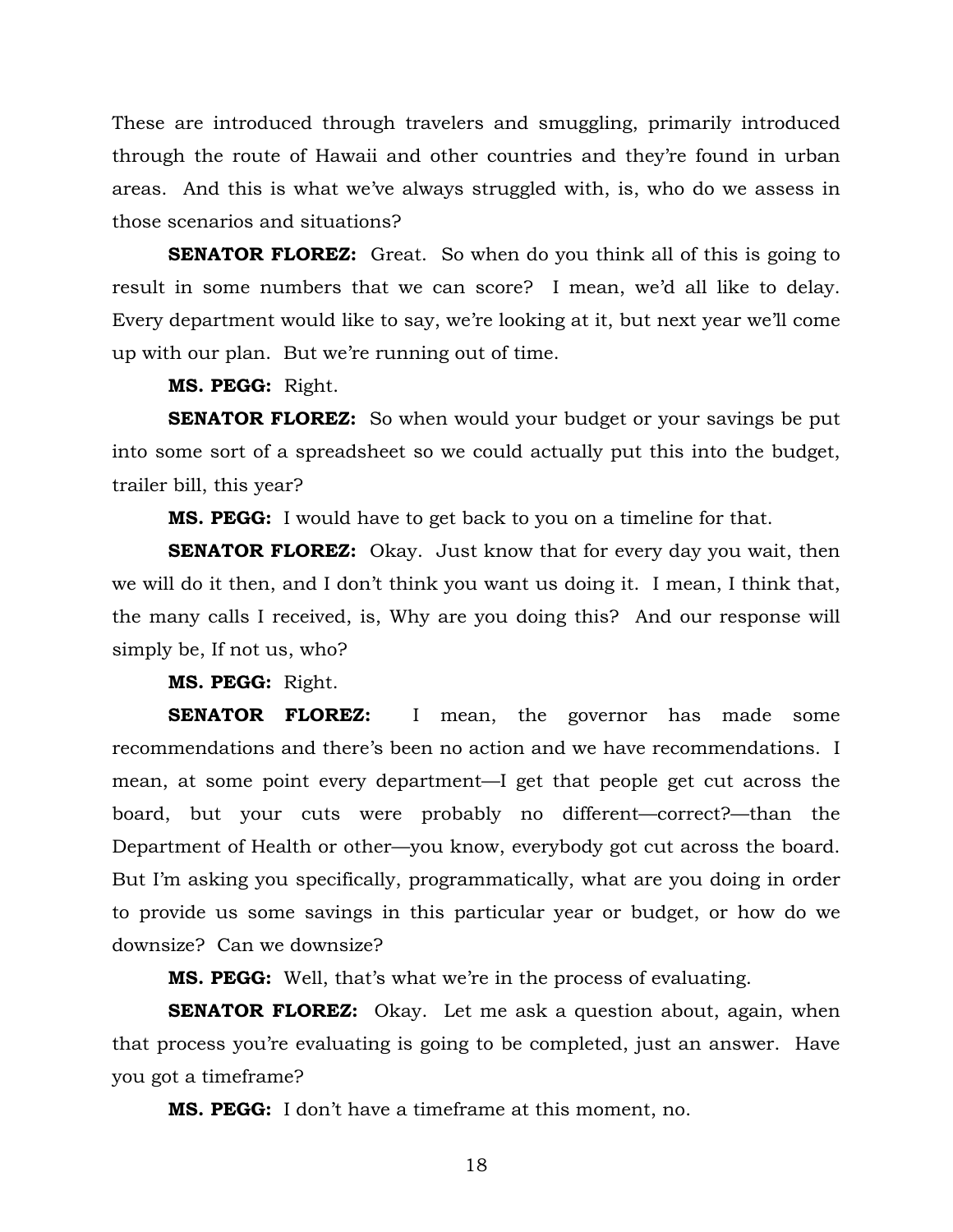**SENATOR FLOREZ:** Okay. Could you get back to us on what the timeframe would be?

**MS. PEGG:** I will. I will get back to you.

**SENATOR FLOREZ:** Okay. Let's go to the reform I mentioned earlier which is the specifics now in terms of the elimination of the executive management and administrative functions. We spent about \$1.6 million on salaries alone. That includes a secretary, an undersecretary, three deputy secretaries, a special assistant, principal assistant, consumer liaison office, and a whole host of other positions. And I'm wondering, that is your top management which I mentioned, correct?

**MS. PEGG:** Um-hmm.

**SENATOR FLOREZ:** Right? And is every position there absolutely important and vital to the running of this particular…

**MS. PEGG:** It is. We're actually a pretty lean department and we've even made additional cuts to that executive staff. So we do feel that we are running very, very lean at this point. We've prioritized those rules and activities. We've actually thought, well, if it's only one—it's not only but it is \$1.6 million and I know that every penny counts. But even if you transferred all of our activities to another department, you would probably be hiring additional staff to have the expertise in our areas.

**SENATOR FLOREZ:** Okay. Let's go through that a little bit. Those are just some of the positions that I've mentioned. So you're saying that if we put this in another department, we would actually have to hire these very same folks in order to make the programs work? We have a legal office in your area that's \$1 million of salaries alone. I do know we have a few lawyers around departments. I mean, there couldn't be other folks in legal, that if we were to consolidate, couldn't pick that up? If they were in DPR, the attorneys couldn't look at DPR-related issues; if they were in Department of Health, they couldn't look at health-related issues? I mean, how many legal departments do we need?

**MS. PEGG:** You had a budget number of a million dollars?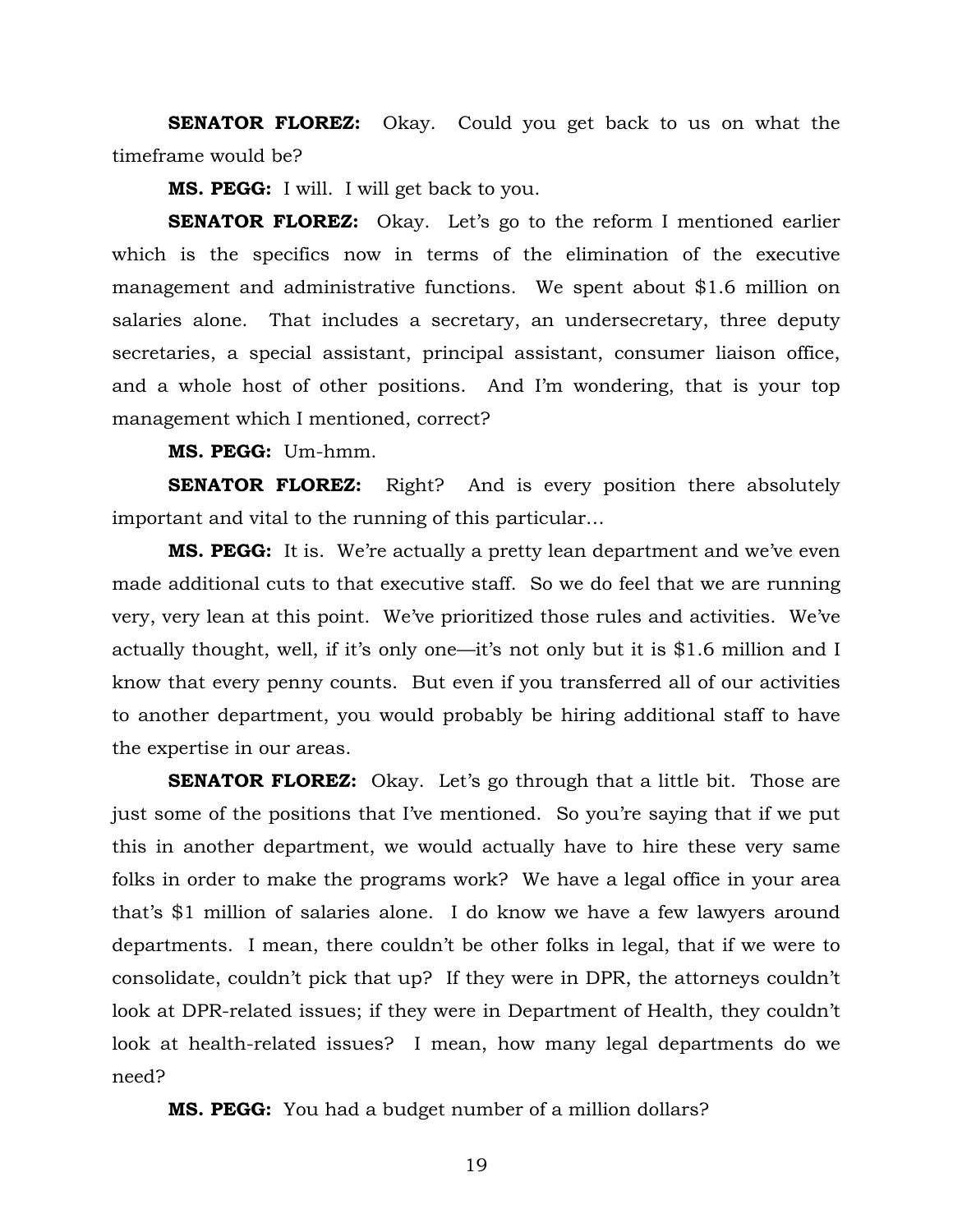**SENATOR FLOREZ:** Um-hmm.

**MS. PEGG:** I don't have that.

**SENATOR FLOREZ:** About a million dollars in salaries in legal, auditing. I'll go through a few of them. But I mean, I'm just wondering, legal or auditing, I mean, if we were to actually move some of these to other departments, I mean, they have legal, they have auditing, they have information technology folks in training. I mean, why do we have to have dual functions in your department where they could be housed other places?

**MS. PEGG:** Well, I guess we're assuming that they have excess resources in order to handle our workload. And I'm not aware of a department that does have excess resources, or maybe they do. But we're assuming that they could then absorb the workload of our department.

**SENATOR FLOREZ:** Yeah. Okay. Well, I mean, I guess our assumption is, everybody is going to have to work harder in absorbing because that's the goal of downsizing, is to see what we can actually—have you ever had discussions with any of these departments to see if they could absorb it—DPR, for example?

**MS. PEGG:** DPR—I have no formal discussions with them, but it depends on what components you want to move to DPR. They are not a General Fund program; they're primarily through the mill assessment. So I mean, are you proposing to—well, what are you proposing to move to DPR, I guess?

**SENATOR FLOREZ:** What was that?

**MS. PEGG:** What are you proposing to move to DPR and then we can…

**SENATOR FLOREZ:** We'll go through that in a minute. But I'm just asking—let me hold that question then.

We also have a Federal Funds Unit in your department. Do we not have folks in state government that deal with federal funds on a consolidated basis that could look at all of our federal funds? And are these so specialized that we need a special person just to look at federal funds within your department?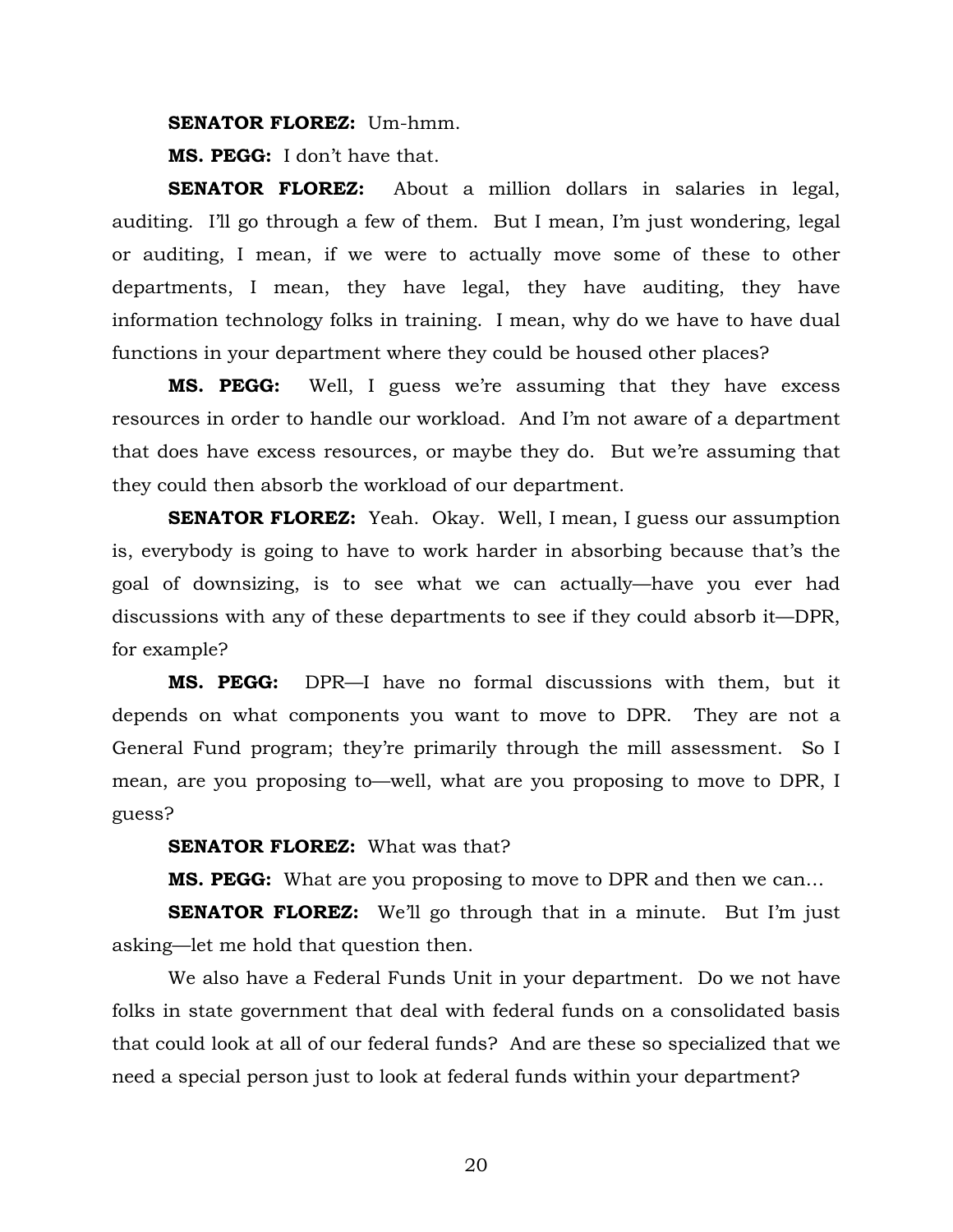**MS. PEGG:** Well, we do get roughly \$86 million in federal funds. And in order to get that money, you have to fill out proposals; you have to do auditing functions; you have to ensure that it matches the program.

**SENATOR FLOREZ:** But every department does that—right?—whether it's Health or Health and Welfare? I mean, everyone, when we have federal matching dollars, we have these types of functions—Education, et cetera?

**MS. PEGG:** Right. Again, you're assuming that they have the excess resources to absorb that function.

**SENATOR FLOREZ:** Well, let's see. We have legal, auditing, planning, federal funds, budget office, accounting, human resources, training, and the department service branch—214 people worth about \$13 million in General Fund expenditure. So you're telling us that we just see that same \$13 million if we were to move those functions into other parts of government, even though the other parts have a legal office—they have an auditing function; they have a federal funds unit; and they have accounting services?

**MS. PEGG:** I think, you know, for the taxpayer, \$13 million, you don't know what other departments are charging for their overhead. But I would think that ours is relatively small. I mean, so I don't see where, just by simply eliminating it, I don't see how you don't have to…

**SENATOR FLOREZ:** No, I get it. But small is relative. I don't know. I mean, just to use an analogy, I mean, I normally get my credit card statement and I circle the big, giant purchases. But when I add it all up, it's the small purchases that actually add up to more than the big purchases. So when we start to look at small, small is relative. So as we start to look at smaller items—and everybody's doing this in the legislature—those small items, like that credit card statement, can become very large and so that's why we're going through this in a very sequential way so we can kind of understand what's small to you might be not small as we look at state government as a giant credit card and see how those small items ultimately add up to a much larger item than some of the major, severe cuts.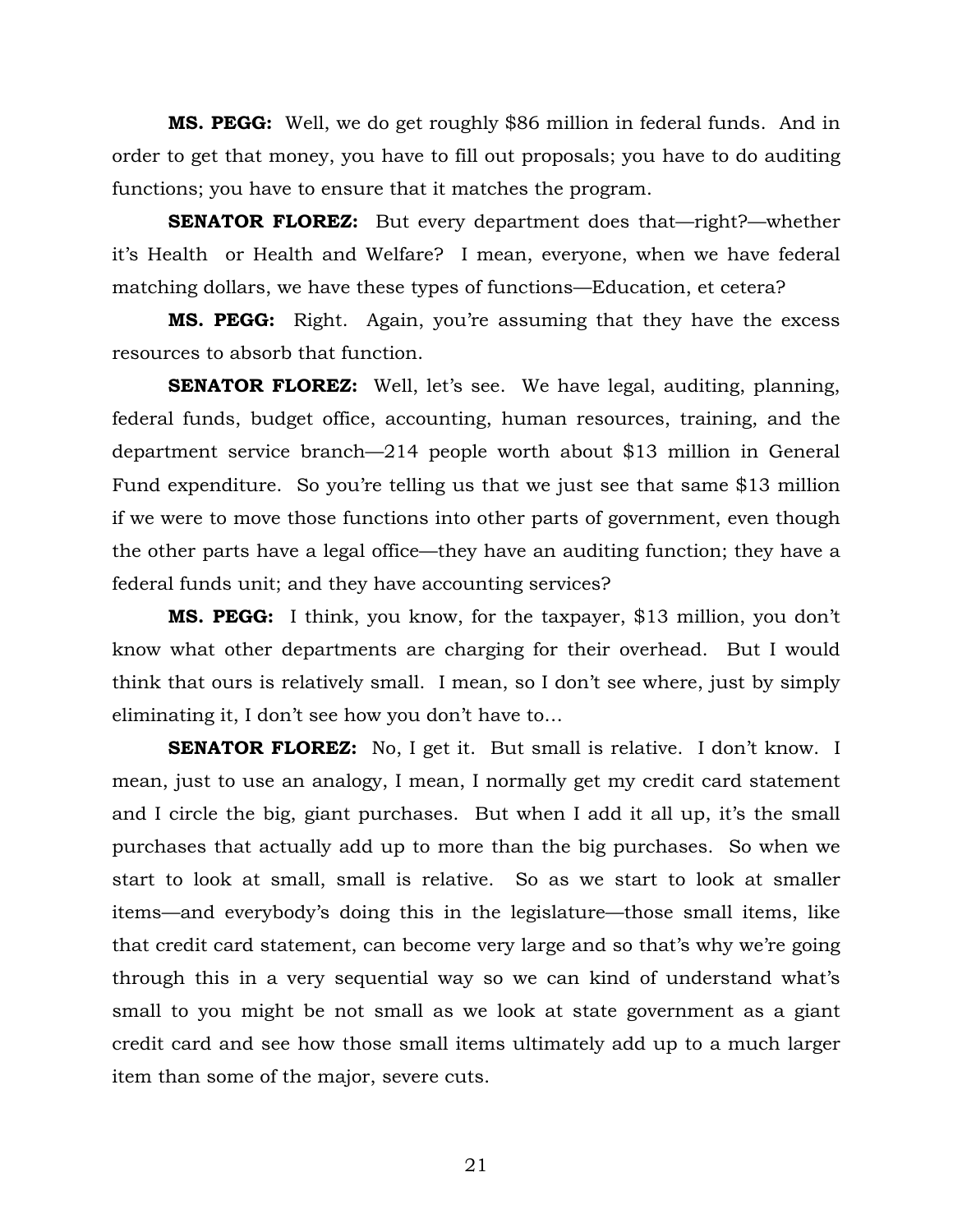These \$13 million in this executive management administrative services, that doesn't account—or does it account—for travel, retirement, office space, equipment, and other costs, right? So this isn't—this \$13 million is just salaries?

**MS. PEGG:** It's just salary.

**SENATOR FLOREZ:** Okay.

**MS. PEGG:** And that \$13 million manages the budget of \$348 million.

**SENATOR FLOREZ:** Yeah, right, of which two-thirds of it is either fees or the federal government, right?

**MS. PEGG:** Right.

**SENATOR FLOREZ:** So we're really managing \$100 million of it, General fund money?

**MS. PEGG:** Well, no, because it's spread across all programs.

**SENATOR FLOREZ:** Right. But you just said earlier that we're not spending any time or money on some of those fee-based programs.

**MS. PEGG:** But the management costs are absorbed into the user fees and other funds, do pay for those management costs. It is spread across the board, so that \$13 million is assessed to every single program.

**SENATOR FLOREZ:** Again, why can't we move some of these functions to other divisions in state government? I mean, accounting and human resource—we have a whole information technology unit. I mean, why can't we—why couldn't we spread those to other areas?

**MS. PEGG:** I think it gets back to, if they have the excess resources to absorb that.

**SENATOR FLOREZ:** What was that?

**MS. PEGG:** If they have the excess resources to absorb them, then perhaps you could. But I'm not aware of those excess resources. I would think that you would have to actually take some of those positions with those programs. And in some cases, for HR, like they're cross-trained to deal with all of our divisions, we don't have—you know, one person isn't working on one division. So actually they have multiple functions within one person. So if you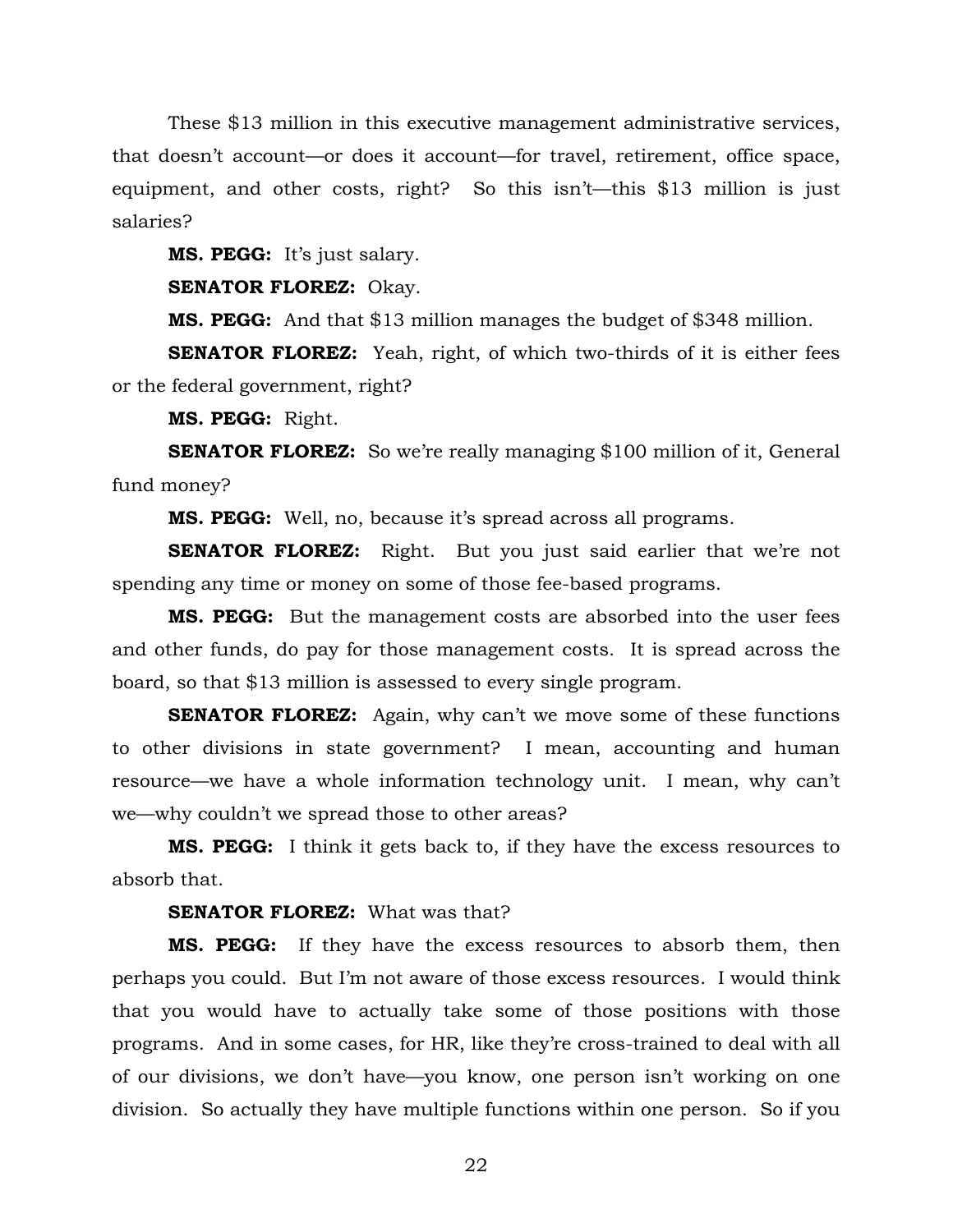split out the divisions and you're talking about, you know, a person for each division…

**SENATOR FLOREZ:** Right, but let me give you an example. You have fertilizer, chemical, and pest control activities. I assume that the people in the Department of Pesticide Regulation know a little bit about that. So why would I have to cross-train somebody that came from CDFA who now is going to be in the Department of Pesticide Regulation? They probably know as much, if not more so, than the folks at CDFA. I mean, how much learning is that if you're simply—I'm not transferring this to the Department of Transportation where people have to become completely retrained. We're transferring it to places that have some semblance of unity within the subject structure. So if we're taking your functions and we're moving it over to, for example, DPR, I mean, I think you're making an assumption that we're, you know, finding all these folks that need to be retrained. And in many cases, there are folks there able to handle those cases, legal, in DPR, could probably handle a legal question dealing with pesticides as easily a the legal department in CDFA. The question is, Why have two? That's what I'm talking about.

The personnel office at CDFA, we do have other personnel offices in other departments as well, right?

**MS. PEGG:** Um-hmm.

**SENATOR FLOREZ:** So why would we need a personnel office in CDFA only for personnel in CDFA when we can transfer that to a much larger area that handles more personnel?

**MS. PEGG:** I mean, we have these functions because we are a department and they offer support to all the divisions.

**SENATOR FLOREZ:** Right. And technology office is same thing; legal office is the same thing. I know we have legal offices at just about every corner of every department in state government. And so I'm just wondering how we can look at some of that.

It would be wonderful if you could provide us in that reform before we pick a number and just throw it into a cost savings of what you can really pare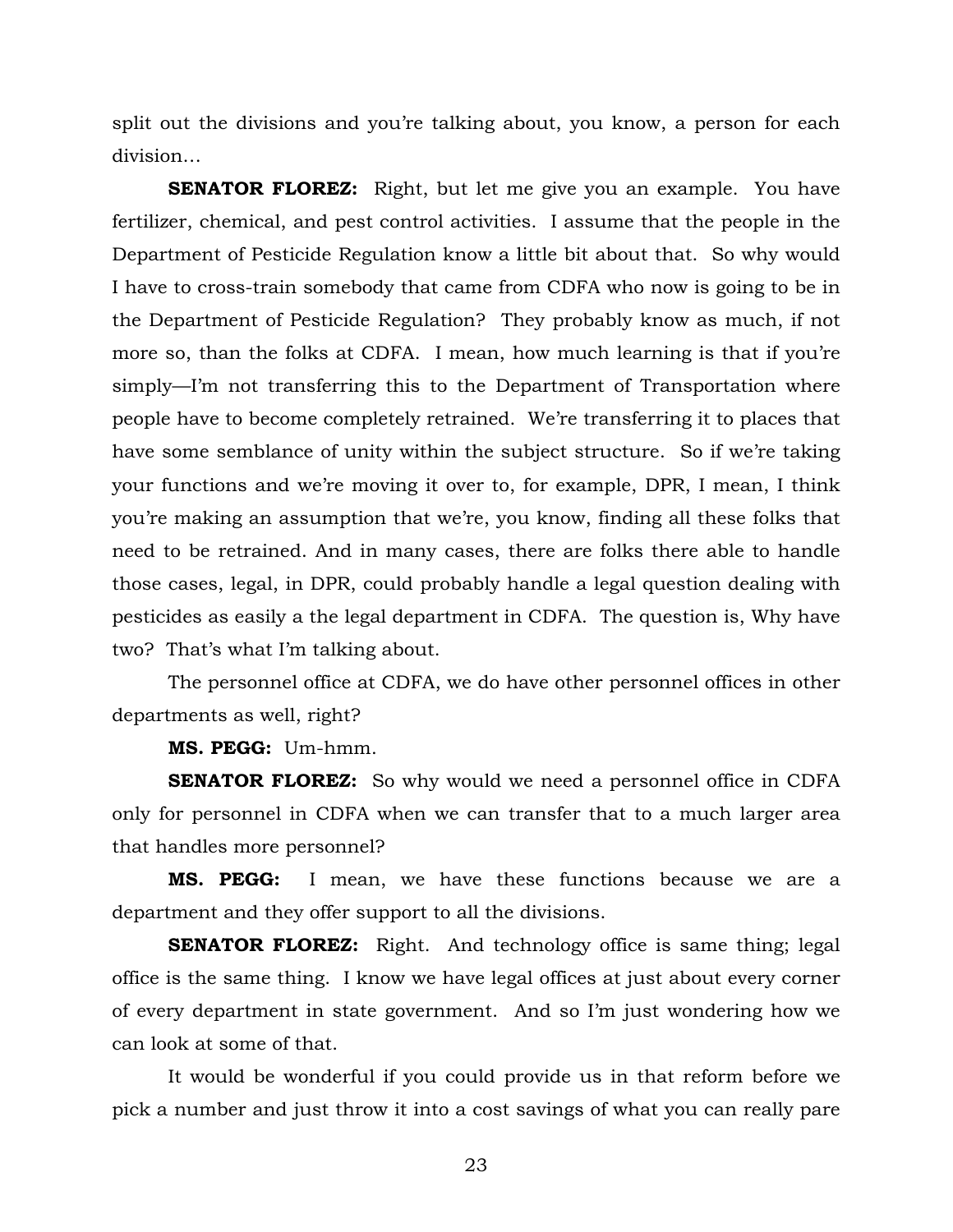down because I think, if not, we'll pick the wrong things and it would probably be great if you gave us some semblance of what you think you can deal with if indeed, you know, we move in that direction. It's about \$13 million. How do you pare that down?

Let's go to the third reform, which is the transfer of fertilizer, chemical, and pest control activities to the Department of Pesticide Regulation. I'd like to know more about that from your perspective. I mean, why shouldn't we transfer these activities to DPR?

**MS. PEGG:** Let me—I need to get my fertilizer…

**SENATOR FLOREZ:** Yes, go ahead and bring anybody you want to rotate on and add to.

Let me get just your name for the record for the transcript.

**MR. NATE DECHORETZ:** My name is Nate Dechoretz and I'm the director of the Division of Inspection Services.

**SENATOR FLOREZ:** Okay. Now tell me, have we ever conducted a review between CDFA and DPR to see if there's any sort of duplication of activities, streamlining, looking for efficiencies? Have we ever taken an opportunity to do that?

**MR. DECHORETZ:** In the fertilizer program in our division, we've worked with the industry in the advisory boards to look at how the program functions, emphasizing the proper priorities, and doing the types of operations that will gain efficiencies and effectiveness. So internally, we do, working with the industry, do review our program on a regular basis.

**SENATOR FLOREZ:** Okay. We have reviewed, we have looked at—have we ever done anything with those reviews or looking…

**MR. DECHORETZ:** Yes. We've increased our staff to do more compliance work, to make sure that fertilizer labels, what's in the package complies with the labels, make sure there's…

**SENATOR FLOREZ:** Could DPR do that? It's just a simple question.

**MR. DECHORETZ:** DPR does that with…

**SENATOR FLOREZ:** You just mentioned—I mean, could DPR do that?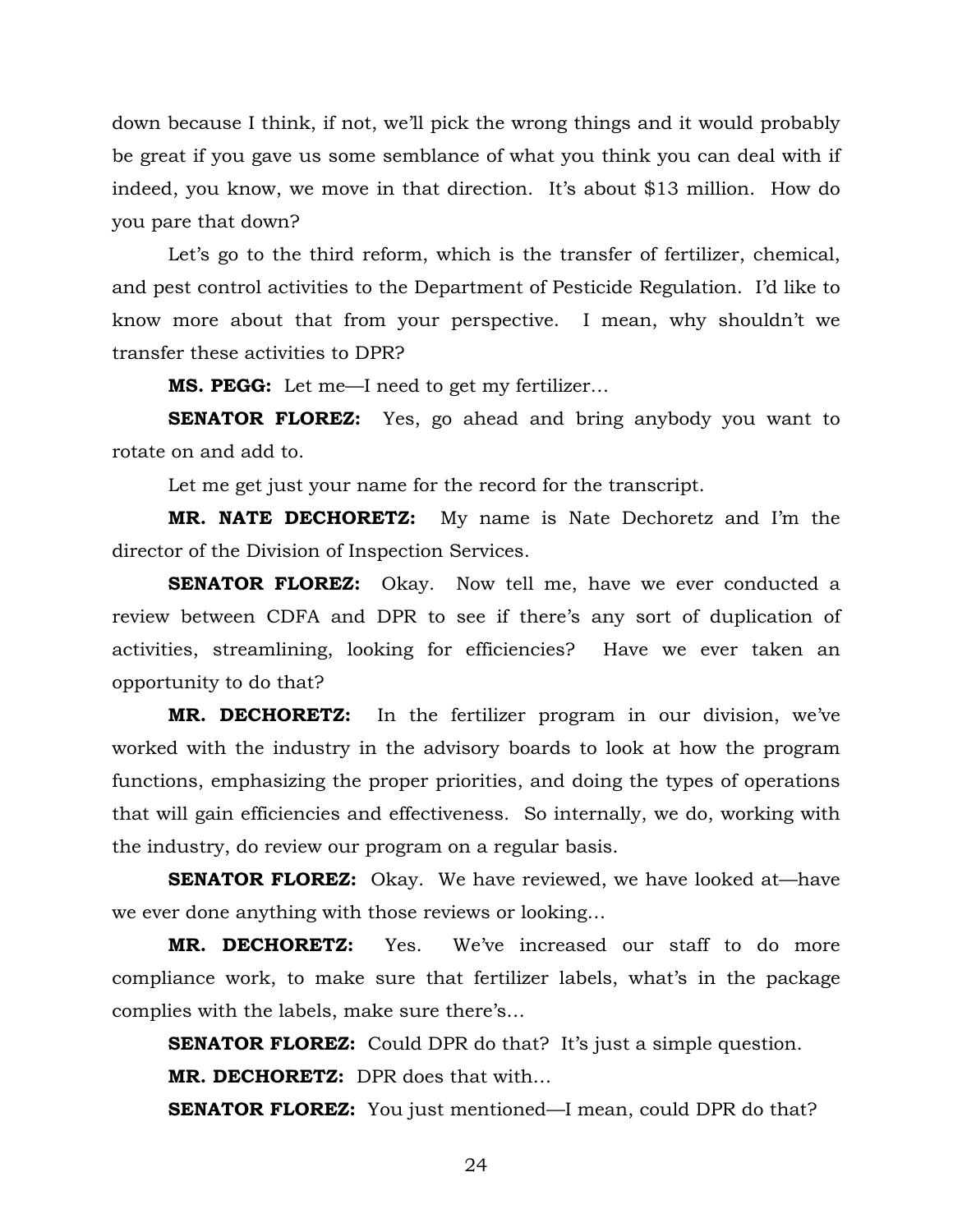**MR. DECHORETZ:** Yes, with pesticides.

**SENATOR FLOREZ:** Okay. So, in other words, they could do—is that the major thing that you do at CDFA, what you just mentioned?

**MR. DECHORETZ:** We also have an extensive Fertilizer Research Program that conduct, funds research at the university level to identify ways to better utilize fertilizers and, in the long run, also protect the environment. There is a lot of similarities between our program and DPR.

**SENATOR FLOREZ:** Right, and that's one of the...

**MR. DECHORETZ:** As far as the cost savings go, the issue—part of our strategic planning process, what we've identified is, we cross-utilized staff with other programs. So in other words, they're trained. In another program, they're trained by the, in fertilizer regulatory activity. So when we need them at certain times of the year, they go from one program to another and, of course, the fertilizer program reimburses the other programs.

## **SENATOR FLOREZ:** Right.

**MR. DECHORETZ:** So what would happen if we moved the fertilizer program? We would have an issue with, you know, staff. We'd have to increase staff on another program to make up for the loss of the staff from the fertilizer program that, say, would help another program. It works both ways. So, you know, we just don't have duplicate staff. We tried to use the same staff in both programs so we don't have a lot of excessive personnel costs.

**SENATOR FLOREZ:** What that says to me is that you have folks that could easily be in DPR. And because they're not as utilized as they should be at CDFA, you have them doing other things, which means that you could actually downsize more in CDFA to have fewer people and actually save money on both ends. That's the way I read what you've just said. It's about productivity because ultimately how productive we are means how many hours people are working. And if we can minimize those hours, that means we'll need less folks and ultimately save money, and productivity actually might go up on certain areas.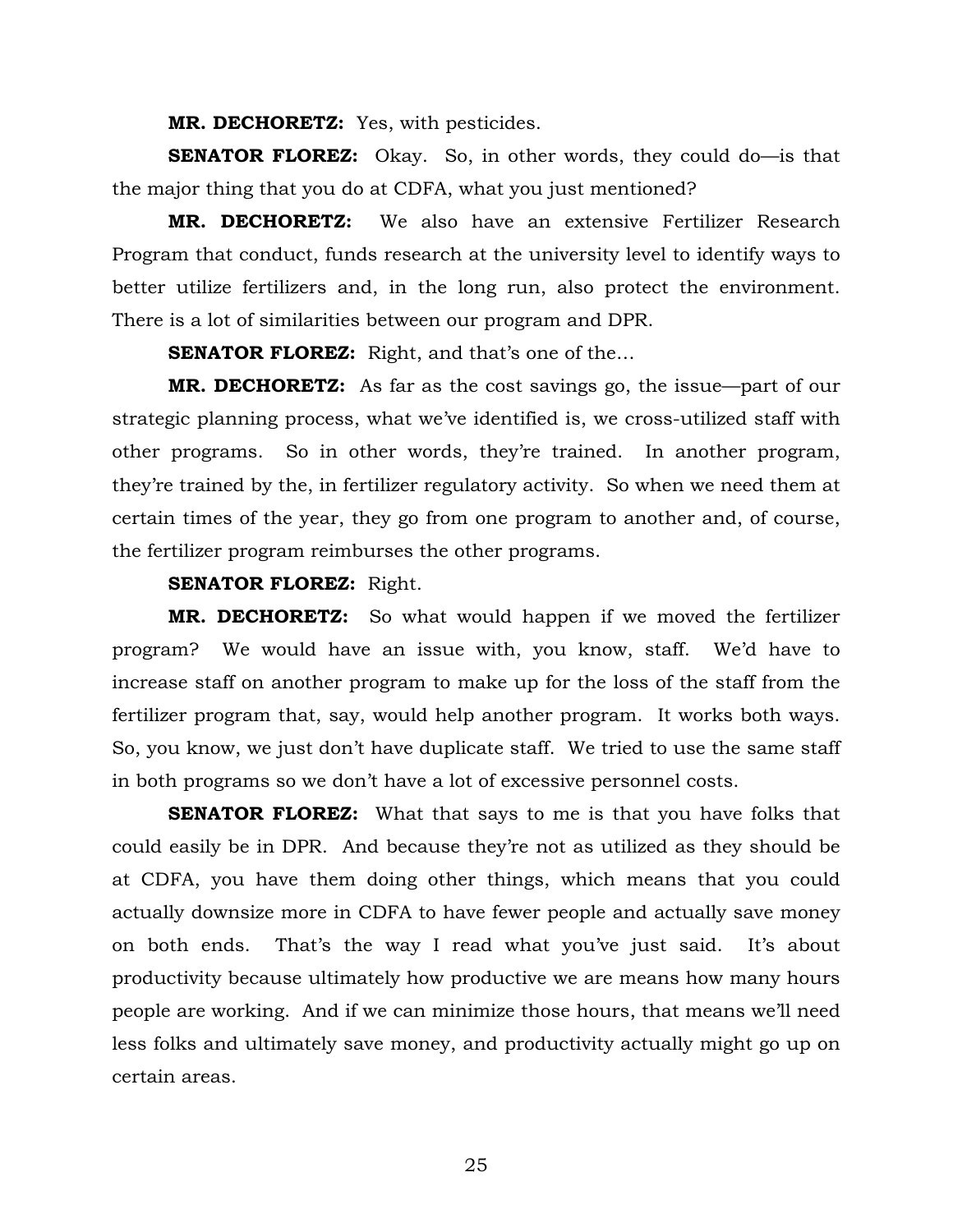So let me ask a question about, again, the review between CDFA and DPR. Has there ever been a review, a formal review, between DPR and CDFA?

**MR. DECHORETZ:** Regarding the fertilizer program?

**SENATOR FLOREZ:** Yes.

**MR. DECHORETZ:** Not that I'm aware of.

**SENATOR FLOREZ:** Okay.

**MR. DECHORETZ:** I've only been in the position for about five years. If something happened a few years before that, I'm not aware of it. We do have very close interaction with DPR on a number of issues.

**SENATOR FLOREZ:** Okay. Let's go over to the—I want to let you know right now, it seems to be that that might be something that we're really looking at, at doing, or at least attempting to do. The Division of Plant Health and Pest Prevention Services spends about \$61 million of General Fund dollars—thank you very much—and I'm just trying to get an idea. That's one of the biggest General Fund expenses that we have. Could we talk a little bit about some of that breaking this down into certain components? So let me go through them somewhat slowly.

 Let's talk about past eradication because in general this is where the majority of the General Fund dollars are being spent, and I want to go over some of the programs there. How would you describe the big picture, the relative benefit to taxpayers for this program, the Pest Eradication Program? I know how it benefits industry, but I'm just trying to understand from a taxpayer point of view so we can get that on the record.

**MR. JOHN CONNELL:** I think from the taxpayer point of view, especially since…

**SENATOR FLOREZ:** And can you state your name?

**MR. CONNELL:** I'm sorry. John Connell. I'm the director of Plant Health and Pest Prevention Services.

 From the taxpayer point of view, I think what you're seeing is, one, you're protecting the ultimate ability to produce agricultural harvest in the state of California, whether it's in an organic or in a sustainable setting or even the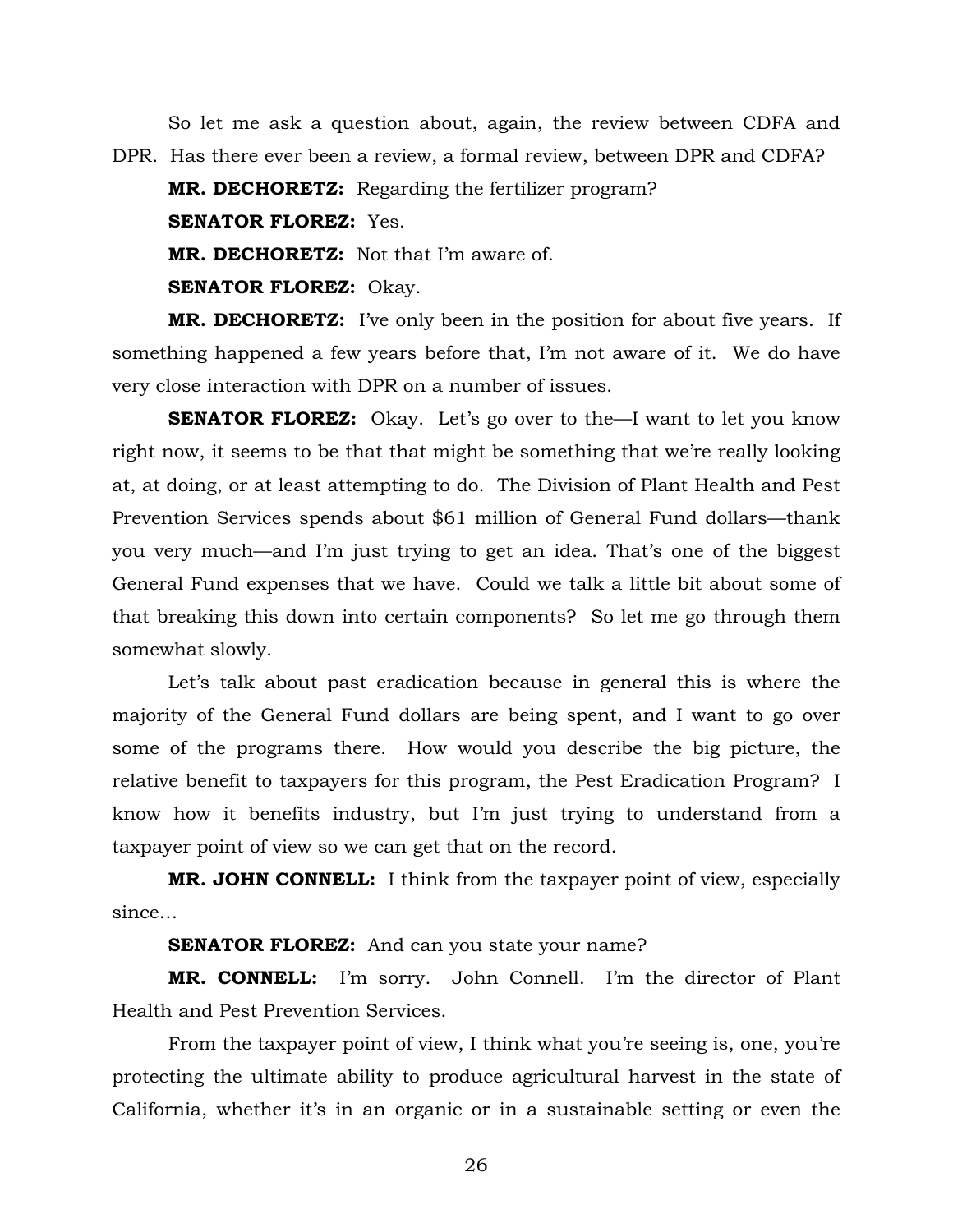backyard setting where folks right now in this economy are busy putting in gardens and growing fruit trees. A lot of the pests are very broad, host-rangetype pests that we deal with in the urban environment and have an impact directly on the ability to produce those crops. But beyond that, a lot of the pests that come into the state of California have direct impacts on the rest of the environment and the state. For instance, the gypsy moth, large forest pests, some of the aquatic weeds directly impact the availability of clean water to, whether it's agriculture or to the ability to distribute water throughout the state, to the urban population.

**SENATOR FLOREZ:** Just for the record, I mean, I know that many of these pests, do they have any sort of impact on themselves, on human beings, or is this a crop-protection program?

**MR. CONNELL:** Actually, some of them do, not only human beings, but it could be native and threatened and endangered species as well—fire ant, in particular, in Southern California is a public health threat, has been absorbed by some of the vector control agencies down there after its introduction to the state directly by attacking people and stinging and anaphylactic shock for victims of allergic reactions. Some of the other species, including the one I mentioned just a minute ago, gypsy moth. In large-scale outbreaks in the Eastern United States have a direct impact on human health because of allergic reaction to the fine hairs that come off the caterpillars, oddly enough.

**SENATOR FLOREZ:** I'm just trying to understand from a layman's point of view out there, you know, what we're protecting, what we're not from a human health perspective, because this is a very lean budget, and I do know that the industry needs to have protection. But the question is whether or not, you know, what's the value for taxpayer dollars doing this versus the industry completely doing this on their own? And this is the kind of budget situation that we're in, so I'm trying to figure out from a human perspective, from an impact, if you will, on taxpayers' own health and safety, I mean, what are the pest eradication issues that CDFA should be working on that maybe industry wouldn't step in? In other words, we're not interested in that because it would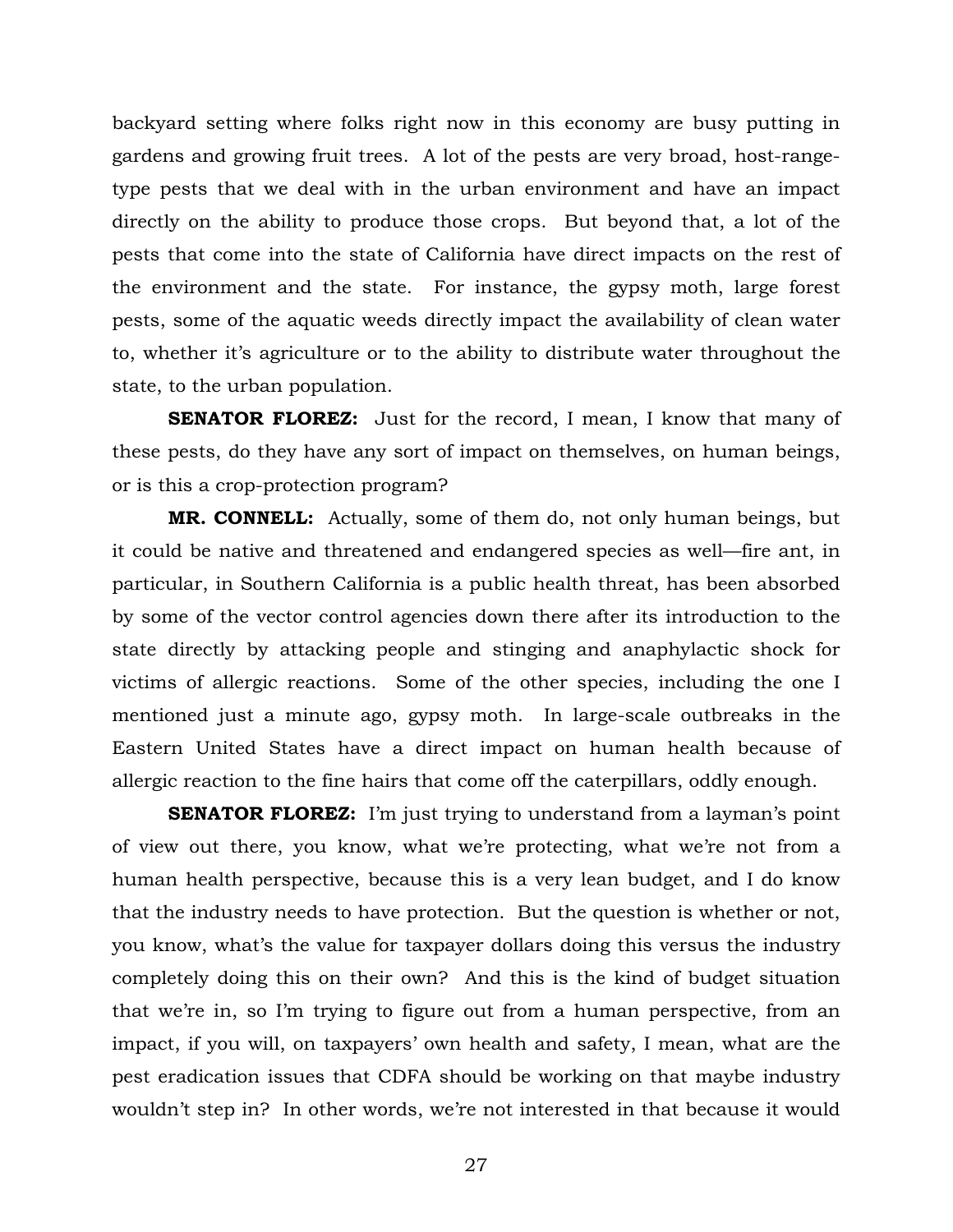kill more, you know, people than it would in our industries? You know, I don't—you understand what I'm saying?

**MR. CONNELL:** I'm not following what your question is, no.

**SENATOR FLOREZ:** Okay. Let me give you an example, a layman's example, like my credit care one. If people have termites in their house—it destroys their homes—but the state doesn't come in and have an eradication program for termites because these are folks' homes; these folks are to pay for it; these are the folks that don't look to government and say, hey, I've got termites; my house is falling. You've got a program that protects me, protects my kids, keeps the building from falling down? You don't have a program like that, right?

#### **MR. CONNELL:** No.

**SENATOR FLOREZ:** Right. But you do have a program that, in essence, that goes out and protects a lot of crops, right? So the question is, Why would I want you to have as a taxpayer a protection program for crops and industries that should pay for themselves versus paying for something that actually protects me? Is that a clear example?

**MR. CONNELL:** Part of the focus of our General Fund is on the early detection of an invasive species in the state of California to avoid just that alternative you described like the termite scenario. If you were to…

**SENATOR FLOREZ:** Yes, but you get my gist. I mean, my gist, let's just—I'm going to cut right through it. You have General Fund money protecting industries because it would devastate an economy if those industries were impacted. I get that, not a problem. The question is whether or not we can afford to do that today. That's the question. Can we afford to do that today? Can we continue the board to do that?

**MR. CONNELL:** You asked the question that was directed towards public health; and in that regard, public health and the environment, the direct consequences of the establishment of red imported fire ant has been urban, pesticide, water runoff.

**SENATOR FLOREZ:** Okay, great. So that would—great.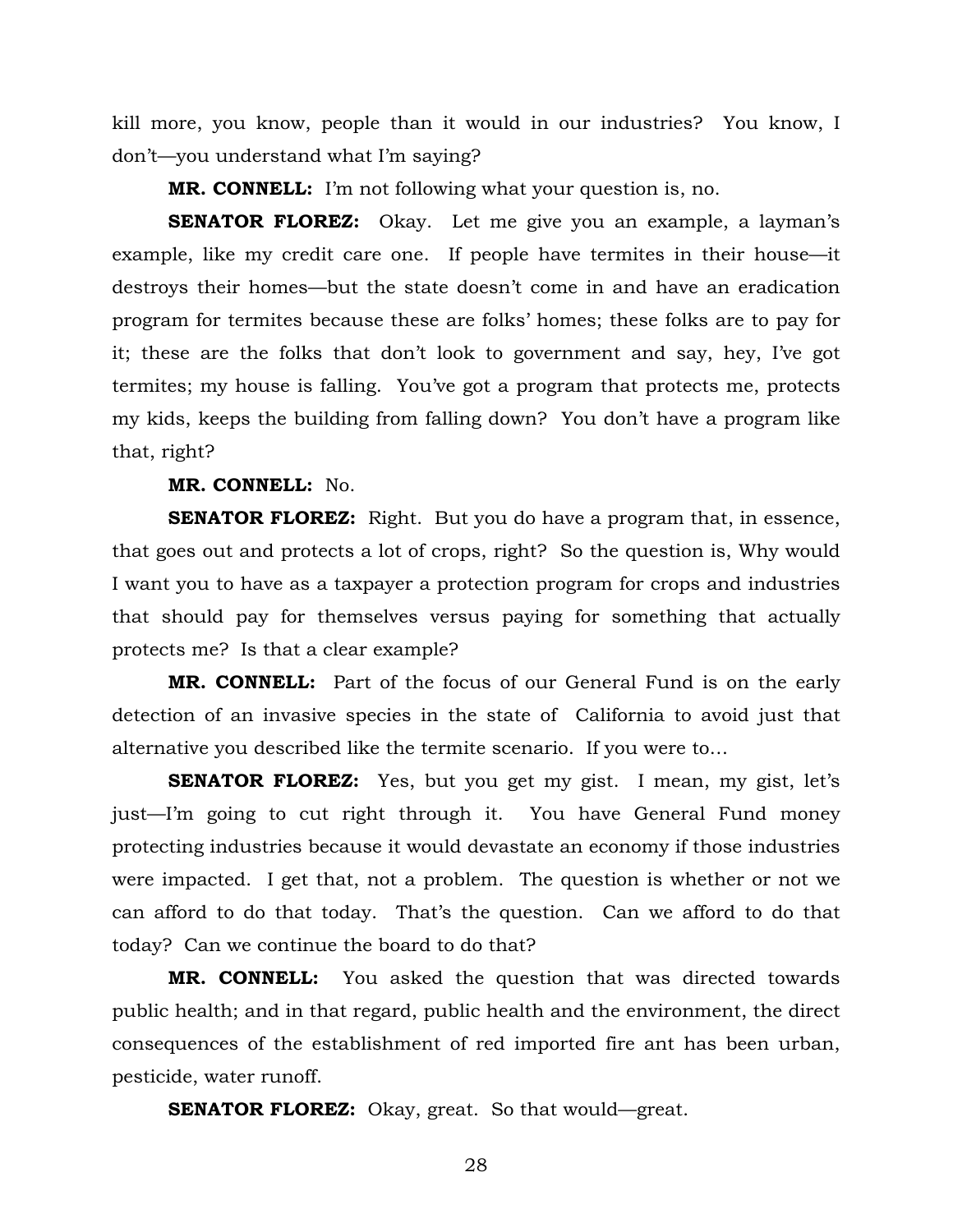**MR. CONNELL:** And the same thing has been documented in San Francisco Bay Area by DPR and by the University of California, Davis, as the consequence of invasive species in the long term.

**SENATOR FLOREZ:** Okay.

**MR. CONNELL:** We're trying to avoid that getting worse by having invasive species entering the urban environment.

**SENATOR FLOREZ:** So let's use your example then. So if I were to go back and write my own bill on cost savings and I were to say that you could only deal with invasive species that have a human impact, as you've just mentioned, and the rest have to be funded by industry, you would be okay with that? Because in essence—right? In other words, we can't afford it and, you know, does the glassy-winged sharpshooter—let's use that for example—did that hurt any human beings?

**MR. CONNELL:** The insect itself?

**SENATOR FLOREZ:** Yeah.

**MR. CONNELL:** No.

**SENATOR FLOREZ:** Okay. So why are we paying for it?

**MS. PEGG:** I think…

**SENATOR FLOREZ:** Can you answer the question?

**MS. PEGG:** The industry does pay a component of the glassy-winged sharpshooter as well as federal dollars.

**SENATOR FLOREZ:** I know. But do…

**MS. PEGG:** So there is matching funds—yes, there is General Fund dollars or taxpayer dollars. It's about \$4 million.

**SENATOR FLOREZ:** Why are we paying for it when kids are being thrown off Healthy Families? Or the governor's got a whole host of proposals, I wouldn't even mention.

 Why would we, in this budget situation, pay for the glassy-winged sharpshooter when we're trying to make some very tough decisions here? Why shouldn't the industry pay for that?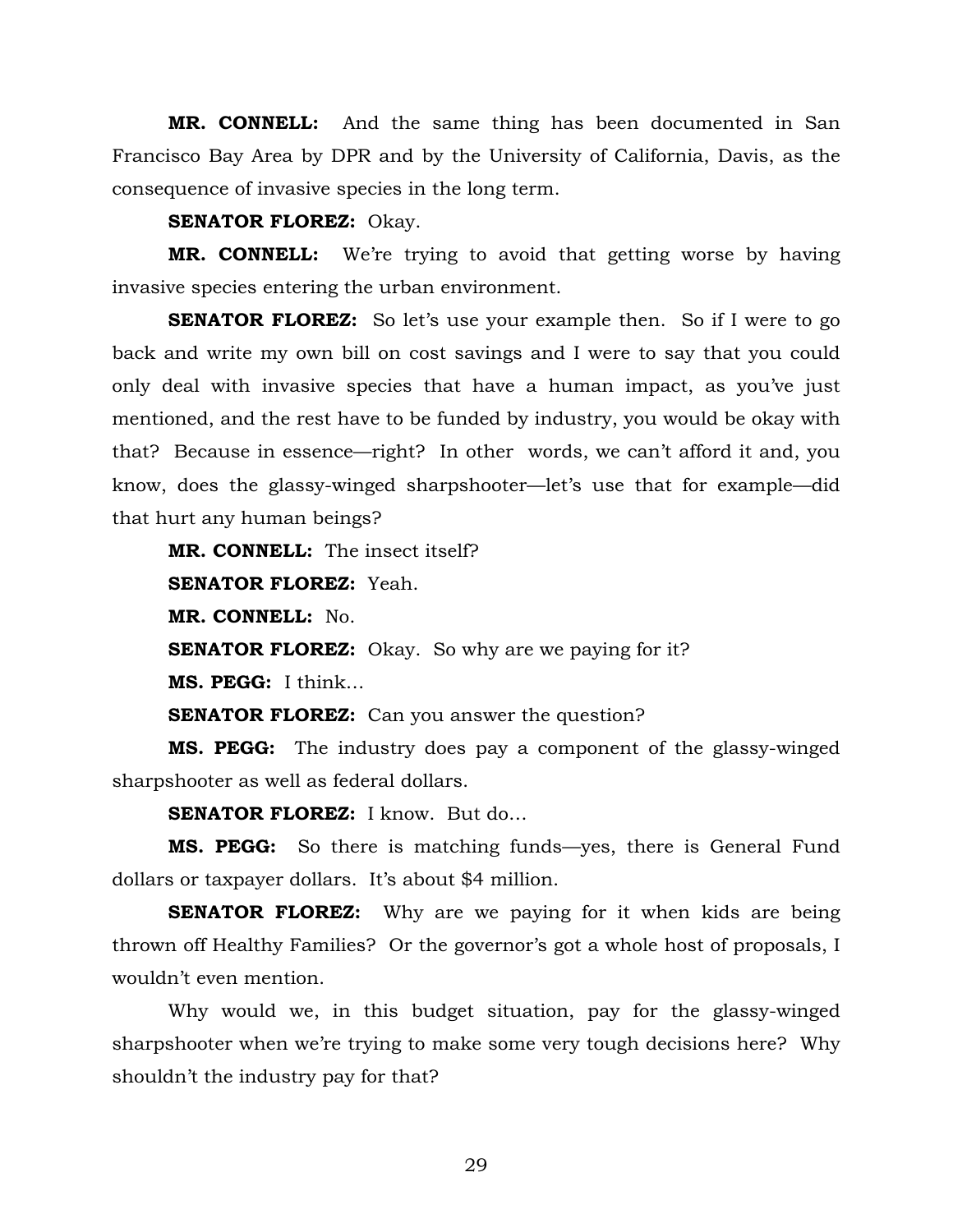**MS. PEGG:** Well, I think one of the big things is our infrastructure. Let's focus on where the General Fund dollars go. So where do your \$3.67 go? It goes for border protection so…

**SENATOR FLOREZ:** Let's go back to my example because that's the crux of what we're talking about. Why wouldn't we look at your programs and pest eradication and simply fund those that have a direct impact on some of the things that John just mentioned a moment ago, directly to health that affects me, the taxpayer, versus those types of insects and pests that simply devastate crops? We know what those are. I mean, medfly prevention methods—we spent \$8.3 million; \$2 million on the light brown apple moth; we spend about \$4 million on Pierce's disease.

You know, why would we continue to do that in this budget situation? How can we afford to continue to do that in this budget situation?

**MS. PEGG:** I think you'll see that a lot of those pests are introduced through travelers and inter-urban areas so they're not introduced into agricultural settings, and Agriculture is already paying for that. They're paying for that through their crop activities, through loss of marketplaces, through their.…

**SENATOR FLOREZ:** I get that but we're paying also. I'm not disputing Agriculture's contributions to the value of the product that they sell. I would be worried if they weren't paying something into it. I guess the question is, Can we afford, from a General Fund perspective, to continue to ask taxpayers to pay for it? It's at the very crux of the Pest Eradication Program discussion here today.

**MS. PEGG:** And I think it is a good question, and I evaluated this question over the weekend and I looked at, you know, do I feel comfortable spending \$3.67 if it's going towards monitoring programs, which is a large portion of that, of the plant budget of General Fund. It's going towards a monitoring program that picks up pests and diseases that can be a threat to our food supply, and we do have to weigh that. I mean, is \$3.67 worth protecting your food supply if travelers are the primary…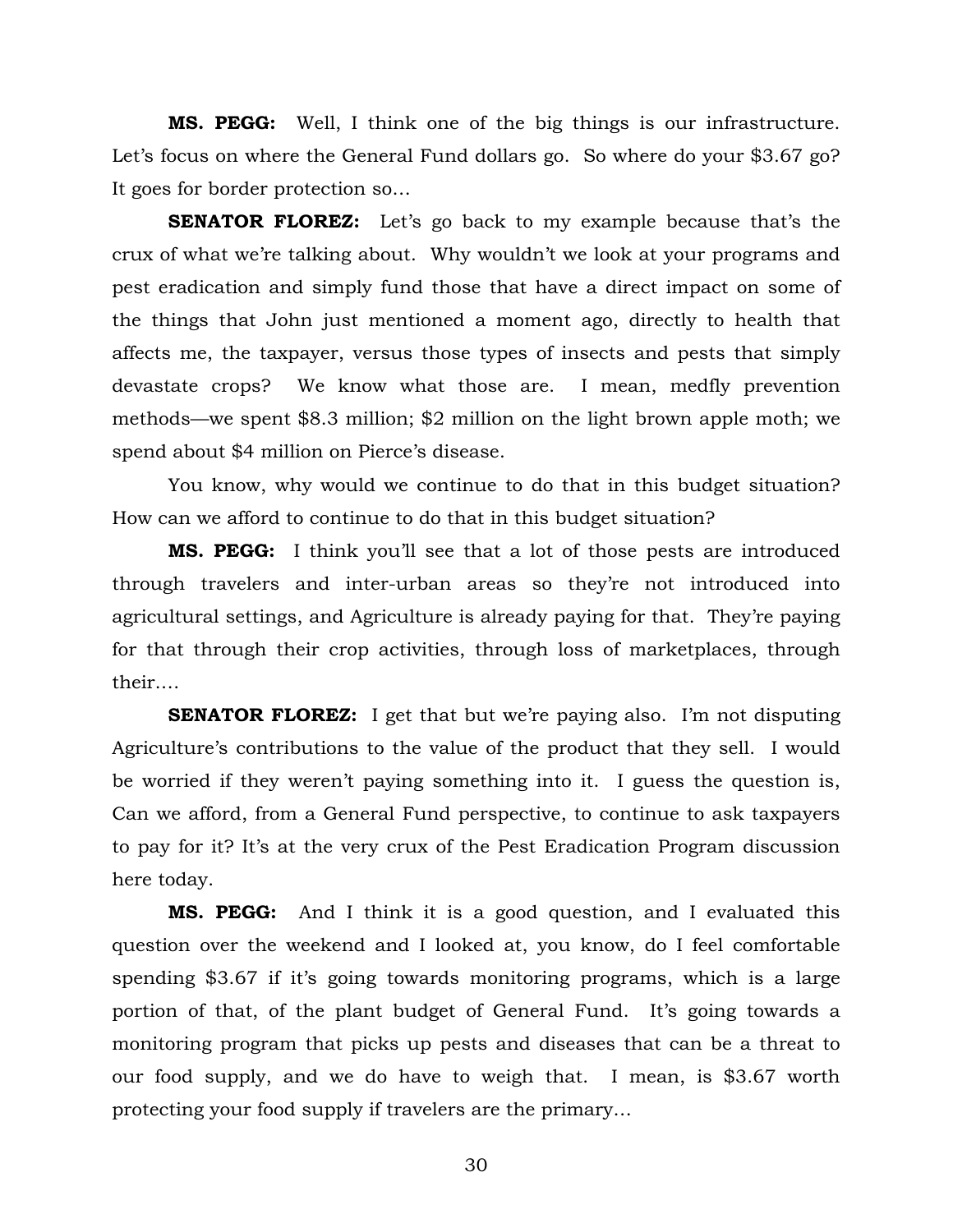**SENATOR FLOREZ:** What if it's \$1.50 to protect our food supply and we streamline enough and are more efficient enough to still do the same job but at a lesser cost? I mean, it isn't necessarily…

**MS. PEGG:** Yeah.

**SENATOR FLOREZ:** Right. I think taxpayers like that too. It means it wouldn't have to try to try to raise their taxes here. It means we are paring every single department down. So I'm not sure what \$3.67 means, but I do know that \$1.50 sounds a lot better in this environment. So the question is, How do you get to the \$1.50? If I already gave you a target and say, get it down to \$1.50, then it probably would be a better exercise for you guys than for me to sit and figure out how to get it to \$1.50.

**MS. PEGG:** Well, that is a good question to ask. I think, what else, though, do we put at risk? I mean, we have—our infrastructure is modeled off of USDA, and that's why we have not experienced…

#### **SENATOR FLOREZ:** I get it.

**MS. PEGG:** …foot-and-mouth disease outbreak, large-scale gypsy moth. The East Coast is dealing with gypsy moth right now. We don't want to deal with that. I mean our infrastructure is important that we sustain it.

**SENATOR FLOREZ:** Tell me why we don't want to deal with that so I can just get it for the record.

**MS. PEGG:** I think there's actually…

**SENATOR FLOREZ:** And who's *we*? And who are *we* that don't want to deal with that? So you can maybe define who the…

**MS. PEGG:** The cost of dealing with gypsy moth is—what?--\$32 million.

**SENATOR FLOREZ:** Cost to who?

**MS. PEGG:** To taxpayers.

#### **SENATOR FLOREZ:** How so?

**MS. PEGG:** How so? Well, if you get a large infestation of gypsy moth, which we have not had here in the state of California, USDA, I think, spends what?—\$32 million? We have it on a chart for you, but they spend \$32 million. For us, gypsy moth, I know we didn't—I mean, we have not spent nearly…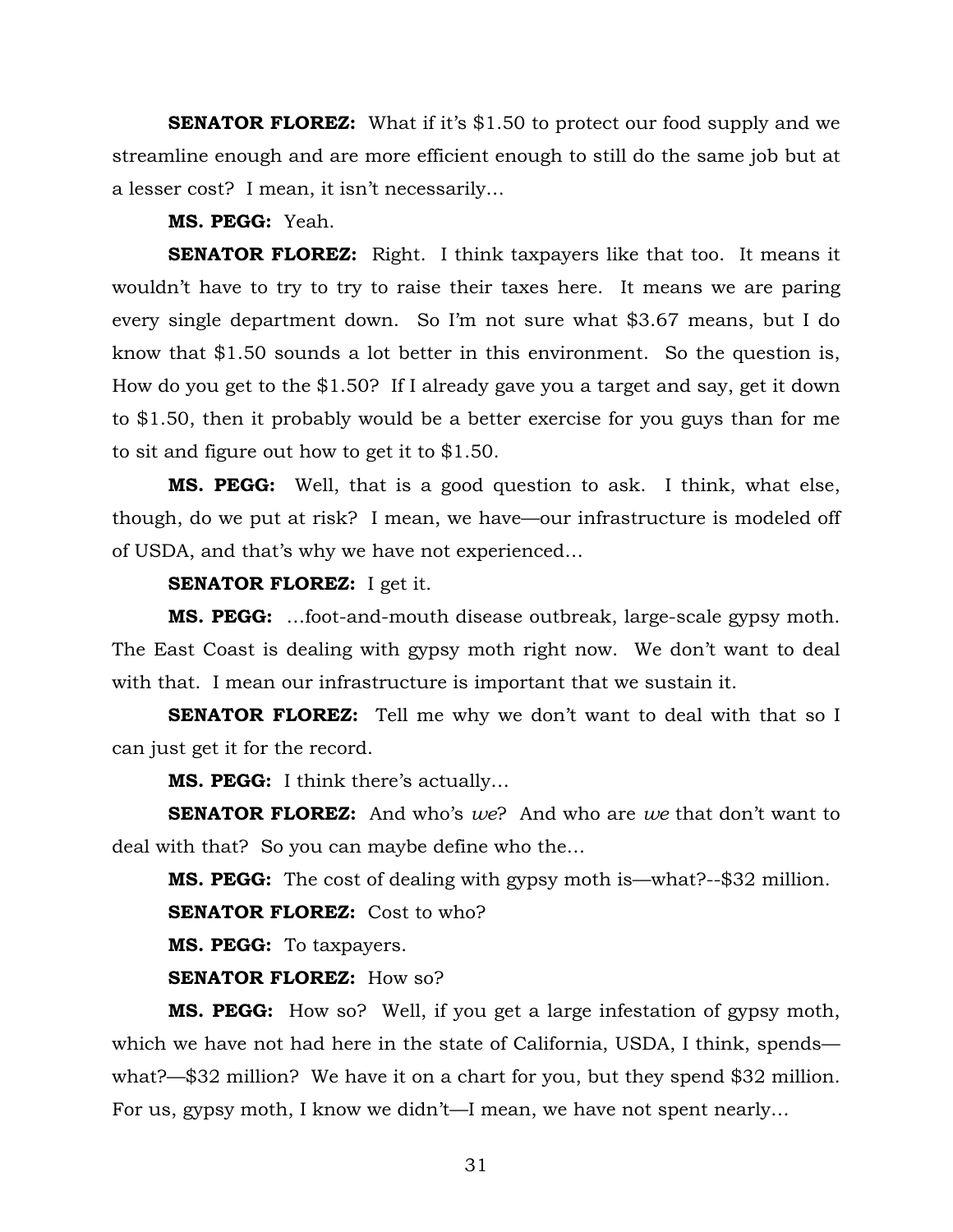**SENATOR FLOREZ:** That's okay. But just tell me—let's go real slow through it. Why do we not want the gypsy moth in California? It's a very simple question, is the reason that you're justifying it. So what's the answer?

**MR. CONNELL:** The gypsy moth is a very severe and broad-based pest of forest lands, whether it's urban or natural forest, and its preferred hosts are primarily deciduous trees. So if you look at the ability of it to survive in California, which it has incurred here in California—and we've been eradicating it—it would be widespread through California's, you know, precious forest lands and urban environment. The consequence would be, just as it is on the East Coast, plenty of pesticide applications in urban environment, plenty of pesticide applications in forestry environments, and consequence to water quality and stream quality in native habitat.

**SENATOR FLOREZ:** Got it. Sounds like a great place for the Department of Resources to have the discussion. Sounds like a wonderful place to have that discussion. I'm wondering why we're having it at CDFA then, if that's exactly what the examples are that we're worried about.

Let me—we'll keep going through this. But I mean, I guess the question is—let me try to put it this way—and I'd like to get your answer on this—if we were to pool all General Fund money, all of it, from invasive species, would the industry find a way to pay for it?

**MS. PEGG:** You would see clearly they would not have the same priorities as the public would. Let's say gypsy moth is a prime example. We found that through a traveler coming into California.

**SENATOR FLOREZ:** Let me ask another way. Have you ever asked them to do that, to pay for all of it?

**MS. PEGG:** We have asked it in the past when we have had budget cuts. They have picked up those programs that are important to them. Borderinspection stations, I don't think they're going to pick up \$11 million. Under the Gray Davis…

**SENATOR FLOREZ:** Will they pick up other items then, I mean, the stuff that is important to them that we're adding to? Because whatever they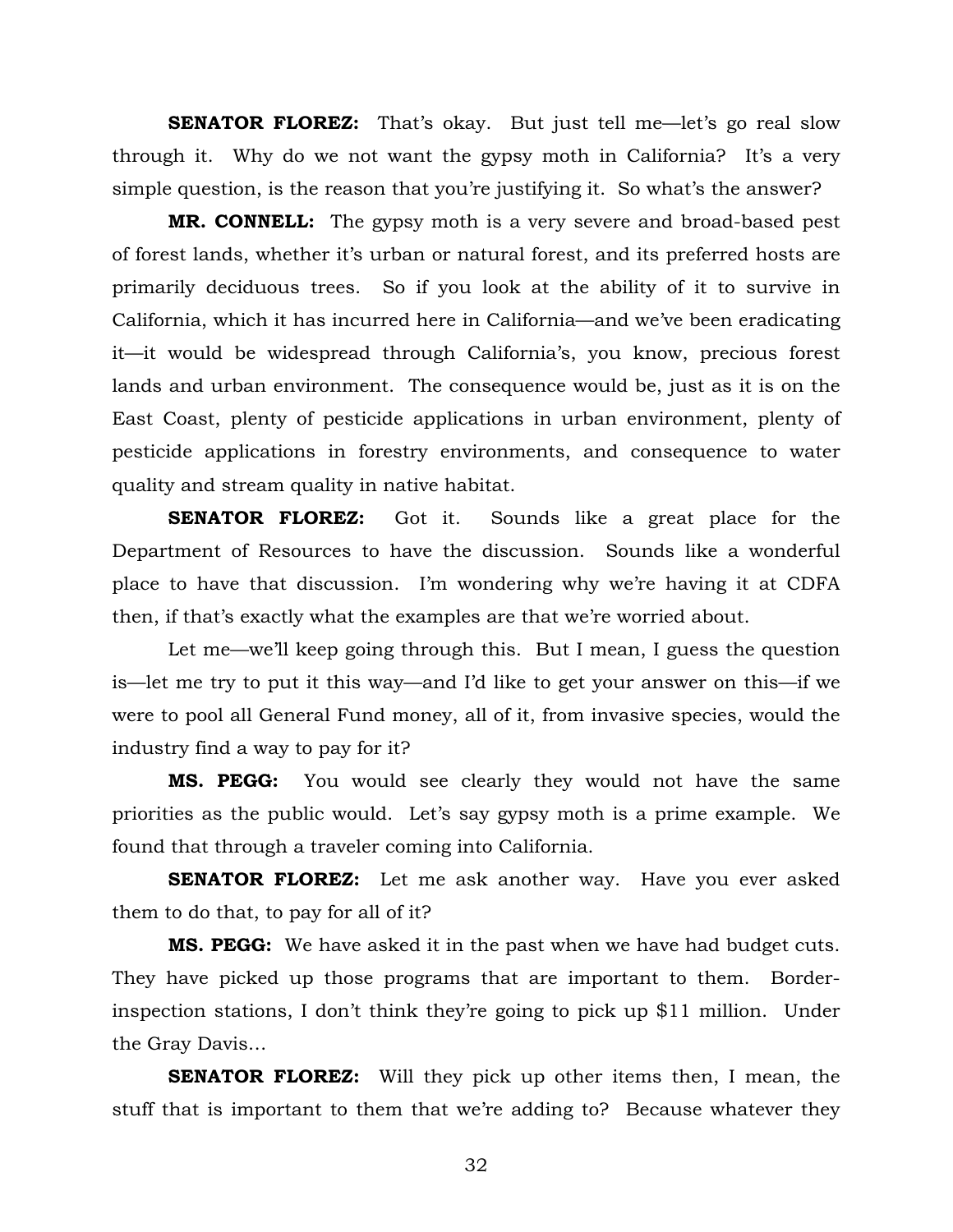pick up is a savings to us and then we can pick up stuff they don't want to pick up. That's what's called a safety net. Right. I mean, that's the whole purpose of this exercise, is to try to figure that out.

**MS. PEGG:** And they have picked up the nursery programs, fruit tree and grapevines, seed services; they've picked up—let's see what else—some state trapping; they've picked up pink bollworm. They've picked up some of the dairy inspection and meat…

**SENATOR FLOREZ:** And why do they pick it up?

**MS. PEGG:** Those are critical programs to their operations.

**SENATOR FLOREZ:** Right. And so why should taxpayers pay for any portion of that?

**MS. PEGG:** The taxpayer pays for those programs that benefit protecting our food supply and our environment.

**SENATOR FLOREZ:** Okay. So this is the cost for food supplies? So in other words, if taxpayers don't pay for this, our food supply is going to be—this is what taxpayers know they're paying for, food supply?

**MS. PEGG:** And I think, you know, you bring up a good point that maybe we haven't been good at articulating that, is that we do protect the food supply.

**SENATOR FLOREZ:** We're going to go through that in a minute. But \$8.3 million in medfly prevention?

**MS. PEGG:** Right.

**SENATOR FLOREZ:** Why should the taxpayers pay for that?

**MS. PEGG:** This is actually one of our cornerstone programs. It is in urban areas. We do a sterile pest release program. It's reduced the use of pesticides; it ensures that backyard gardens are not infested with medfly. It's actually one of our models that we would like. If we ever potentially face an infestation of some of our other pests, we would like it to model that because it reduces pesticide use and it's very effective on the taxpayer dollar.

**SENATOR FLOREZ:** Right. It reduces pesticide use for who?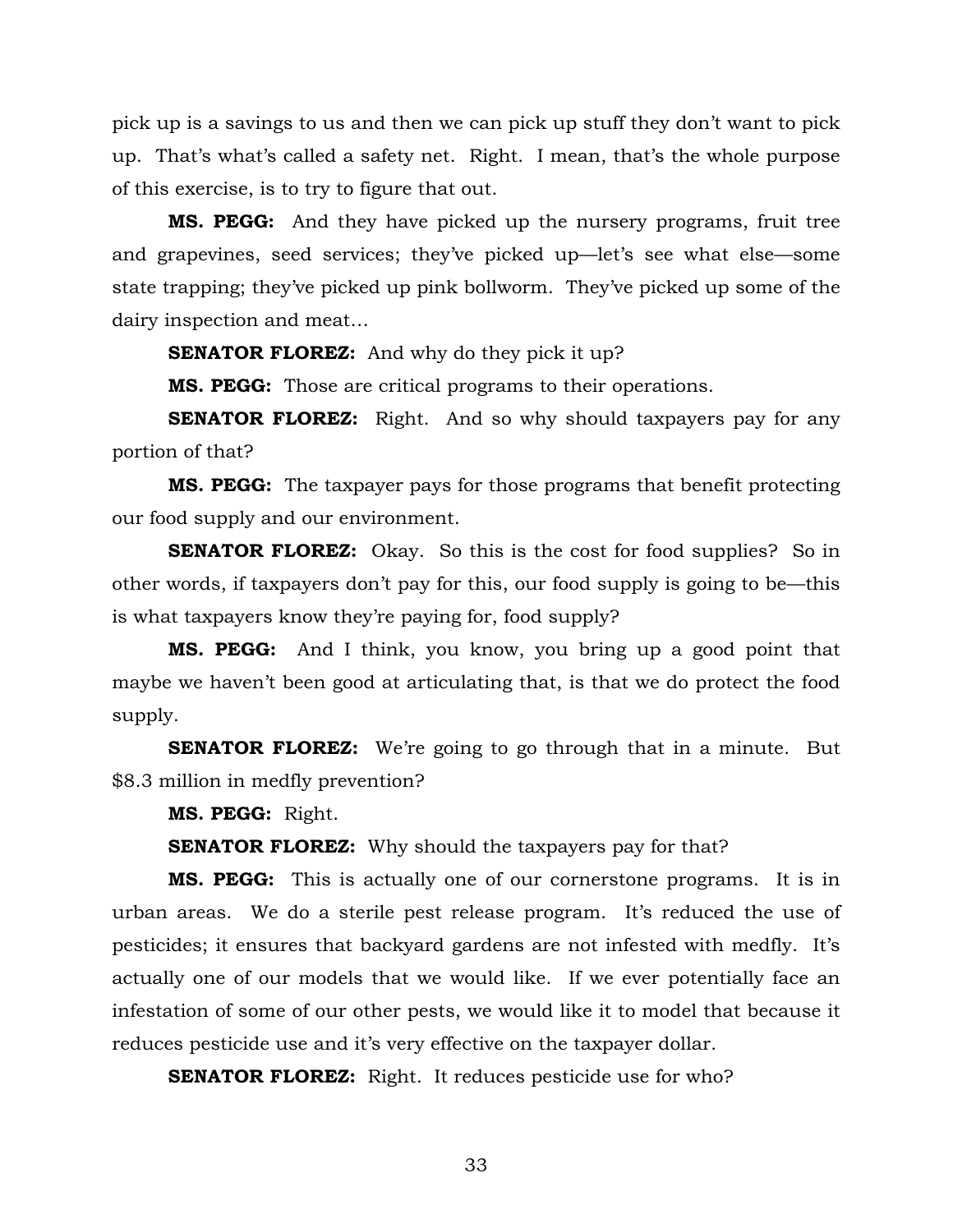**MS. PEGG:** For backyard gardeners. I mean, we're finding medfly in backyards. We find it in Los Angeles. I mean, this is where we're finding Asian citrus psyllid. We're finding it in residential areas.

**SENATOR FLOREZ:** And the purpose, the reason we're looking for it then is to protect backyard folks? I mean, this is the \$8.3 million. This is the entire purpose of the program, is to protect those backyard gardens?

**MS. PEGG:** Backyard and as well as our production which is critical.

**SENATOR FLOREZ:** Right, right. So if we were protecting our—I'm just trying to understand again, so this is to protect the backyard gardener or the food supply?—I mean the \$83 million.

**MS. PEGG:** I would say it's both.

**SENATOR FLOREZ:** It's both?

**MS. PEGG:** It is both.

**SENATOR FLOREZ:** Okay.

**MS. PEGG:** And that goes across the board.

**SENATOR FLOREZ:** Why don't you go back and ask the industry what they want to pay for because the state can't afford to pay for industry-driven protections. We can pay for things that fall through the cracks because I don't know any other way to do it. I mean, how do we find savings within your budget?

**MS. PEGG:** And I think it's…

**SENATOR FLOREZ:** It's your biggest budget expense, General Fund?

**MS. PEGG:** It's not the biggest. The border stations is the largest in the Plant division.

**SENATOR FLOREZ:** Okay.

**MS. PEGG:** But I think it is an important question to ask, and I think it's good that you are also asking the industry the same question.

**SENATOR FLOREZ:** Eight million dollars in the trapping program alone?

**MS. PEGG:** Uh-huh, pest detection.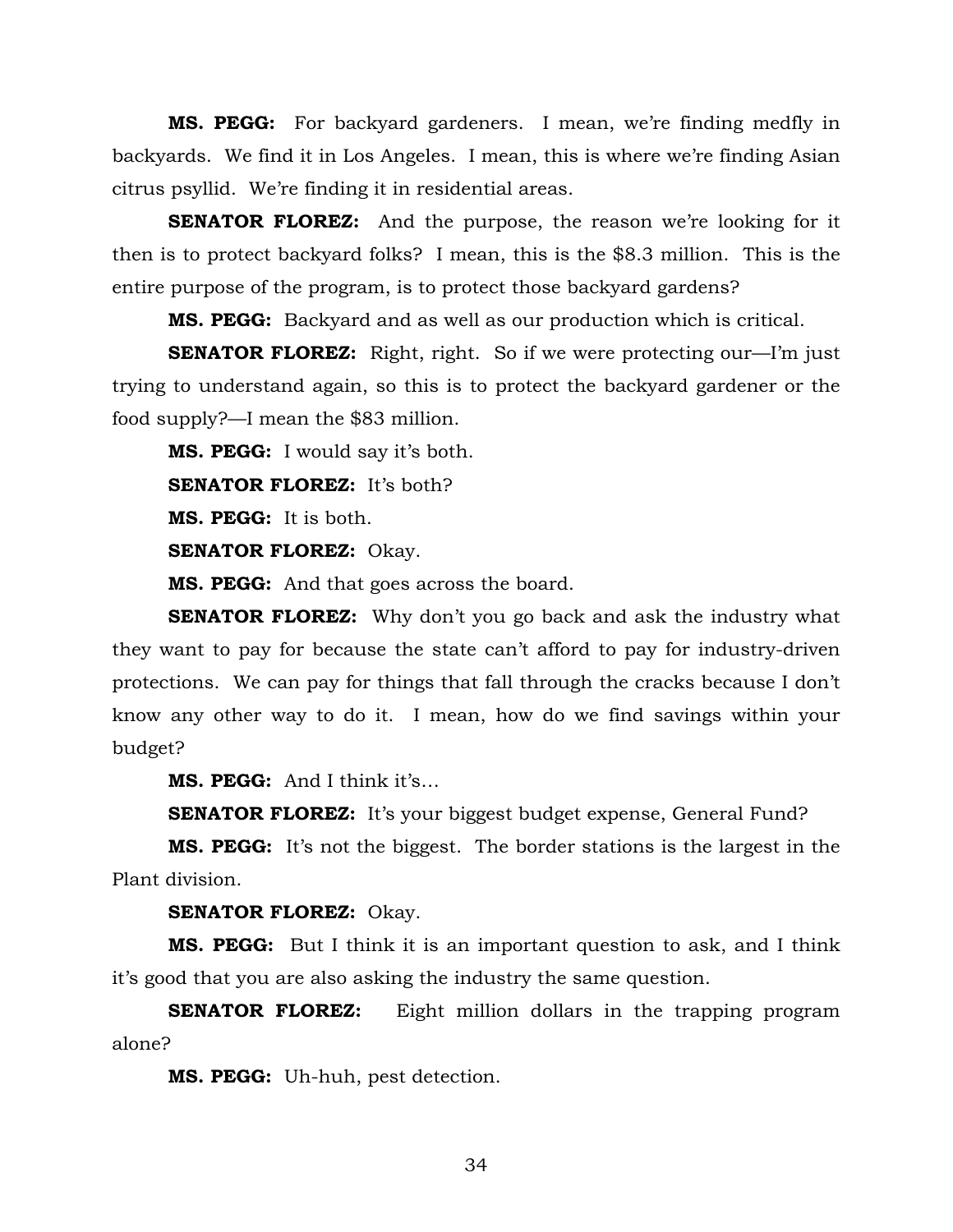**SENATOR FLOREZ:** Yes. So, you know, the question is—you know, we have \$2 million red-imported fire ants, another \$1.1 on fruit fly rearing facility, \$8.3 million on Medfly, \$2.1 or \$2 million on light-brown moth, apple moth, and \$4 million again in Pierce's disease.

 Now I remember at a time when we were flush with cash, when we were putting a lot of money towards these programs because we had cash. And in fact, I think I carried a couple of those bills, but now is an opportunity for us to really look at our very slim budget and try to figure out what items make sense to pare off or to spin off and what items too that we can actually pay for. So we're asking you to go through an analysis for us to figure out in your eradiation program, you know, what we can afford—taxpayers can afford to pay for—that's the real question—and what they would be willing to pay for, okay?

**MS. PEGG:** Um-hmm.

**SENATOR FLOREZ:** Okay. Let's go through Reform 4—that was 3 abolish the agricultural marketing function. Now we have 54 agricultural marketing programs; is that right?

**MS. PEGG:** Yes.

**SENATOR FLOREZ:** Okay. And the relationship, so I can understand this, the relationship that the marketing programs have with the department is what?

**MS. PEGG:** We have oversight of those marketing programs. It all depends on how they are created, whether they're marketing agreements or marketing orders, but we do have an oversight and they are created in statute or a vote of those that are assessed.

**SENATOR FLOREZ:** And what does oversight mean? Does that mean that they were involved; we go to their meetings; we understand; we travel there? What does oversight mean when we have 54 agricultural marketing programs? What…

**MS. PEGG:** I'm going to bring up the division.

#### **SENATOR FLOREZ:** Sure.

You're the division?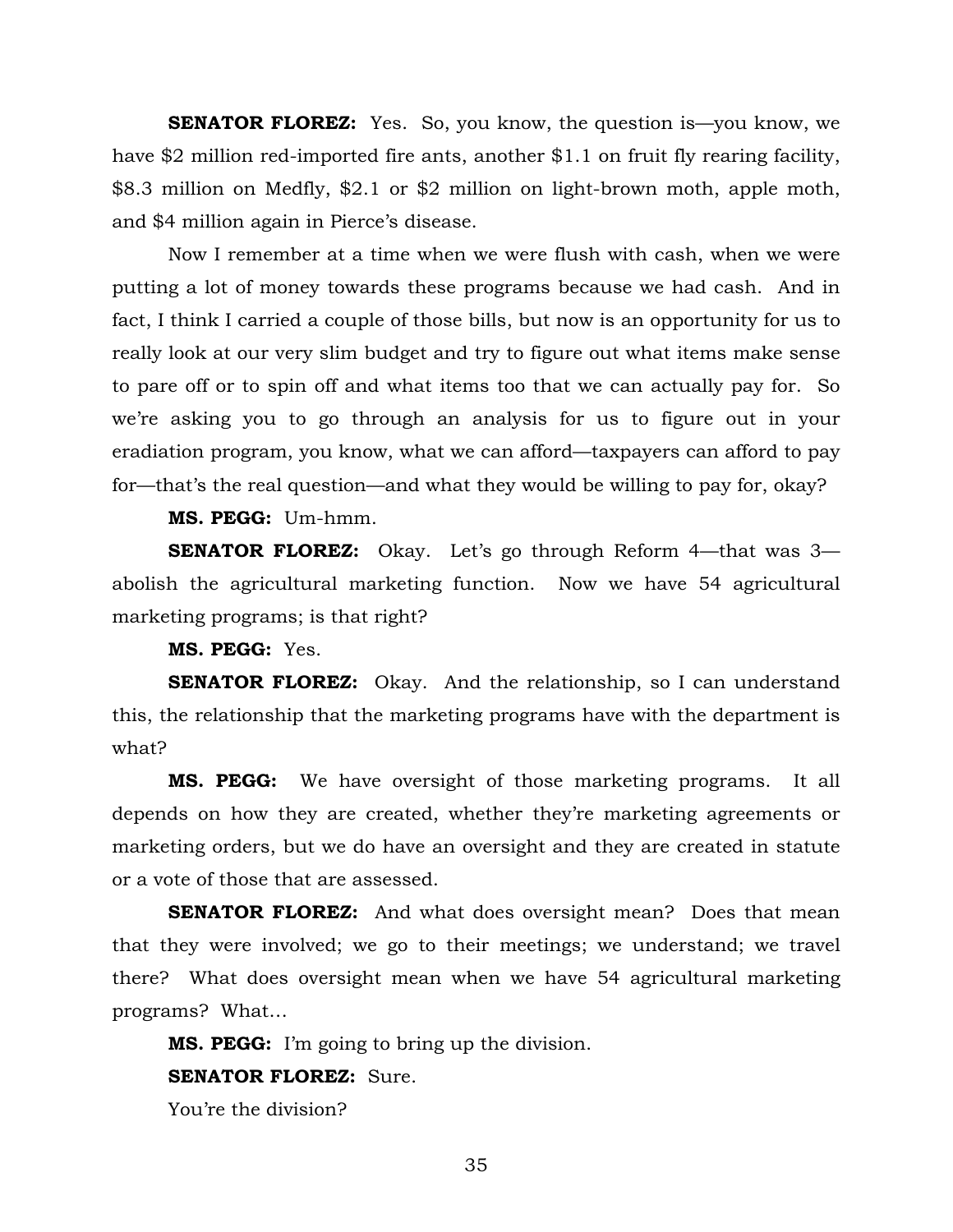**MR. O'CONNELL:** Well, not the whole one. (Laughter) See, this is how lean we run it, just one man.

**SENATOR FLOREZ:** Tell me a little bit about the role of CDFA in these agricultural marketing functions. Let me give you three words or contexts. Are you enforcers; are you collaborators; or are you directors? I mean, what are we? What are we in this program? What role are we playing?

**MR. ROBERT MAXIE:** We play two primary…

**SENATOR FLOREZ:** And if you could state your name for the record, that would be great.

**MR. MAXIE:** My name is Bob Maxie.

**SENATOR FLOREZ:** Okay.

**MR. MAXIE:** I'm the chief of the marketing branch.

**SENATOR FLOREZ:** And I didn't get your comment. What role?

**MR. MAXIE:** We play essentially two roles with the marketing programs. One is oversight, and the other is administrative. We facilitate some of the administrative functions by the programs.

 Let's go through the last one because that's the easiest to handle. You administrate some of the functions of some of these marketing boards. What does that mean? You call meetings; you put agendas out; you organize the marketing boards? I mean, how…

**MR. MAXIE:** No. For each program, it takes, usually public hearings and a referendum of assessment payers to implement a program and there's usually a five-year continuation procedure, either a public hearing or a referendum, and the department carries out those referendums. That would be the primary administrative contribution.

**SENATOR FLOREZ:** Okay. Are these marketing programs fee based?

## **MR. MAXIE:** Yes.

**SENATOR FLOREZ:** They are? Okay. Does that cover—I think I asked Rayne this earlier—does it cover all costs associated with these boards and every single penny, not a penny, of government, taxpayer dollars thrown into this in any sense?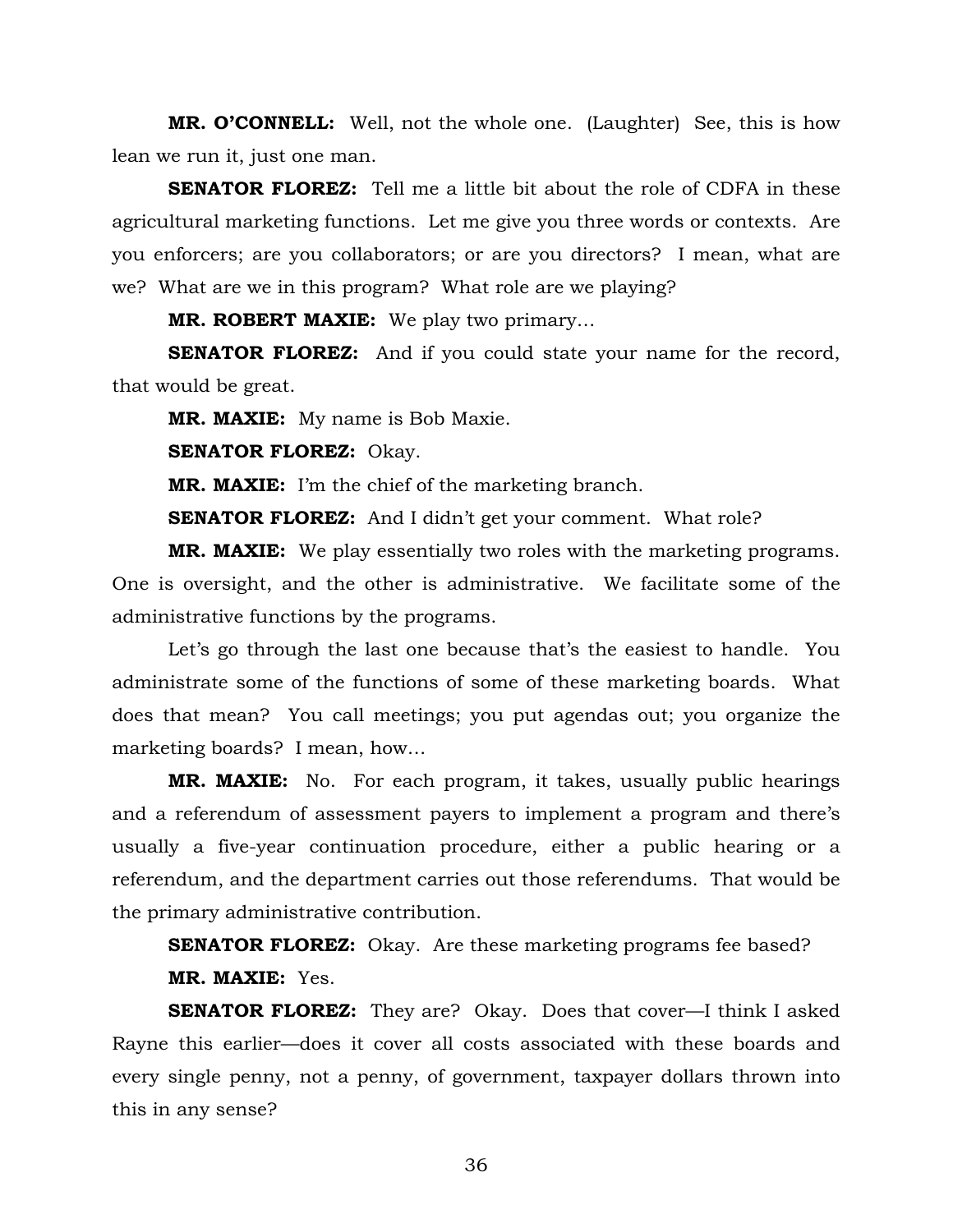**MR. MAXIE:** Yeah, they cover all of their own activities; they cover any costs borne by the department in overseeing the programs and carrying out those administrative functions.

**SENATOR FLOREZ:** Okay. And so they're paying for a portion of your day here today?

**MR. MAXIE:** Yes.

**SENATOR FLOREZ:** They are? So your salary is broken up—your salary is broken up in 54 different ways roughly?

**MR. MAXIE:** Yes.

**SENATOR FLOREZ:** Okay. All right. And travel expenses to these meetings, is that covered? Do you just bill them? Is that how it works?

**MR. MAXIE:** Yes, we bill them every month for our costs.

**SENATOR FLOREZ:** Okay. Let me ask the question, Why should we be involved in this if indeed they are all fee based? I mean, why should the state what role does the state play, in essence, the oversight and the administration of this? Why couldn't we just let them do what they do?

**MR. MAXIE:** The legislature has set up the California Marketing Act and the various council and commission laws because it recognized there is a purpose to be served by the agricultural industry having a vehicle by which it can come together, each pay their fair share of the costs to run a program that solves some industry problem or facilitates the marketing of the commodities they produce.

**SENATOR FLOREZ:** And why do we need to be involved in that again?

**MR. MAXIE:** The primary reason would be because it is, once they vote in a program, it is a mandatory fee on all growers and/or handlers of a given commodity that makes it public funds. And by the fact that it's public funds, there's a need for government oversight.

**SENATOR FLOREZ:** And is there not an easier way to privatize them in a way that they wouldn't have to go—I know that the legislature created this, you know, created a lot of things that we're now re-looking at. The simple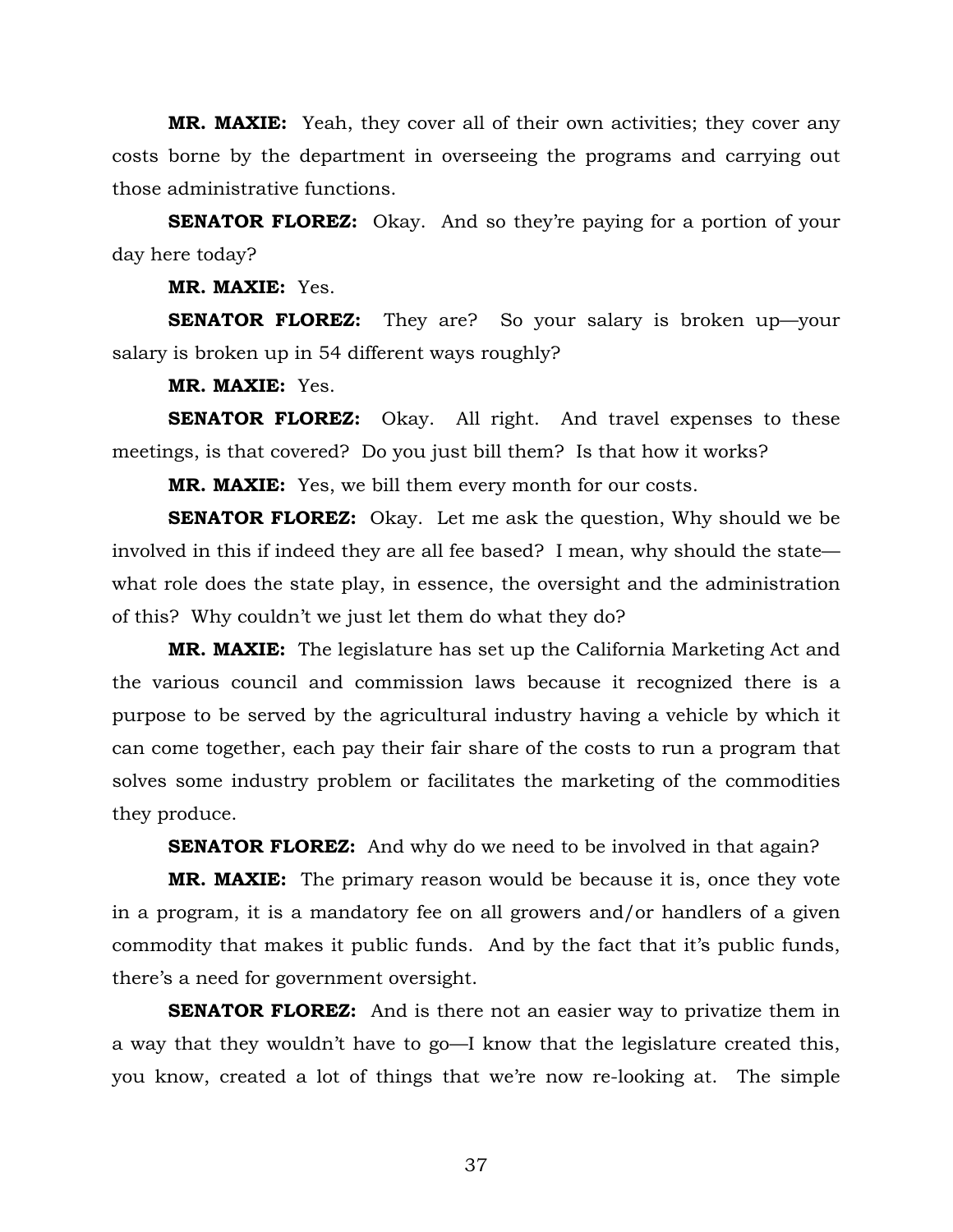question is, Is this the right structure, given the way the board, these marketing agreements work?

**MR. MAXIE:** I don't know that there's a way to both privatize the programs and continue to collect a mandatory fee.

**SENATOR FLOREZ:** Well, there's probably a way to deal with it, I think. I mean, there might be a way. I mean, I'm just wondering if that, were the case where we could find a mechanism that wouldn't require government to be involved in this, other than from an advisory and informing point of view. I mean, is that, would that hurt these programs? Would these marking agreements cease to exist?

**MR. MAXIE:** We believe there's a value in the government oversight, both to the commodities concerned. I believe the growers that are paying assessments and appreciate the government oversight of the programs, I think there's a value to the public at large.

**SENATOR FLOREZ:** And the reason that they value—I've never heard farmers valuing government involved in their entities or to structures. So how does that—why do we get applauded for being involved in their entities and structures? Is it because we give our good stamp of approval on it somehow? If the state of California says it's a state board and commission, and therefore all the privileges and rights thereby are pushed to them? I mean, I'm trying to understand why the state needs to be involved in this—and I'm being very serious about it. I mean, why does a state have to be involved in any of these boards and commissions? I'm just trying to understand it. The value alone of the legislature or CDFA saying, you know, we're going to relinquish the state's involvement of this, I'm just trying to understand why we have to be involved in it. I haven't heard a good reason yet, other than the administration and it's public funds and therefore we have to be involved in it. I'm sure there's a way to deal with it.

**MR. MAXIE:** Each of these programs by the laws or the regulations that put them into effect have certain activities that they're funded to engage in. It's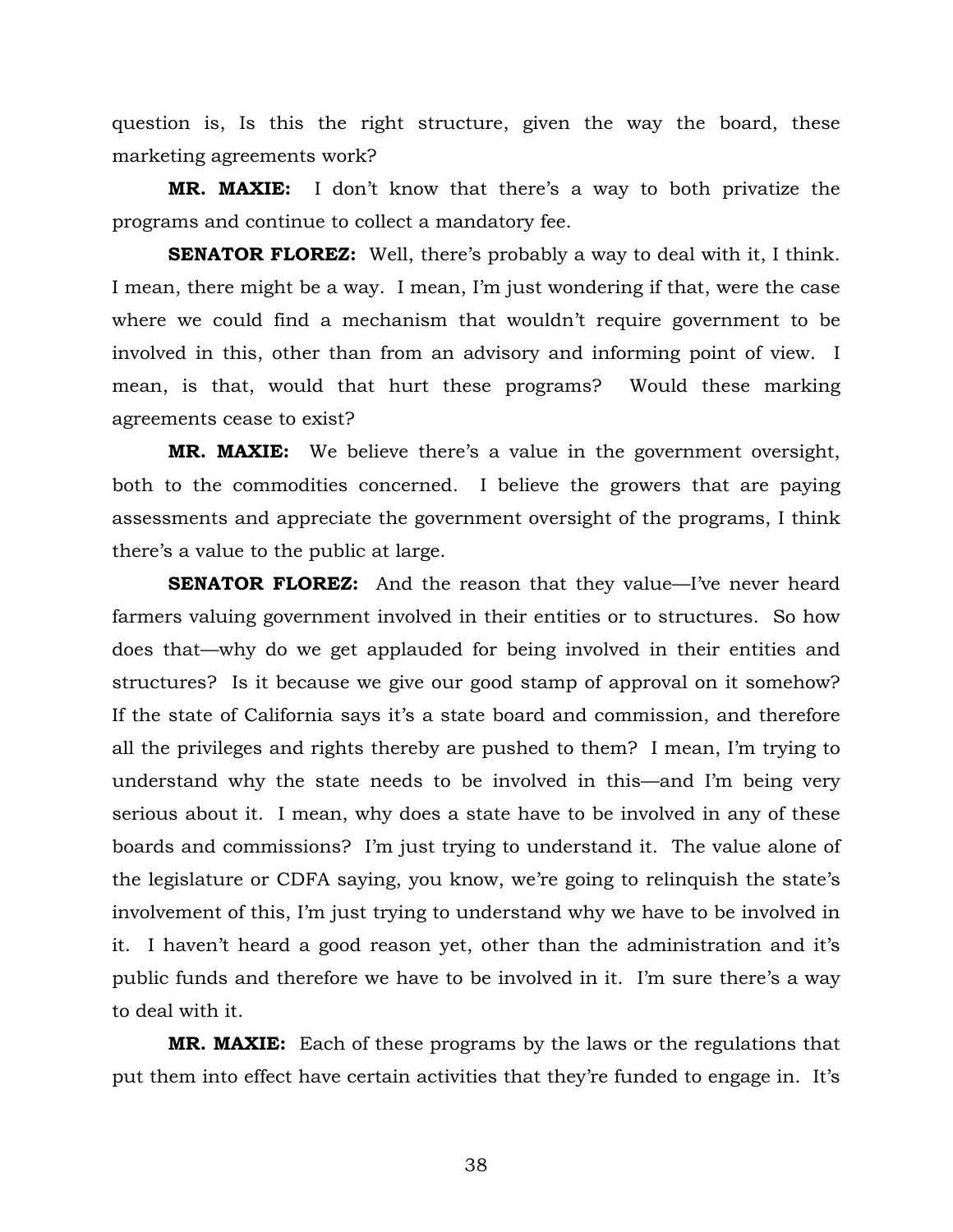a department's role to make sure that the monies they spend go to those activities or to accomplish those purposes, and I think that's…

**SENATOR FLOREZ:** We don't trust them enough to do that, given that they're paying for—I mean, they're paying for us—we're the referee at the game that evening or, I mean, they couldn't call their own fouls? Or what's the purpose of us again—we're the enforcers? I mean, what if they do something wrong? I mean, we go in and find them or…

**MR. MAXIE:** We take appropriate actions.

**SENATOR FLOREZ:** Really? Like what?

**MS. PEGG:** Well, I think the reverse question would be, there would be no oversight of these boards of health.

**SENATOR FLOREZ:** Why don't we just have a sunset on them; they have to report every year to see if they're actually doing their job rather than spend the time of having constant oversight? We just have a sunset on these and date out the report every year or every two years, and see if they made any sense any more. Would that be a problem?

**MS. PEGG:** Well, they already do go up for a vote amongst the membership to see whether they…

**SENATOR FLOREZ:** Yeah, amongst themselves. But I mean, if we want oversight, I mean, you know, I'd love to see the boards and commission. I'm sure, you know, once a year here might make the Ag Committee a bit interesting. Bring the Avocado Board in or bring tomatoes. And some of the things we read about in the newspaper might, you know, be headed of here. We could have some review once in a while here. But because they're quasi and away from us, that's really your job, and the question is whether we should be involved at all in that because it doesn't seem to—what are the outcomes of some of these very bad things we read about in some of these boards, things that go wrong—the spending of money, board members doing certain things they shouldn't be doing? What's the repercussion; what are you doing; who's been fined; who's been kicked off the boards? Why don't you give me a few examples of those that I've just mentioned a moment ago?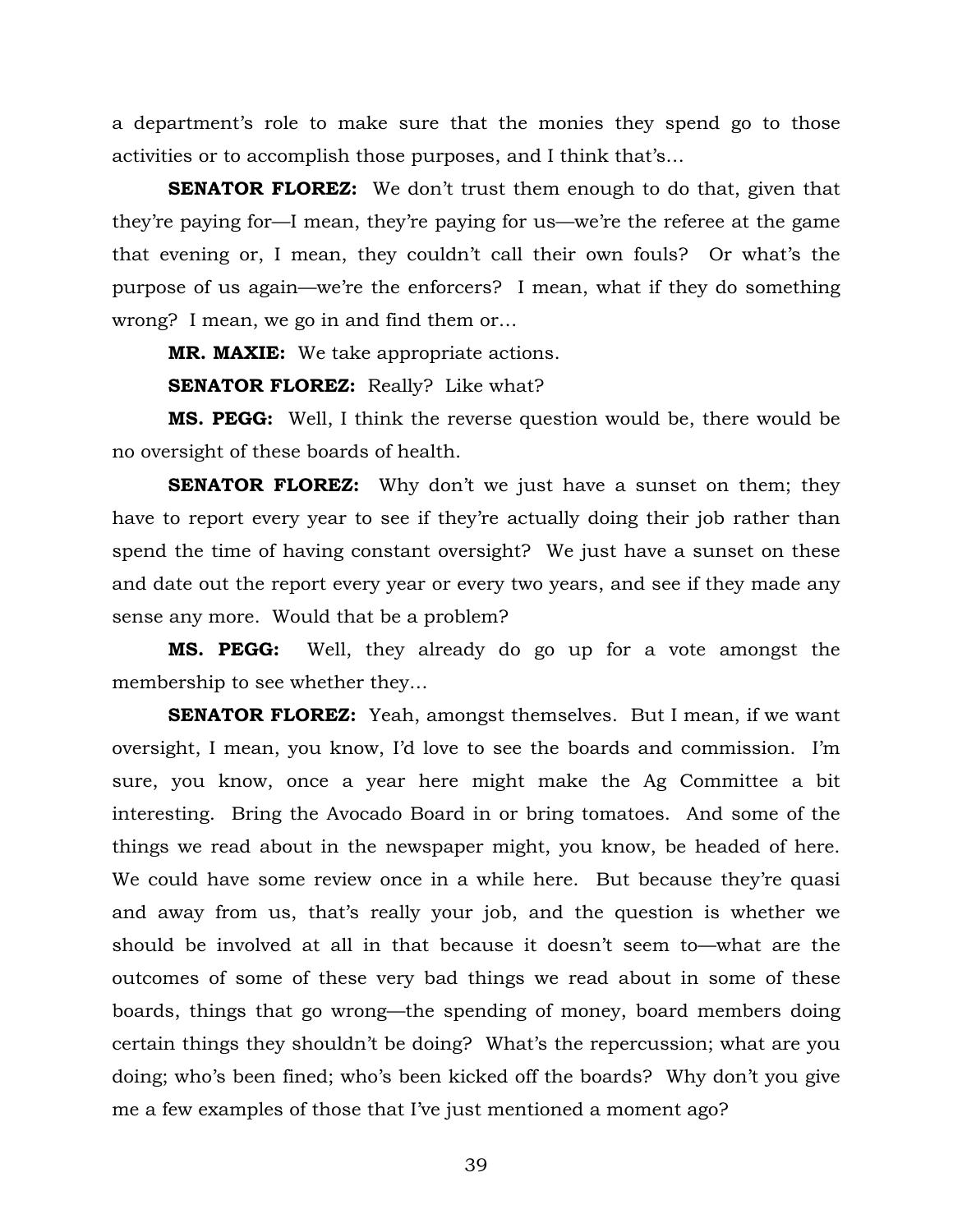**MS. PEGG:** Well, the Avocado Commission was referred to the Department of Justice. We have a established a guidance document on how funds should be spent with the commission, and we've also required that we've also established a schedule for auditing all of those, that we'll be auditing them every four years.

**SENATOR FLOREZ:** And did you send them a bill for that, all that extra that you just mentioned? Did they get…

**MS. PEGG:** Yes.

**SENATOR FLOREZ:** …billed for all that?

**MS. PEGG:** Yes. That whole entire division is funded through those programs.

**SENATOR FLOREZ:** Again, why do we need—why couldn't we just review these periodically? We probably…

**MS. PEGG:** This legislature could do that. I mean, typically you do create them. You could also review them. We don't have any opposition to that.

**SENATOR FLOREZ:** And what if we got rid of the entire marketing department at CDFA and simply had a review? Would we save any money?

**MS. PEGG:** You may. You're not saving any General Fund money by doing that.

**SENATOR FLOREZ:** We wouldn't save any General Fund money because we're all fee based?

**MS. PEGG:** They're all fee based, so you're not saving any General Fund money.

**SENATOR FLOREZ:** Okay.

**MS. PEGG:** The commissions may like that because you're saving…

**SENATOR FLOREZ:** What's that?

**MS. PEGG:** They're saving them overhead money, but you're not saving any General fund money.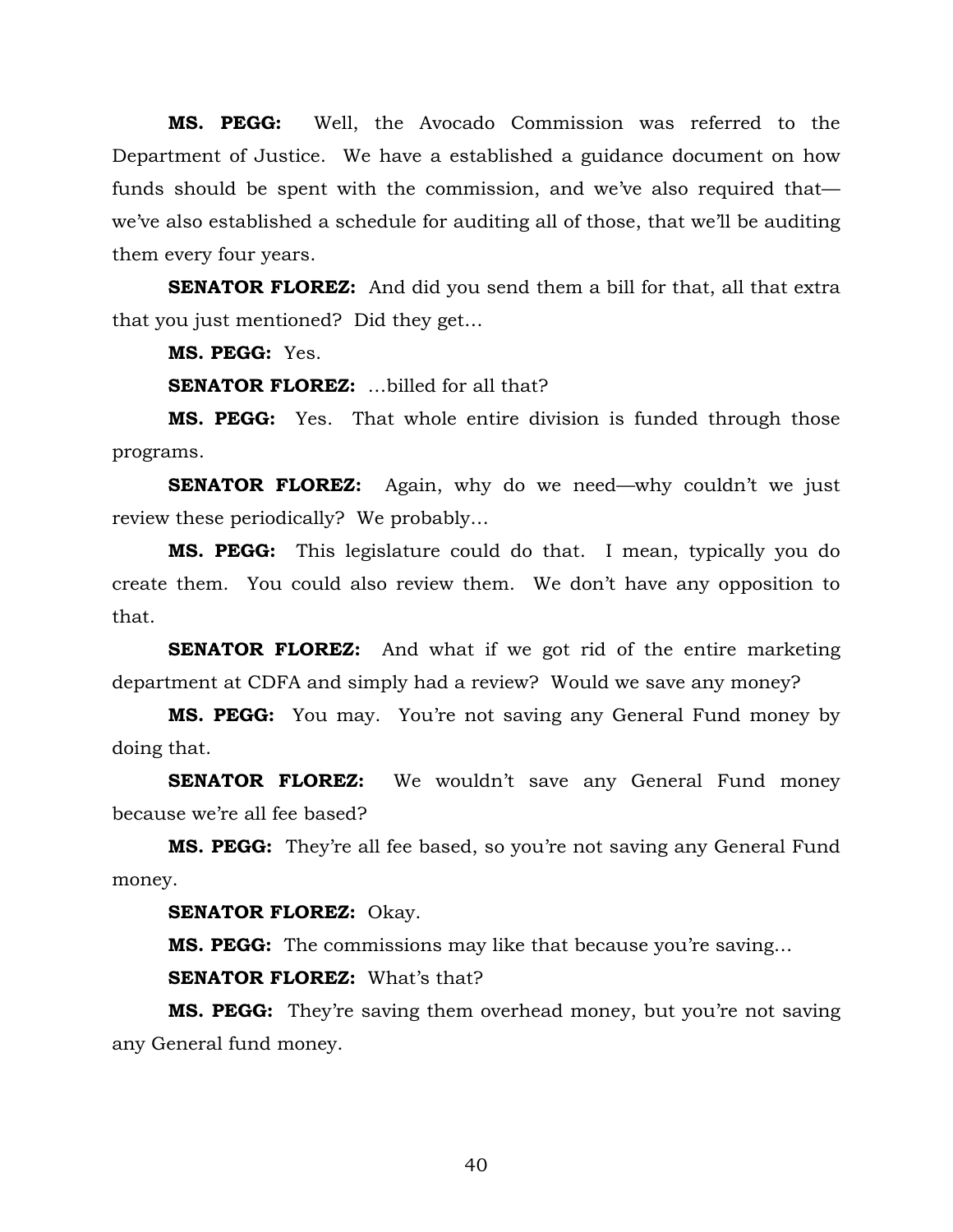**SENATOR FLOREZ:** Well, there's 213 employees representing a \$12 million budget in this particular department—is that correct?—the Division of Marketing Services?

**MR. MAXIE:** That's fairly close.

**SENATOR FLOREZ:** Two hundred and thirteen, 213 folks employed in a division or a marketing service department. I'm not knocking the number. I'm just wondering if it's 213 employees for 54 boards and commissions.

**MR. MAXIE:** There's five branches within the division. You have two Dairy branches—milk pooling and dairy marketing; you have a few positions in Agricultural Statistics; then we have a Market Enforcement branch, then the Marketing branch.

**SENATOR FLOREZ:** Yes, okay. But kind of a whole bureaucracy behind this, in other words, right? Divisions, departments? And the questions is, Do we need to do that, or would the industries just do better with a simple, you know, one person or two doing yearly reviews and audits on boards and commissions that are required to be sent to the secretary, and the secretary can make adequate decisions then? I mean, we're not doing reviews anyway, correct? When's the last time we did a review of the Fresh-Cut Flower Commission? Why don't you give me the date that we did a review on that? Or the Garlic Press and Onion Dehydrator folks? Or why don't we, you know, ask, you know—when's the last time we did the Date Commission Review?

**MR. MAXIE:** We just completed the field work audit of the Garlic and Onion Dehydrator Board.

**SENATOR FLOREZ:** And was the last time, before that, that we did a review on that?

**MR. MAXIE:** The Fiscal and Compliance Audits are a fairly new program, but we are auditing every one of them.

**SENATOR FLOREZ:** And when did that start?

 **MR. MAXIE:** It started in 2006.

**SENATOR FLOREZ:** But these commissions continue to grow, correct? I mean, Senator Harman has a question—right?—that we keep bringing more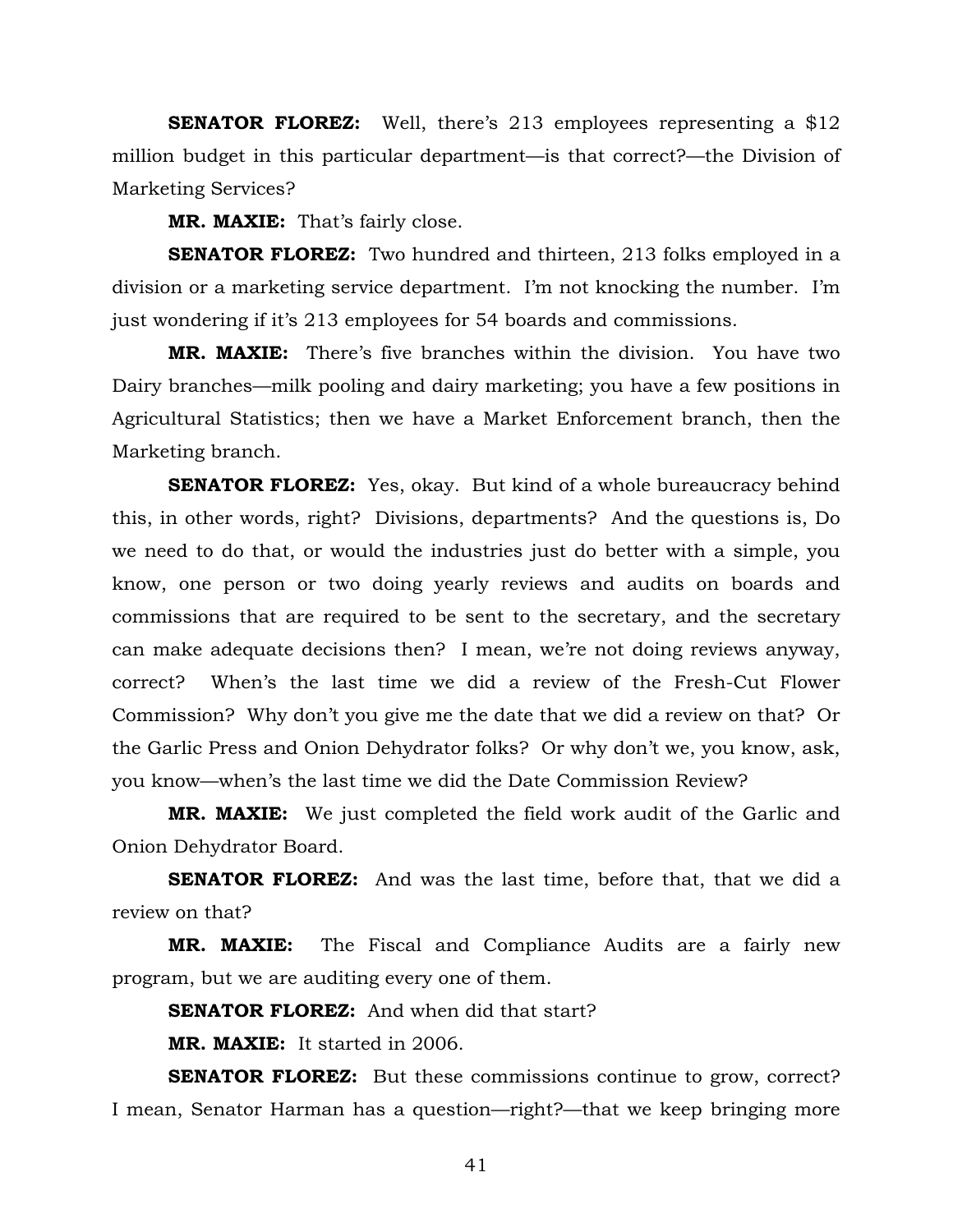and more. My good friend, Fiona Ma, has a Blueberry Commission that's being sent over to this committee, probably not going to meet a great fate, given our hearing today. So I'm just kind of wondering why we—why wouldn't we ask the Blueberry Commission to do what they do and allow them to continue to function without any sort of connection to CDFA and in some sort of administrative way? I'm just wondering how that—Senator Harman— Hancock—I'm sorry. Senator Hancock, please, I'm sorry.

**SENATOR LONI HANCOCK:** Thank you. No. This is very interesting. I am going to have to leave in a minute for another meeting, and then I'll be chairing a committee. But I've been learning a lot today and thank you, you know, Senator Florez, for doing this. I just do have a couple of questions about this.

 One is, it seems as though industry groups have gotten together to do marketing boards and cooperative selling, like the walnut people and everything. How is this different and value added from that? Because they don't do it through us, right? They just go ahead and do it because it's in their interest to market their product and keep their product pest free, et cetera. It does seem to me that there's real questions as to why this isn't really an industry-specific promotion activity.

**MR. MAXIE:** The problem is, for most commodities, the commodity itself is just that, a commodity. It's hard to put your brand on one kiwi fruit. One kiwi fruit looks very similar to another kiwi fruit, so it's very difficult to establish your own private marketing program for your company that's marketing kiwi fruit. That's why there's a real value in coming together and each paying your fair share to promote kiwi fruit as an entire industry.

**SENATOR HANCOCK:** So what you're saying is that kiwi producers might not choose to pay the fee into the common organization, whereas walnut producers do?

**MR. MAXIE:** No. They each choose to pay into it by participating or voting in a marketing program. Each of these programs…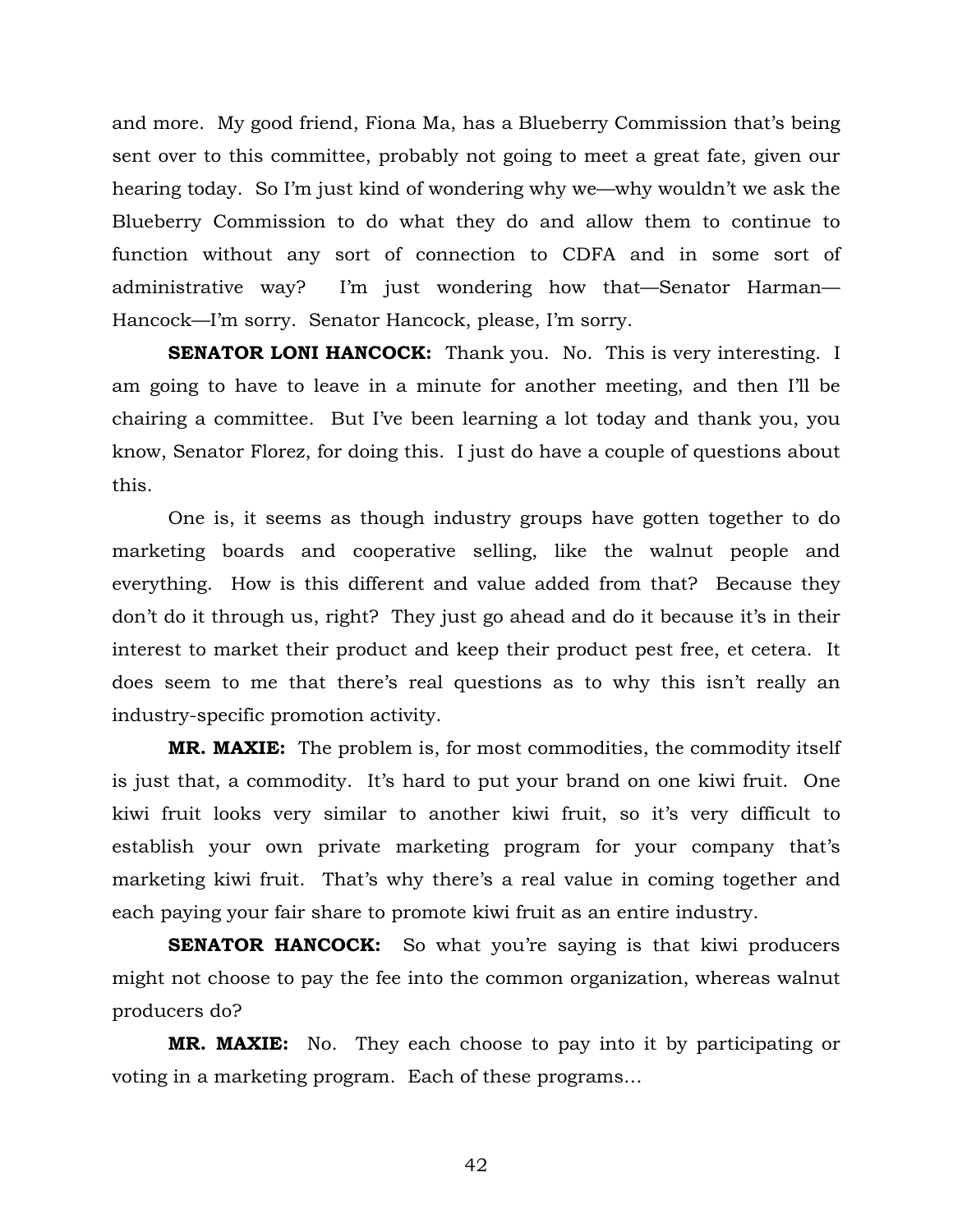**SENATOR HANCOCK:** Okay, but there are some programs that work with specific commodities that aren't on the list—the kiwi list, the celery, the list of…

**MS. PEGG:** There are different business structures, so a cooperative is a voluntary participation and assessment. A commission is, once it's voted on and it's approved by growers, then it's a mandatory assessment on all growers or processors, however they define it, through the state of California. So if we took them out of the department, the question would be, Would they be able to continue that mandatory assessment?

**SENATOR HANCOCK:** Would they wish to do it?

**MS. PEGG:** Right, would they wish to do it. And it does come up every couple of years where the growers vote, and sometimes they voted them out, the Tomato Commission. They voted to abolish that. Growers do vote. It's just a different structure; it's a different mechanism for growers to ban together. Some want to joint a co-op and create a co-op, and some want to do a commission, and some actually want to do both. And you see that with the Walnut Commission as well as—even there's talk of potentially an almond commission, but there's already Blue Diamond, the co-op. So they sometimes work together on marketing their product and increasing sales.

**SENATOR HANCOCK:** Now if they do the fees, they vote in a commission and there's legislation that mandates the commission, does all the money come to the state and then you oversee it and return it? Or do you bill them…

**MS. PEGG:** They administer…

**SENATOR HANCOCK:** I am curious as to how, with all these different boards and commissions, you would pay the salaries of the 213 people that service the commissions.

**MS. PEGG:** Well, and it's good to note that the 213 people, only a small sliver of those actually are for the commission activities. The 213 is several branches within—that's milk pooling; there's several other activities that go with that 213. But we don't actually administer the funds that these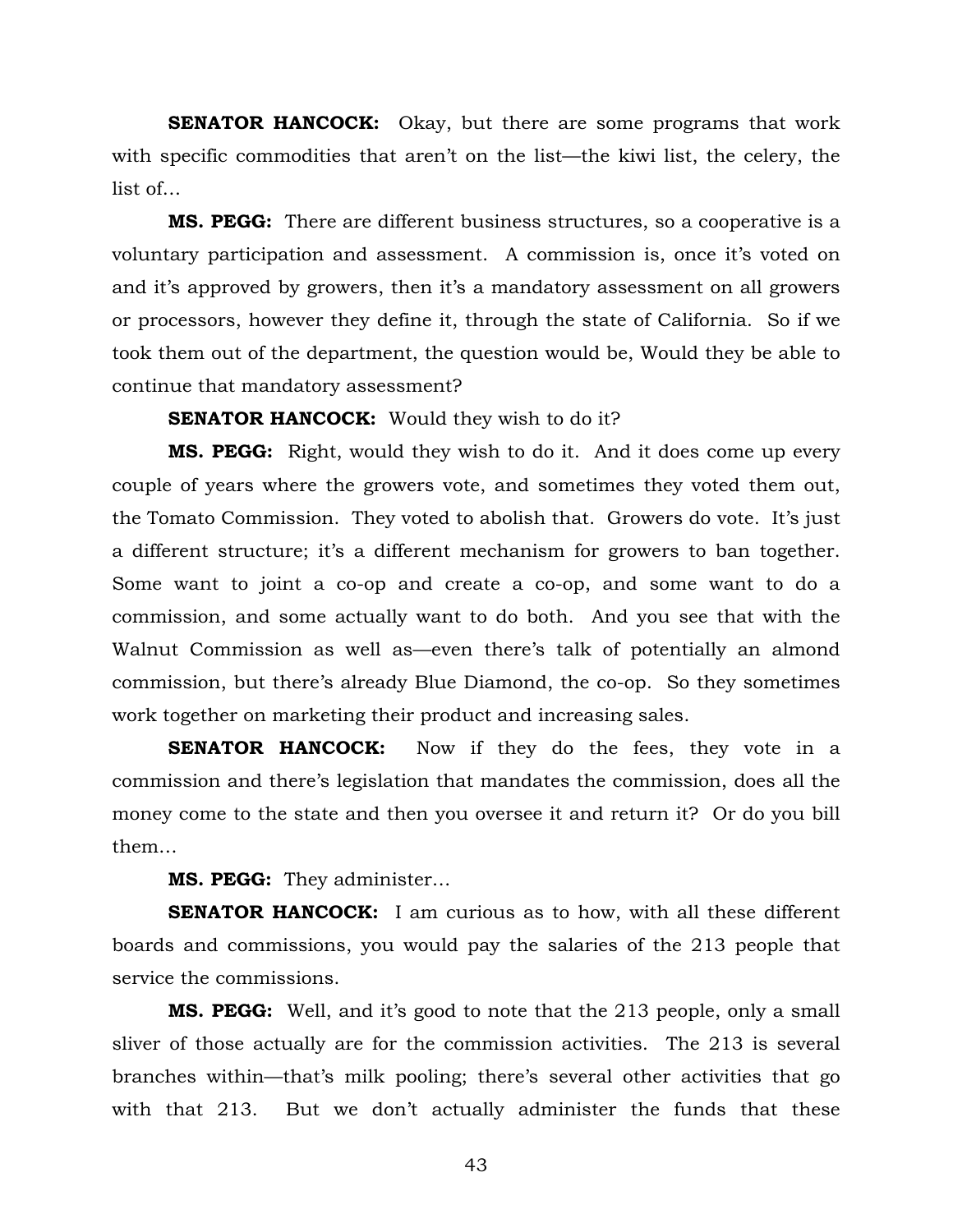commissions collect. Their boards administer it. We audit them, and now we're doing those on every four-year intervals, the use of those funds.

**SENATOR HANCOCK:** So that's basically what we do.

**MS. PEGG:** Does that help you?

**SENATOR HANCOCK:** You know, it's very hard to visualize the direct service.

**MS. PEGG:** Right.

**SENATOR HANCOCK:** But I have to be honest. I guess, for me at this point, I'm like Senator Florez. You know, we are really looking at where to find billions and billions of dollars so that we can keep the school doors open.

**MS. PEGG:** Right.

**SENATOR HANCOCK:** And so everything has to be looked at. In general, I like redundant systems. Sociologists tell you they catch things, right? However, do you need how you do management and oversight or planning in a situation where it looks as though the state may be really leading the field in many areas and can only afford to sustain certain, very basic, almost life-giving kinds of functions. We do have to question, I think, all of these things, and it is, in a way, hard to visualize exactly what the value added might be in some of these things. So I hope, you know, that you take that in the spirit that it's offered, but the choices that we have are pretty stark.

**MS. PEGG:** No, they are very, very difficult at these times.

**SENATOR FLOREZ:** Thank you, Senator Hancock.

 Let's go back to the California Performance Review. I know we talked about that earlier. But the governor—I'm going to quote out of the report. It says:

"To refocus government on essential functions"—just as Senator Hancock just mentioned—"and to redirect functions to cooperative public/private ventures to 54 district agricultural associations and the Department of Food and Agriculture's Commodity Boards will be transformed into public benefit corporations."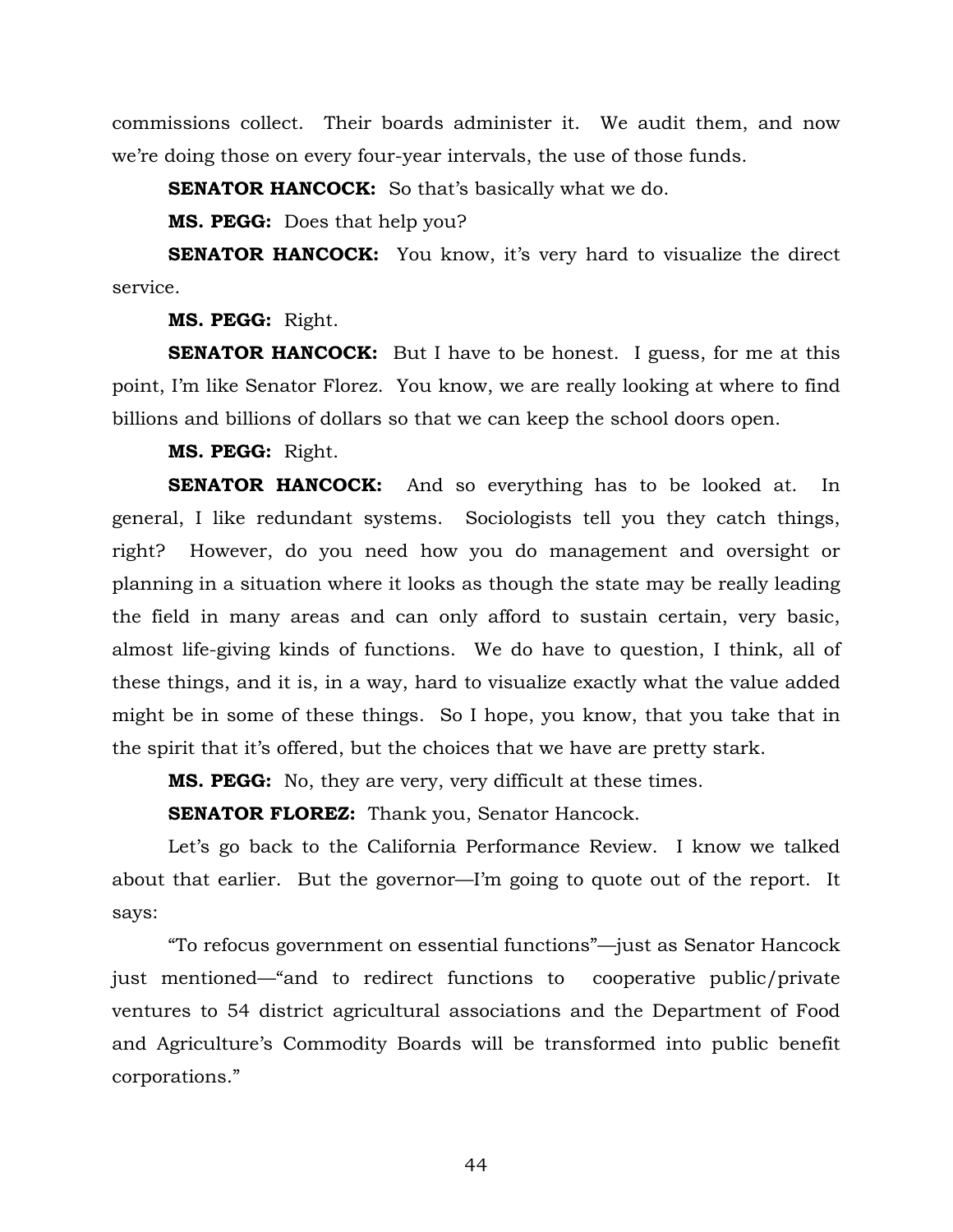Again, what is the rationale for either ignoring that or moving it through, or you mentioned a bill. What's…

**MS. PEGG:** We did have a bill, SB 1041, that did not make it through, that would have made the fairs special districts.

**SENATOR FLOREZ:** How about the boards and commissions that the governor mentions here in this last—the Department of Food and Agriculture's commodity boards will be transformed into public benefit corporations?

**MS. PEGG:** Well, because there's no general…

**SENATOR FLOREZ:** I'm sure you didn't write that last sentence.

**MS. PEGG:** Because there's no General Fund dollars in that program, I don't know what savings would occur with that.

**SENATOR FLOREZ:** Okay. So basically the governor asking for that was based on incorrect or no savings? Why would the Governor's Office write that?

**MS. PEGG:** No. We're…

**SENATOR FLOREZ:** Nobody asked for us to do that.

**MS. PEGG:** We are evaluating—we're reevaluating all of those proposals, just as we did and just as we proposed in SB 1041.

**SENATOR FLOREZ:** Would you say, that given the governor seemed to be moving in the same direction we were today, that these are items that you would not implement, I mean, in terms of the actual looking at public benefit corporations as the solution to this?

**MR. MAXIE:** I'm not quite sure what took place after the CPR report was put out. That is an option.

**SENATOR FLOREZ:** Okay. Great. Not much, but now we're going back to the playbook to see if there's any sort of value in what the governor's been recommending.

 Let me ask the question again, just for the record, is there any General Fund dollars, taxpayer dollars, being used to promote agricultural, California agriculture trips, conferences, commercial advertisement, anything, within this division?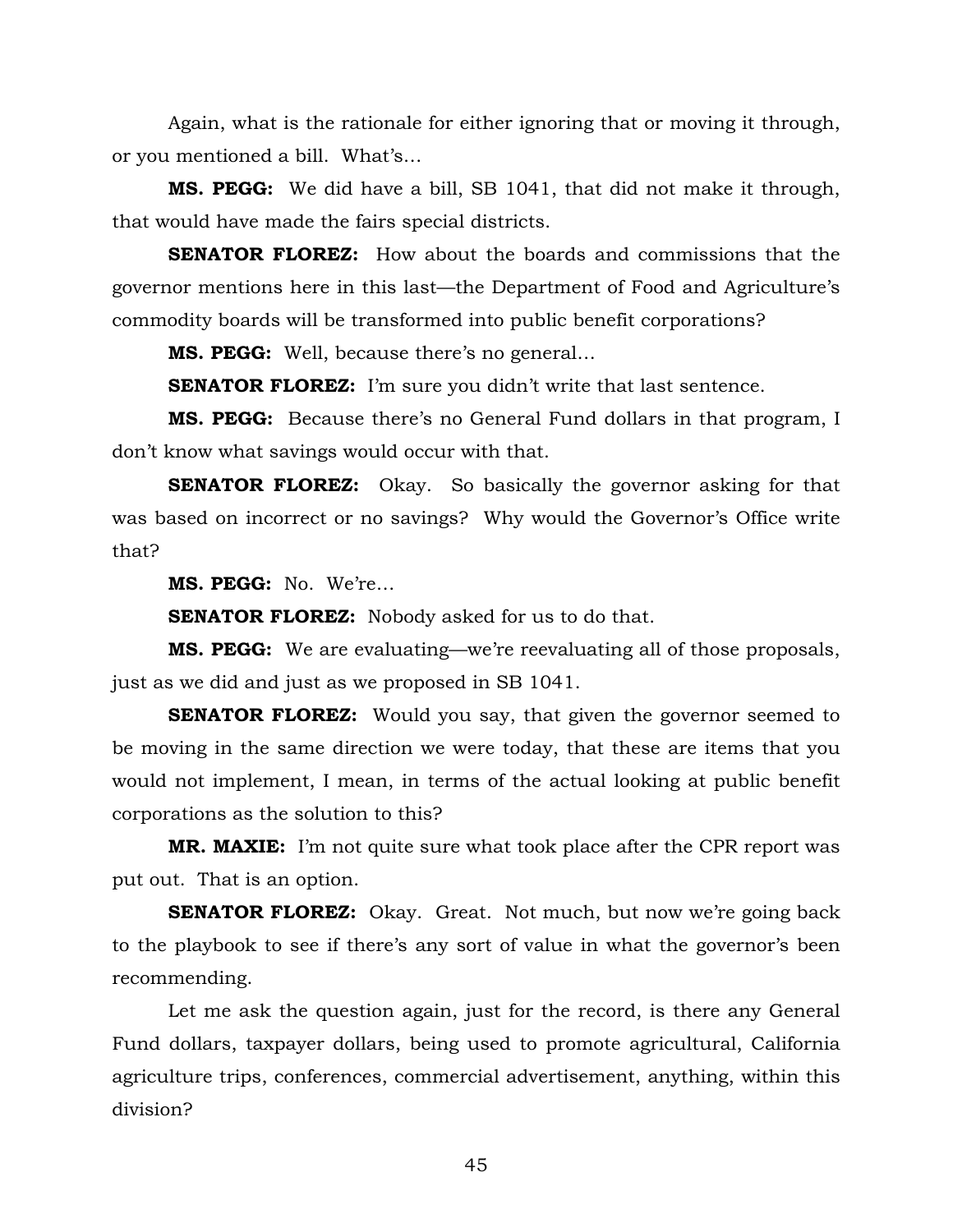**MR. MAXIE:** No. It's entirely funded by the commodity groups that have those programs.

**SENATOR FLOREZ:** Okay. So you're sponsored here again by the boards and commissions?

**MR. MAXIE:** They reimburse us for our costs and providing our oversight goal.

**SENATOR FLOREZ:** Okay. Let's go onto the—let's do move onto the fairs for a moment. I'd like to talk about the governor's discussion just earlier. The fairs and expositions are funded through fees and other services. But I guess the question is, Why couldn't these functions be transferred back to the counties in which they're held?

**MS. PEGG:** And that's a proposal that we're open to discussing, and we did look at creating them as special districts. So we're open to discussing that.

**SENATOR FLOREZ:** When you say *open to discussing*, that means that the spin off of the fairs back to the counties, the funding of the, different funding mechanism for the fairs? I mean, what does that, what does that mean?

**MS. PEGG:** Yeah, we're open to all options right now under the current budget situation that we're facing. So we definitely are open to that. I mean, I think these fairs do play an important role to their counties, both as entertainment venues, but as well as shelter and safety during disasters or weather conditions. But we're definitely open to those discussions.

**SENATOR FLOREZ:** Okay. We'll just leave that open then.

 Let's move onto the Reform 6 which is the transfer of animal plant health functions through the Department of Public Health. You had a very short testimony. Thank you for joining us. (Laughter) Sorry we couldn't oblige you in terms of the other questions. But let's go onto the animal and plant health functions. I think I mentioned earlier that, you know, that we ought to look at moving some of these functions to the Department of Public Health. I do know that the division has four offices throughout the state, and we have the state's organized veterinarian medical units.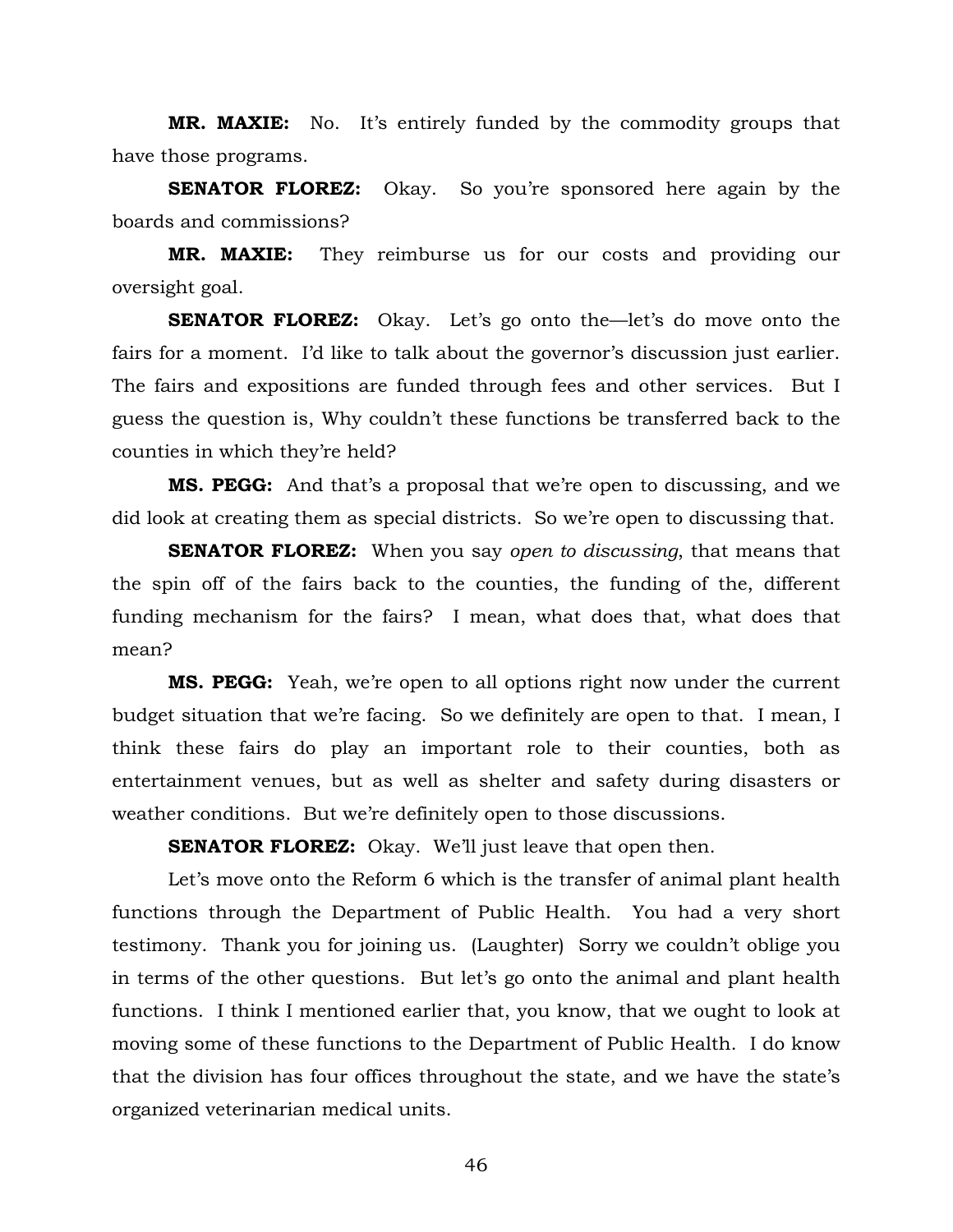Can you give us a little insight on what you think? This might be the opportune time to talk a little bit about meat and poultry inspections, as well as animal health and food safety labs.

**DR. RICHARD BREITMEYER:** Richard Breitmeyer. I'm the state veterinarian for California.

I think it's important to recognize that we handle a variety of programs.

**SENATOR FLOREZ:** Can I interrupt you for a moment?

**DR. BREITMEYER:** Sure.

**SENATOR FLOREZ:** Sergeant, can we just lower the volume on the outside? The echo makes me feel like I'm in Dodger Stadium. So if we're saying something here and it's kind of being announced out in the podium.

So I'm sorry. Why don't you go ahead and continue.

**DR. BREITMEYER:** First, I will say that work extremely close with California Department of Public Health, and animal diseases are often a surveillance for human disease so that's a very important relationship. However, I think, as a core infrastructure for animal health and food safety issues surrounding the animal production units in California, our core partner is USDA and we rely tremendously on that partnership and prioritizing our issues with USDA. Unfortunately, the California Department of Public Health does not currently have a relationship with USDA, and so I think that really gives us an advantage.

 Also, by having all of the animal programs within our division, it really leverages a culture of both safety and animal health throughout all of our programs, and that includes obviously meat and poultry and milk and dairy food, which are core public health programs but also our animal health programs. And our animal health programs are often an early surveillance for disease conditions or health, food safety conditions in our animal products. We've had, for instance, our Tuberculosis Program. That's actually often diagnosed at a federal slaughter plant who notifies us immediately. In fact, that sample might come into our laboratory system to make the final determination. We're the only state in the country that has such a program to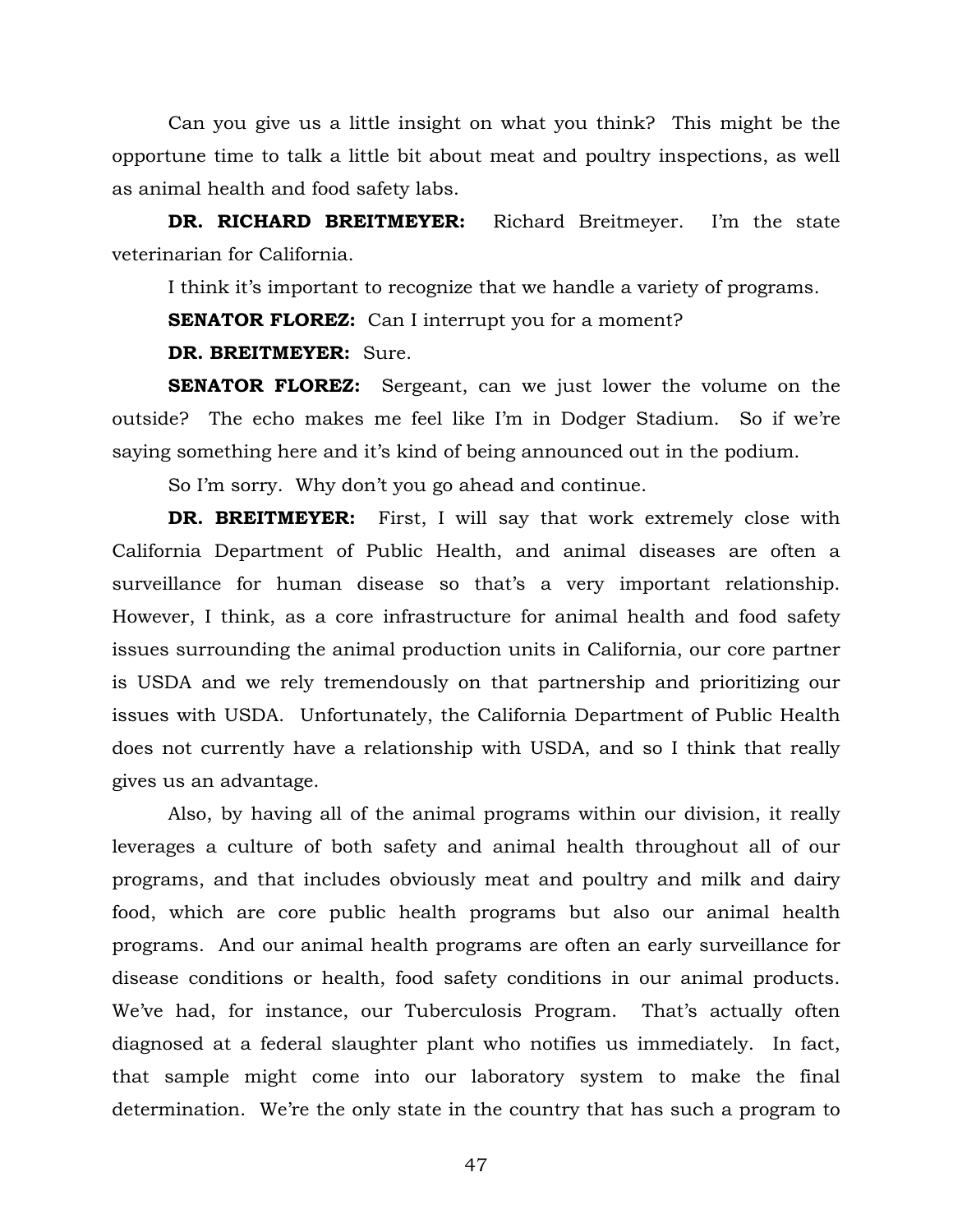do it right on site in our own lab system, so we can immediately determine if that's a health risk—if it truly is tuberculosis. We can immediately notify our milk and dairy food program and make sure that those animals are not going into the food supply.

 So to me—and I have been the state veterinarian for 16 years—I've served in four administrations—both Republican and Democratic. I've looked at a lot of issues over the years. I know the systems that are throughout the country and most of the states. And I will tell you, if you go around the country and ask about our diagnostic system, our food safety systems, our animal health systems, we really have become a model for the nation.

**SENATOR FLOREZ:** Okay. Now you're saying you served under four administrations.

**DR. BREITMEYER:** That's correct.

**SENATOR FLOREZ:** Okay. And you've served under how many secretaries of Ag?

**DR. BREITMEYER:** Four secretaries.

**SENATOR FLOREZ:** Okay. Are you retired? Are you on shift? Do you work under DPH and still do what you do? I mean, have a new…

**DR. BREITMEYER:** The light is at the end of the tunnel, sir.

**SENATOR FLOREZ:** No, I'm just saying, I mean, to take your discussion to its furthest, in the last comment that you made in terms of food safety—and we went to this entire gamut of change here in the legislature in order to create the Department Public Health, and we continue to talk about the powers of public health when it comes to food safety—and you're our state vet—and so I'm wondering why that wouldn't be more synergistic in terms of the last comments you've made in terms of public health functions, I mean, tell me why you couldn't do what you do but yet do it under the Department of Public Health.

**DR. BREITMEYER:** I could do it at the Department of Public Health. I don't think it would be as effective. I don't think—I think having the priority of agriculture, of the food system, surrounding animal agriculture at CDFA, it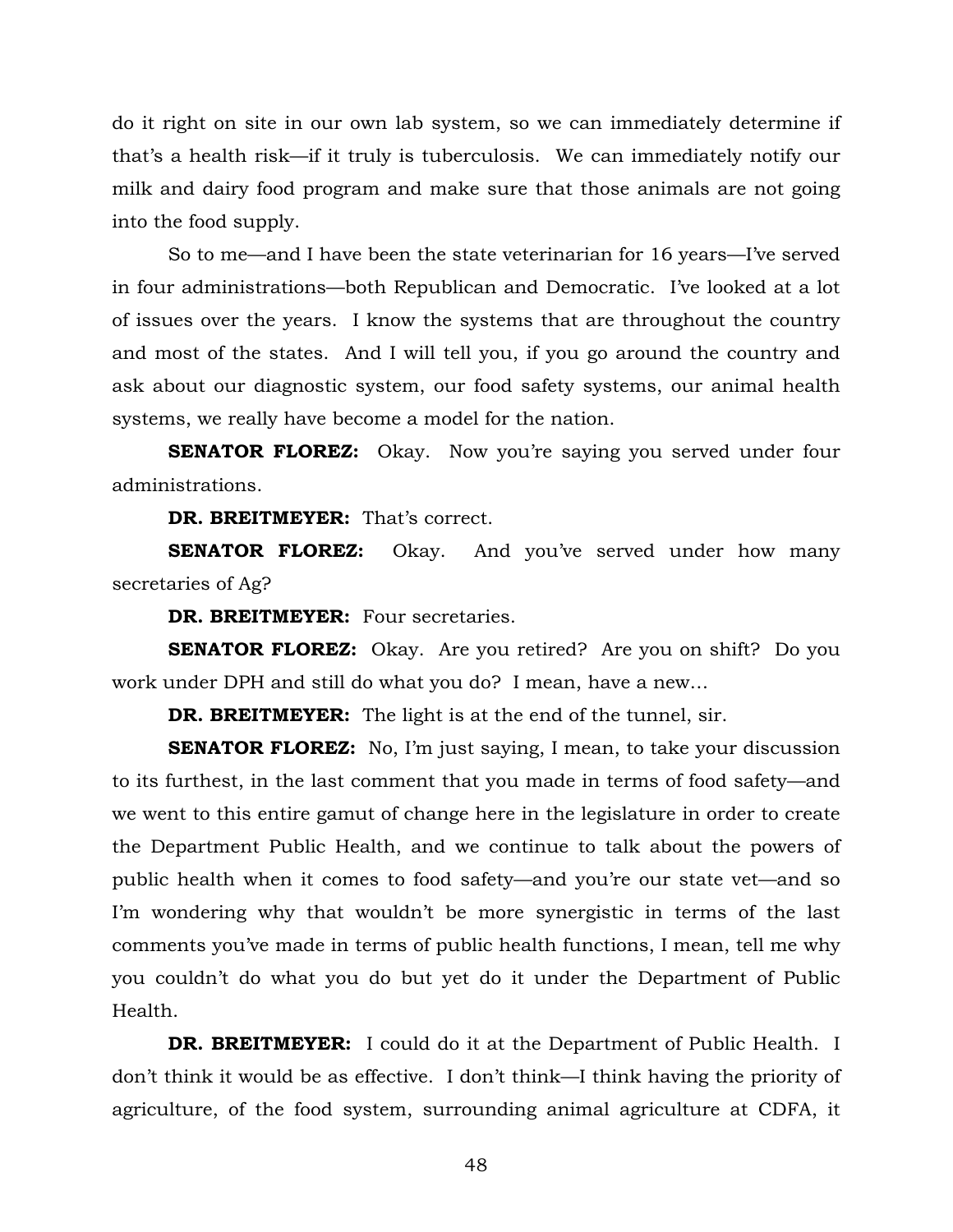really is a priority. My counterparts that I work with throughout the United States are in Departments of Agriculture. They're at USDA, so that core infrastructure really is in place to maximize our efficiencies. It also gives us the ability—I mean, our—as in the plant program, our principal responsibilities at the state level are excellent surveillance system and early detection. The diseases we handle in animal agriculture are often what we call fast-moving viral diseases. In a matter of hours and days, these viruses can spread throughout populations quickly. And if we don't have a priority to have those surveillance systems in place, it really not only puts public health, in many cases, but often puts our economy at a real high jeopardy.

**SENATOR FLOREZ:** Okay. And in terms of the comment you've made, other states having this, you're not saying that we wouldn't have a relationship with USDA if you were shifted to another division, are you?

## **DR. BREITMEYER:** No, sir.

**SENATOR FLOREZ:** Okay. Just wanted to make sure.

**DR. BREITMEYER:** But I don't know that the relationship would be as strong. Again, having plant and animal health core infrastructure at the department with a champion for those programs, which is our Secretary of Agriculture—and coming from the largest agricultural state in the country, our secretary, our secretary has direct assess to the secretary of Agriculture at USDA as I have direct access to the chief veterinary officer in USDA. So if we have a crisis, if we have an issue, if we're not getting the resources we need, we have an infrastructure that gives us both credibility and the ability to reach out for that assistance.

**SENATOR FLOREZ:** Okay. Well, now would be that time. We're lacking money and resources so…

## **DR. BREITMEYER:** And we have been.

**SENATOR FLOREZ:** If the federal secretary would like to carry a department for a year or two, that would be great because we're trying to figure out how to find more federal dollars for programs, General Funded, as much as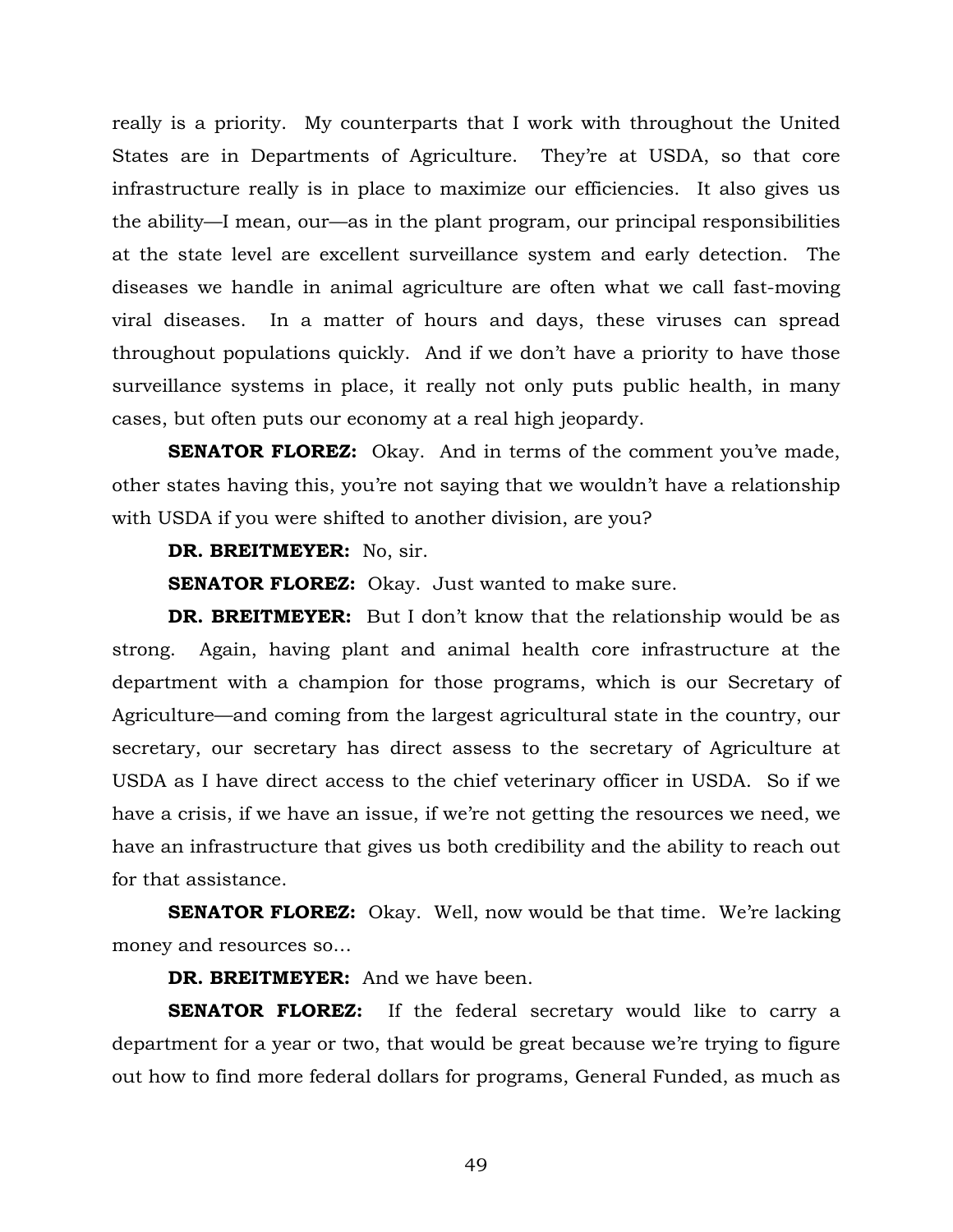possible. I do know that, you know, there's stimulus dollars but I'm not sure. We getting any stimulus dollars in the Department of Ag?

**MS. PEGG:** Not coming directly to the Department of Agriculture, no.

**SENATOR FLOREZ:** Yeah. So, I mean, our relationships need to improve.

**DR. BREITMEYER:** One example of leveraging those resources, last year we found tuberculosis in three dairies in California; and this year, a fourth dairy. We expended about \$200,000 of additional state resources last year addressing that outbreak which does impact both animal health and public health. USDA contributed about \$20 million to that effort.

**SENATOR FLOREZ:** Okay. I'm not sure you're making the case, as Senator Hancock mentioned. I mean, you're saying that we spent taxpayer dollars for \$200,000 more for tuberculosis in animals, and we're trying to figure out how to get kids some basic insurance, you know, so they can actually see someone themselves to just make sure they had some minimal dental. So I mean, \$200,000 would probably go a long way in a county or even finding tuberculosis in kids, so I'm not sure the message is being sent, that as we prioritize, we'd like those industries to pick up that \$200,000 in costs, not the taxpayers, and that's exactly the exercise here, is that we are trying to find out—I mean, I'm sure any taxpayer would scratch their head and said, if we spent \$200,000 in tuberculosis in cows or cattle but we couldn't spend \$200,000 in, you know the Healthy Family Programs to keep 25 kids on coverage, those are the choices that we're making, and I think that's the problem, is that we're trying to figure out what we should have the industries fund themselves at this point in time.

 Let me ask a couple of questions about—we have like \$12 million of General Fund going into the state's food safety laboratories; \$12 million going to the food safety laboratories, does the Department of Public Health not have laboratories? I mean, do we really need \$12 million to go into our laboratories at CDFA versus laboratories over at the Department of Public Health?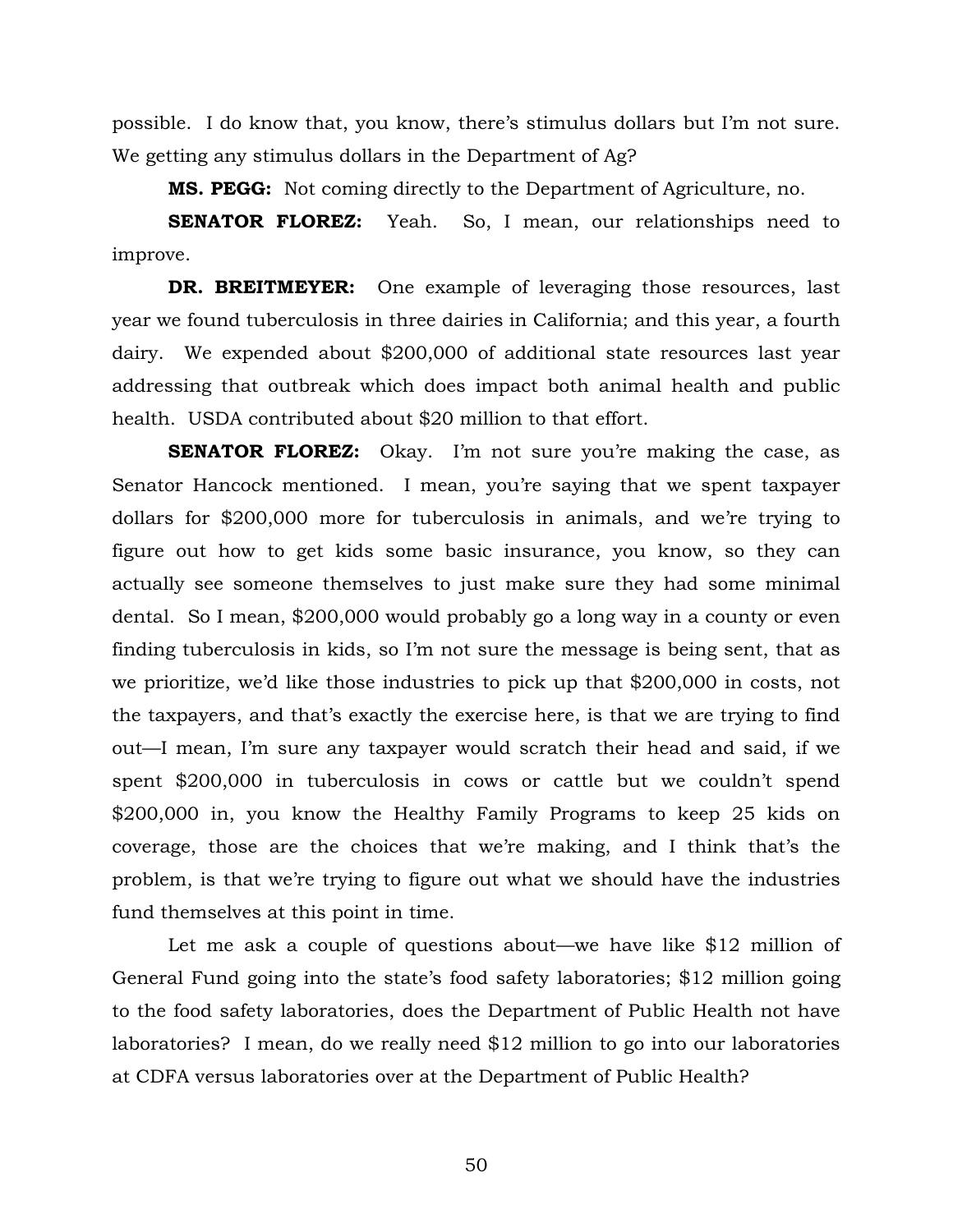**DR. BREITMEYER:** Yeah, this is actually the Animal Health and Food Safety Laboratory. In the mid-80s, this system was removed from the Department of Food and Agriculture and put into the University of California under the School of Veterinary Medicine at UC Davis. And the reason for that was a crumbling infrastructure of that laboratory system at that time which was…

**SENATOR FLOREZ:** So it's at UC Davis now?

**DR. BREITMEYER:** It's under the…

**SENATOR FLOREZ:** So why couldn't the UC system pick it up?

**DR. BREITMEYER:** Because the services they provide...

**SENATOR FLOREZ:** Yeah.

**DR. BREITMEYER:** …provide both a public health and animal health benefit to the state of California.

**SENATOR FLOREZ:** I get it.

**DR. BREITMEYER:** So it's…

**SENATOR FLOREZ:** Why wouldn't they pay for this? I mean, have you seen their endowment lately? It looks somewhat substantial versus what we are looking at in the state. UC is very well funded. Even as they raise fees, their reserves seem to be—we might take a loan from them in fact, if we could. That's how well they're doing. So I'm wondering why they couldn't pick up this additional \$12 million.

**DR. BREITMEYER:** I don't think I can answer for UC.

**SENATOR FLOREZ:** Okay. I mean, is there any detriment to the department if they pick this up for a couple of years?

**MS. PEGG:** No. I mean, we have approached them, if you also want to approach them, wherever we can have savings. So if someone else can pick it up, I think it is…

**SENATOR FLOREZ:** Just \$12 million.

**MS. PEGG:** …a critical infrastructure, yes.

**SENATOR FLOREZ:** That's Senator Hancock walking from this hearing to Mr. Leno and telling him, hey, in the Conference Committee, move \$12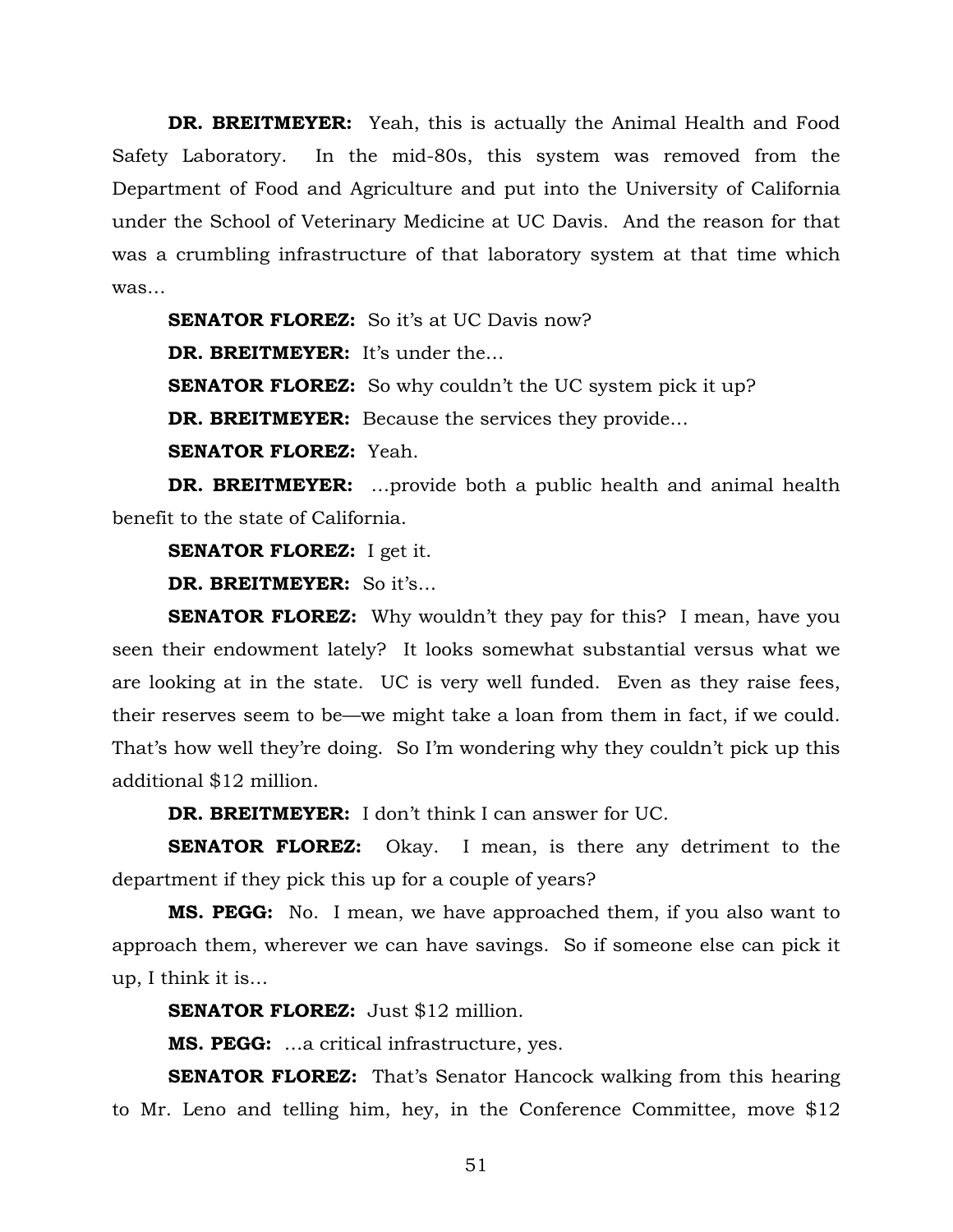million from UC to carry a function ?? that's important to them as well right?—UC Davis—but at the same time, it might allow us to deal with our own going. I mean, that's \$12 million even from a \$100 million budget savings is substantial. I mean, you could call the governor and say, we're at 10 percent. Find another department that can do that. I mean, these are the kind of things that we're looking at.

**SENATOR HANCOCK:** Senator Florez, on my way out the door, I have to comment.

## **SENATOR FLOREZ:** Okay.

**SENATOR HANCOCK:** I agree with a great deal of what you've said, but let me just—one of my fears in this budget situation that we're going through, quite frankly, is that we are going to end up dismantling what has been a great public university system, along with our public schools—elementary and secondary schools, that is, that's why I would have to put the whole thing in the context of the cuts that we're making to UC Davis and to all the other branches of the university. In that context, the question would be, Is this a core piece of teaching and learning at the university? Is it something that could be picked up in part by industry? I mean, what—putting your division in with Public Health does seem to me a lot more clearly to state that the client is human health as opposed to taking care of an industry concern so that hopefully—I would be quite interested in seeing that happen, but I would not cavalierly transfer any cost to the university at this point because I'm very concerned about what we're doing to them in other ways.

**SENATOR FLOREZ:** Okay. Senator Hancock isn't going to see Mr. Leno on the way out. (Laughter) So I will talk to Mr. Leno, and so I appreciate that, Senator Hancock, and we very much hear your—you've mentioned that many times at caucuses as well. Very much appreciate the comment.

**DR. BREITMEYER:** Senator, may I make one more comment…

**SENATOR FLOREZ:** Yes, please.

**DR. BREITMEYER:** …on the fees at the laboratory? When the laboratory was put in place, they were instructed through legislation to recoup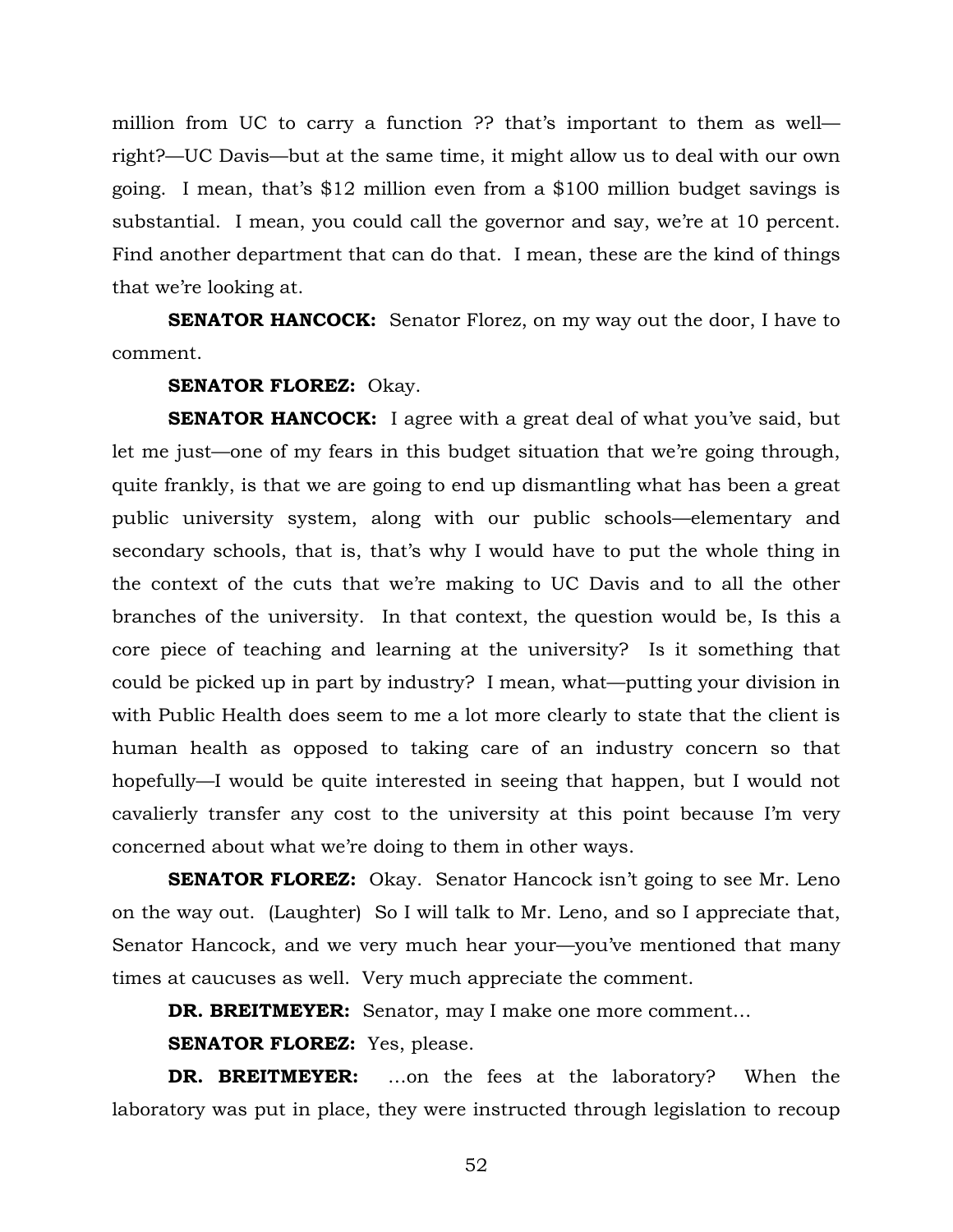about 10 percent of their costs through user fees. Currently they're at 21 percent of the cost of recouping. We actually go through the laboratory services they provide on a regular basis, and any service they provide that is strictly the benefit of industry is paid fully by that industry.

**SENATOR FLOREZ:** Okay. Now tell me, you said it was a 10 percent mandate?

**DR. BREITMEYER:** Yes.

**SENATOR FLOREZ:** How did that work? Would someone call you and say…

**DR. BREITMEYER:** No. Just as part of the general operation of the laboratory, that they were asked to recoup at least 10 percent of their overall budget through user fees. So even though—you know, our goal is to get as many animals, as many conditions, in that laboratory as we can. It's a passive surveillance system. So we work very hard on our relationship with veterinarians, with industry representatives, with community members. You know, the Exotic Newcastle disease, example, from 2002-2003, those were birds in an urban setting that a small animal veterinarian said, you ought to take those to the lab. And we actually provide a free service for urban backyard poultry owners because we want sick birds in the laboratory to see if they could be carrying Exotic Newcastle disease, avian influenza, because typically these viruses come in through smuggled birds, often pet birds. So our small-animal veterinarians are often the first place to see those. So we want to make that as easy as possible for both veterinarians and bird owners to get a diagnosis made so we can quickly contain it.

 Unfortunately—and that was one of the lessons learned during Exotic Newcastle disease—that virus had already existed probably for several weeks before it came to our attention because it smoldered and circulated in an urban environment before we were able to detect it.

**SENATOR FLOREZ:** Good point. Thank you very much.

 Let's go to Proposal 7 which is the transfer of food safety functions to the Department of Public Health.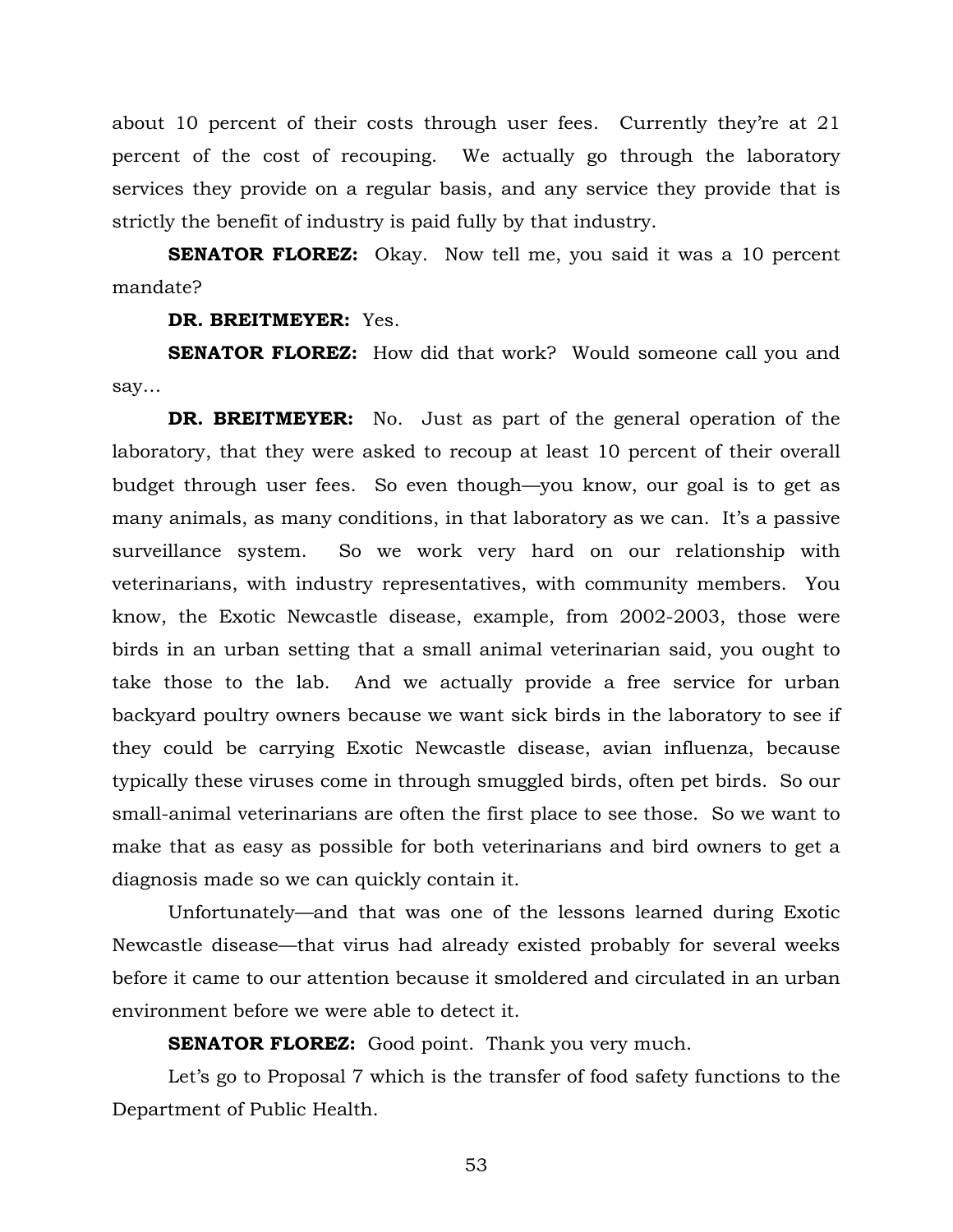We, obviously, within the Department of Public Health, we have a public safety function, and I'm trying to wonder, from the issue of food safety, we have—we wanted to take functions, such as inspections, food safety laboratories, and the Center for Analytical Chemistry—why wouldn't that fit within public health? Why wouldn't we take that to the Department of Public Health? Why couldn't there be some savings or some streamlinings from doing that?

**DR. BREITMEYER:** In my opinion, Senator, I don't think you would experience savings and streamlining. It's not that it couldn't go to the Department of Public Health, but I think it is very important to recognize that the Milk and Dairy Food Safety Program is a very unique, very prescriptive program throughout the United States. It has oversight by FDA but does require each state to be responsible for the inspection of the animals that produce milk—all the way through the handling, the transportation, and the processing. Our milk and dairy foods specialists receive extensive specialized training, and the program requirements are much different than any other food manufacturing business. Our inspectors are typically at a dairy or in a processing plant on a weekly, monthly, or bimonthly or quarterly basis, depending on the type of inspection they do, the type of samples they pick up. Our processors and producers at the farm are required to have temperature recording equipment that is checked on a regular basis. The plants are required to have pasteurizers that are both inspected and sealed by our inspectors on a quarterly basis. So it's a very prescriptive, you know, very technically oriented. So I think moving inspectors back and forth between this program and other food programs would not generate much cost savings.

**SENATOR FLOREZ:** That's fair. In terms of the again, we've mentioned meat and poultry inspection. We spend about \$3 million a year on that. Could there not be some more participation from the private sector in this, or is this simply a government…

**DR. BREITMEYER:** No, that's a great question. Our program only inspects those small businesses that are exempt from federal inspection.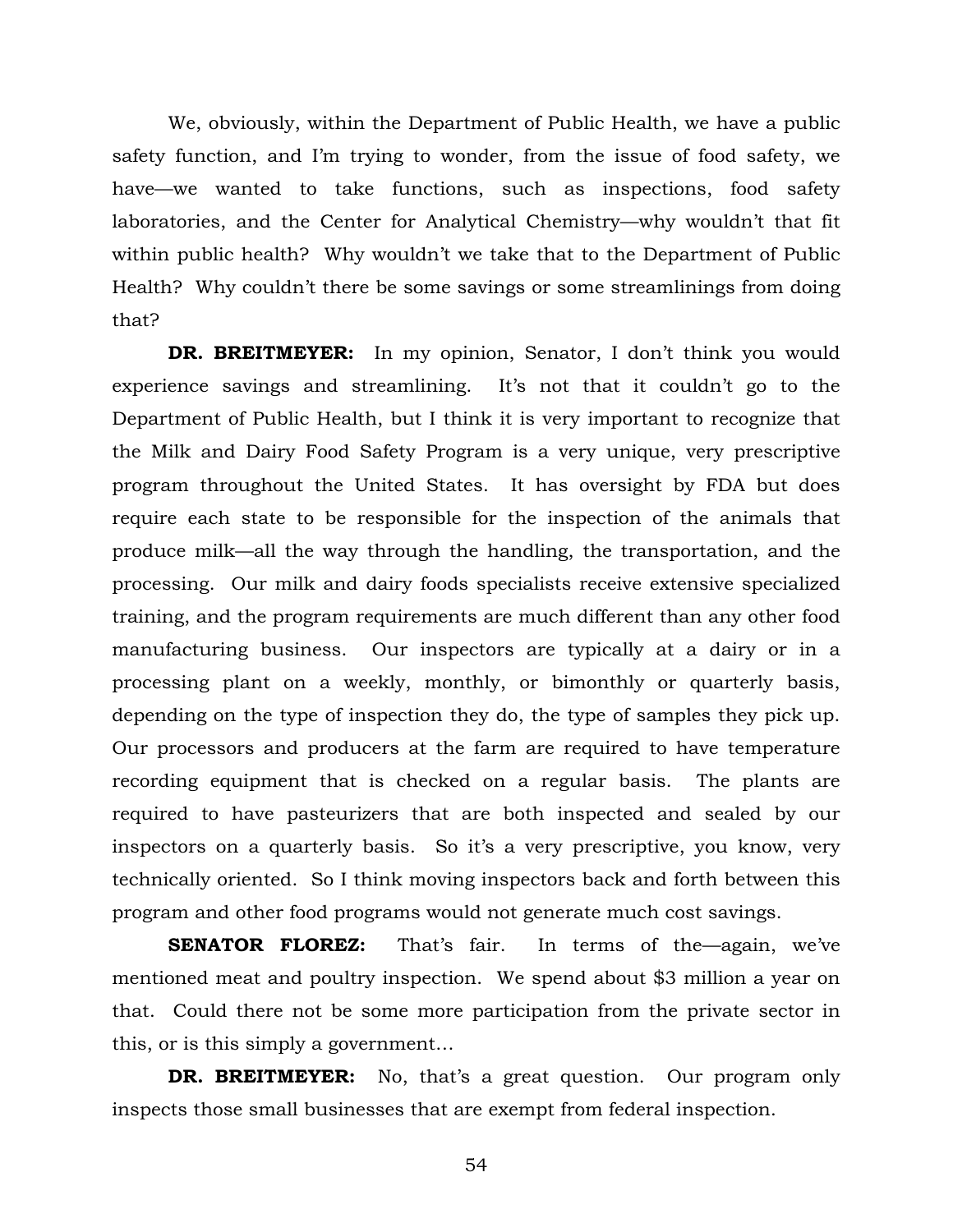**SENATOR FLOREZ: Gotcha.** 

**DR. BREITMEYER:** So this is the ultimate local supply of meat and the customers, the clients of these businesses, are typically of varied ethnic backgrounds. They're typically in very urban areas, and they demand a product that's a little different than what they can find at a typical grocery store. In many states that have a state meat and poultry program, they handle all the plants. They cover these, and some states like ours have, by law, are required to handle this program because these plants are just buyer be beware as far as USDA is concerned. So we've actually run the numbers, and many of these businesses would be forced to pay anywhere from tens of thousands of dollars per year if we were going to try to recoup enough money to keep the program in place. We do generate quite a bit of cost savings now because we do not—as in a federal USDA meat plant, a USDA inspector is there at government cost, full time, any time that plant is operating, we obviously cannot afford to do that in California. So we actually train our meat and poultry inspectors who actually are either the owner, the manager, or an employee of the plant. They have to come to our training. We certify their training, and then our veterinarians and inspectors typically go by that plant on about a weekly basis to make sure everything is being done—the sanitation is correct, and this person that's trained has to be on site any time an animal is processed.

Now one thing that really helps this program—and it's very different from a federal plant—is in order to make this a legal sale, the customer comes to the plant and actually sees a live animal before it is processed. So that alone takes care of many of the concerns you might have at a typical federal plant where any and all, you know, eligible animals have to be screened by a veterinarian.

**SENATOR FLOREZ:** Thank you.

**DR. BREITMEYER:** You're welcome.

**SENATOR FLOREZ:** Appreciate that.

Let's move on to our last proposed item which is Item 8, which is to transfer weights and measures to the Department of Consumer Affairs, just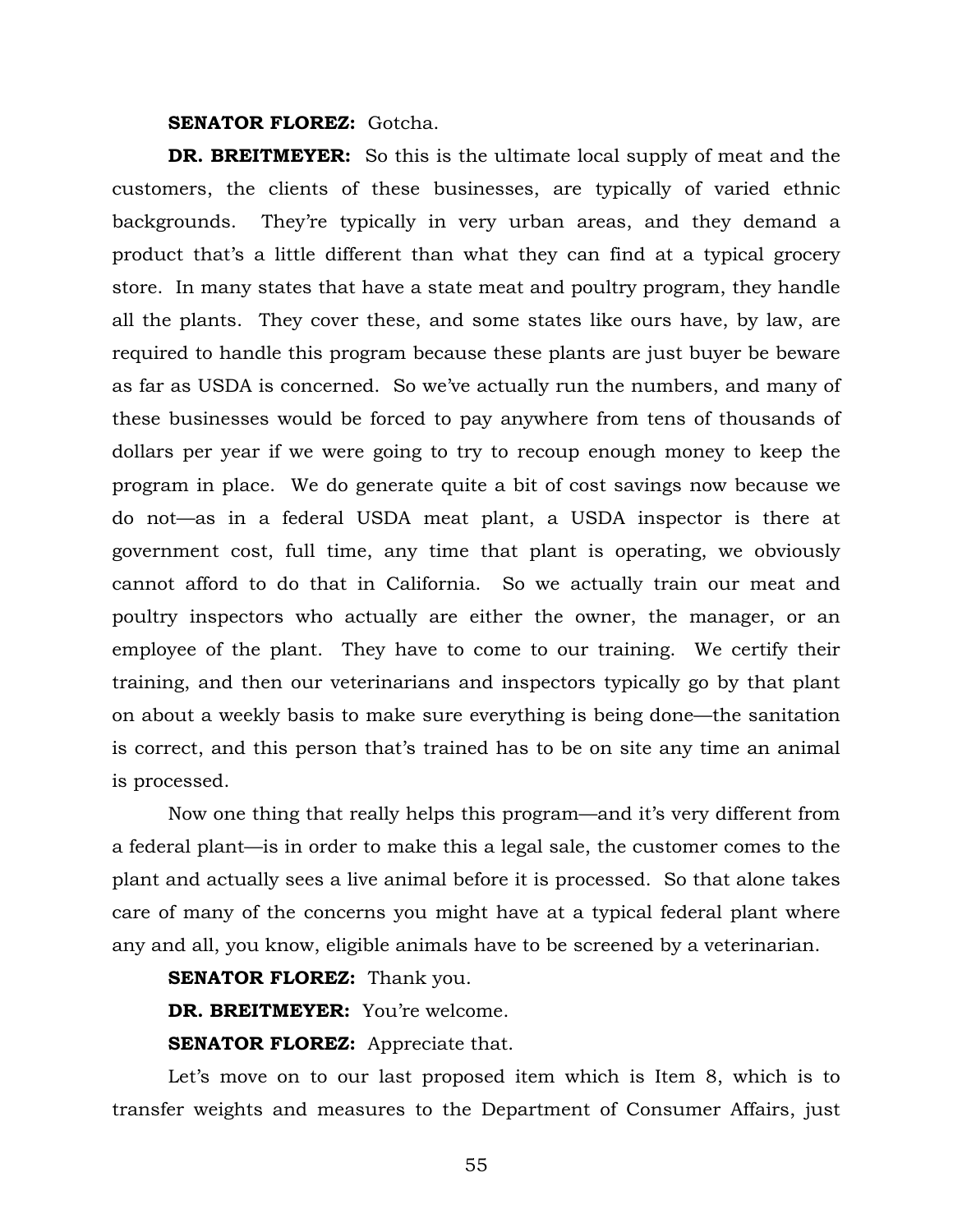thought processes on that—good, bad, helpful, not helpful. And that's our last issue in terms of consolidation, and then we'll go ahead and take some public testimony.

**MR. ED WILLIAMS:** Good morning, Senator.

**SENATOR FLOREZ:** Good morning. And if you could just state your name for the record. This is just, you know, one reform we were thinking about and just get your thought processes of good or bad, moving it to Consumer Affairs or not, helpful…

**MR. WILLIAMS:** My name is Ed Williams.

**SENATOR FLOREZ:** Ed, would you pull that just a little closer to you. Thank you.

**MR. WILLIAMS:** Sorry.

**SENATOR FLOREZ:** No problem.

**MR. WILLIAMS:** My name is Ed Williams. I'm the division director for the Division of Measurement Standards, and we don't really have, other than, you know, not seeing a place where there would be cost savings if the existing structure remained, we don't see any difference in the structure.

**SENATOR FLOREZ:** Okay. So this would be the example of just simply shifting a function to another department but yet still having the specialized folks with no cost savings? You would be doing this somewhere else that somebody else couldn't do?

**MS. PEGG:** Yeah. We don't see the cost savings in moving it to DCA. It's about \$2 million in General Fund for a \$9 million program.

**SENATOR FLOREZ:** Okay. And so the question is then, do you cease to exist if we have no CDFA? In other words, you go in another department and you still do what you do?

**MR. WILLIAMS:** Not based on the proposal that is before us.

**SENATOR FLOREZ:** Okay. All right. Thank you.

I think that's it, Rayne. Let me say that I think you should ask the secretary for a portion of his salary today because you've done a great job at laying out, you know, some of the priorities and issues surrounding CDFA. I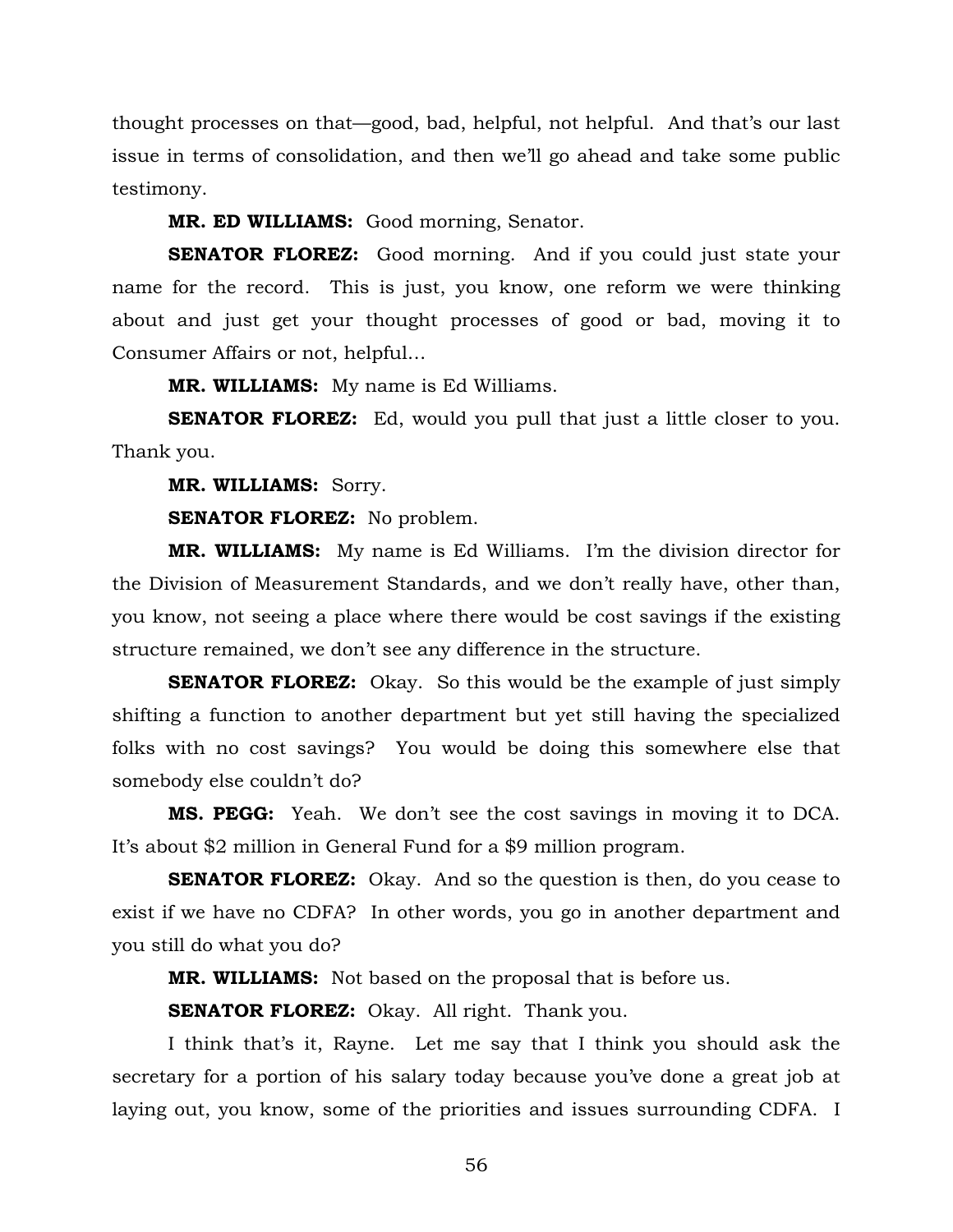think it's a hard thing when you look at your department and then you try to figure out what more you can put on industry to carry, and I do know how important Pierce's disease it. We very much know, you know, eradication issues are the paramount of concern to the industry, and to you, because your job, as you said, is to protect the industry—at least that's in the charge. And the question that we have in this budget is simply, What can we spin off as much as possible?

You know, when the governor wants to sell, you know, the worker's compensation, the entire department should tell you that we're not alone and try to figure out what we can spin off. I mean, that's a billion dollars the governor looks at, you know, State Fund, and says, can we spin it off? And I'm sure there are folks there who worry about whether or not that's doable or not. But in our little realm here of Food and Agriculture, the simple question to us is, What can we afford to pay for? What can industry carry the burden on even more so, and particularly on items that are General Funded? And you do have some big items there—some small items and big items. You have a \$13 million overhead. You're going to look at that. Of course, the governor normally takes care of that with a 10 percent across the board. But on the programs that we've mentioned, the question is, What can you ask industry to pare down with, and then what can we spin off to other areas that make a lot more sense, like pesticide regulation? We look forward to working with you more on it. We'd like you to take our ideas and tell us to score it, if it's even possible, and then we'll try to score it as well with our finance folks.

Do you have anything to say in closing? And then we'll go ahead and adjourn. We're going to actually have public testimony. I'm sorry.

**MS. PEGG:** No. I think you bring up a very important question. I think it is critical. We are asking that question at these times, is, What can we pare back on; who can pick up the costs? I think this hearing has been very good for the department in evaluating our important role and really figuring out how to articulate that to the average consumer. So I think this has been a very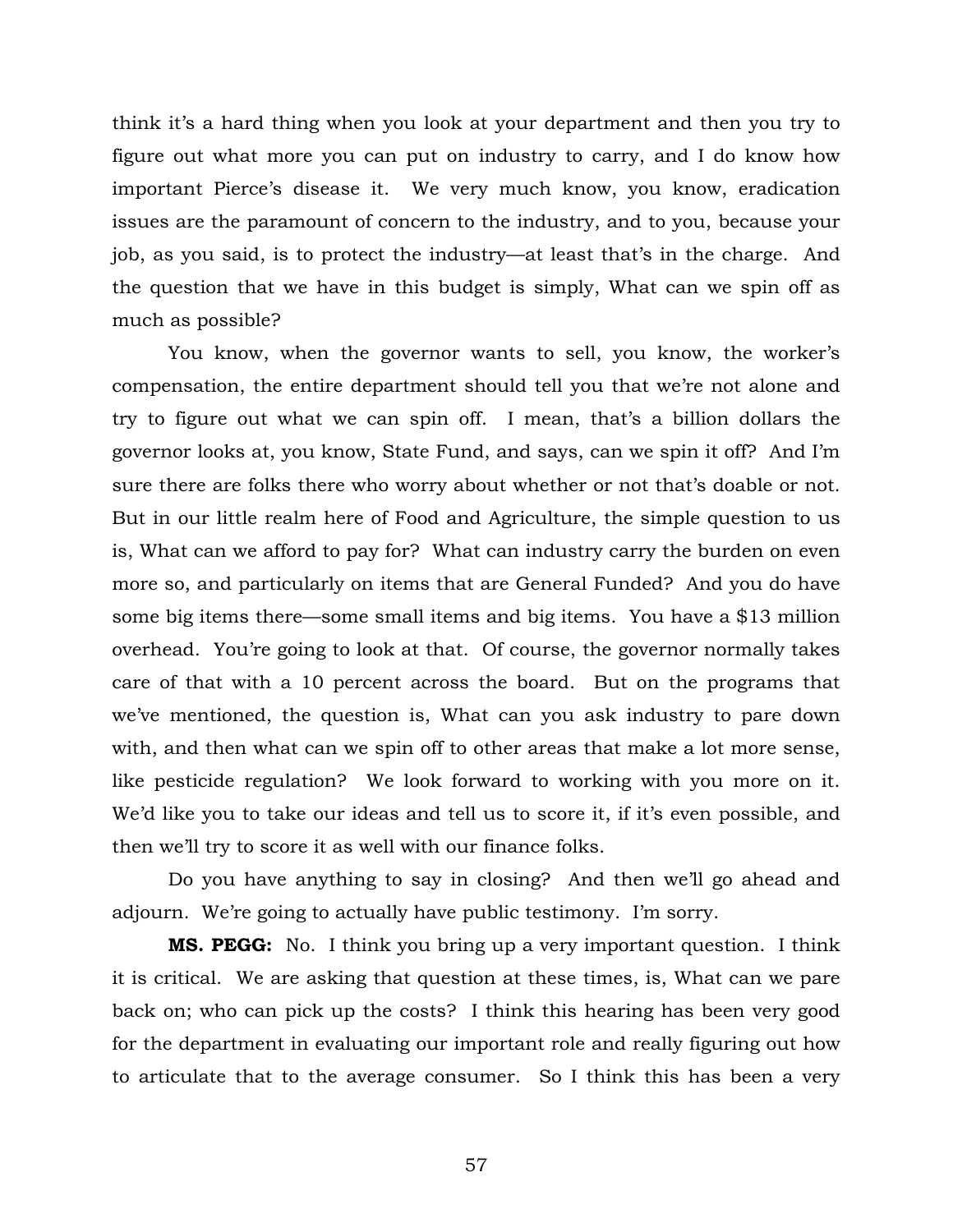good exercise and the department looks forward to working with you and seeing where else we can make savings.

**SENATOR FLOREZ:** Okay, great. Thank you, Department of Food and Agriculture.

 Now we do have some time for some public comment. Anyone who would like to make public comment at this time is welcome to make a few public comments. Just come on up to the table and just introduce yourself and we'll go from there.

**MR. MICHAEL R. DIMOCK:** My name is Michael Dimock. I'm the President of Roots of Change Fund, a California organization focused on creation of a sustainable food system in the state of California by the year 2030. And I have some written comments which I'll provide, but I wanted to make some observations about the department and the future of the department.

 It struck me as I was listening that there is a disconnect between the public's understanding, the taxpayer's understanding, of what CDFA does and the justifications for public funding. And that's a reflection of something much larger, I think, that's been going on in the state for a long time in the nation. People have kind of lost contact with the agricultural world and the importance of food in the system. And we're very concerned and have felt that in the past—and I think you referred to it several times in your comments—that CDFA primarily represents the industry, has represented the industry, kind of traditionally in the past. But that seems in my mind to be changing greatly in the last three years. There have been some—you'll hear from some people here who are involved in something they call the California Roundtable on Agriculture and the Environment which brings unlikely actors together from environment, social justice, labor, and agricultural interests to talk about a common set of goals for the future of this state around Food and Agriculture.

 That wouldn't have happened in the past. That's a good example of how the agency is, I think, more and more becoming the people's department, not just the industry's department. And government is a reflection of the people's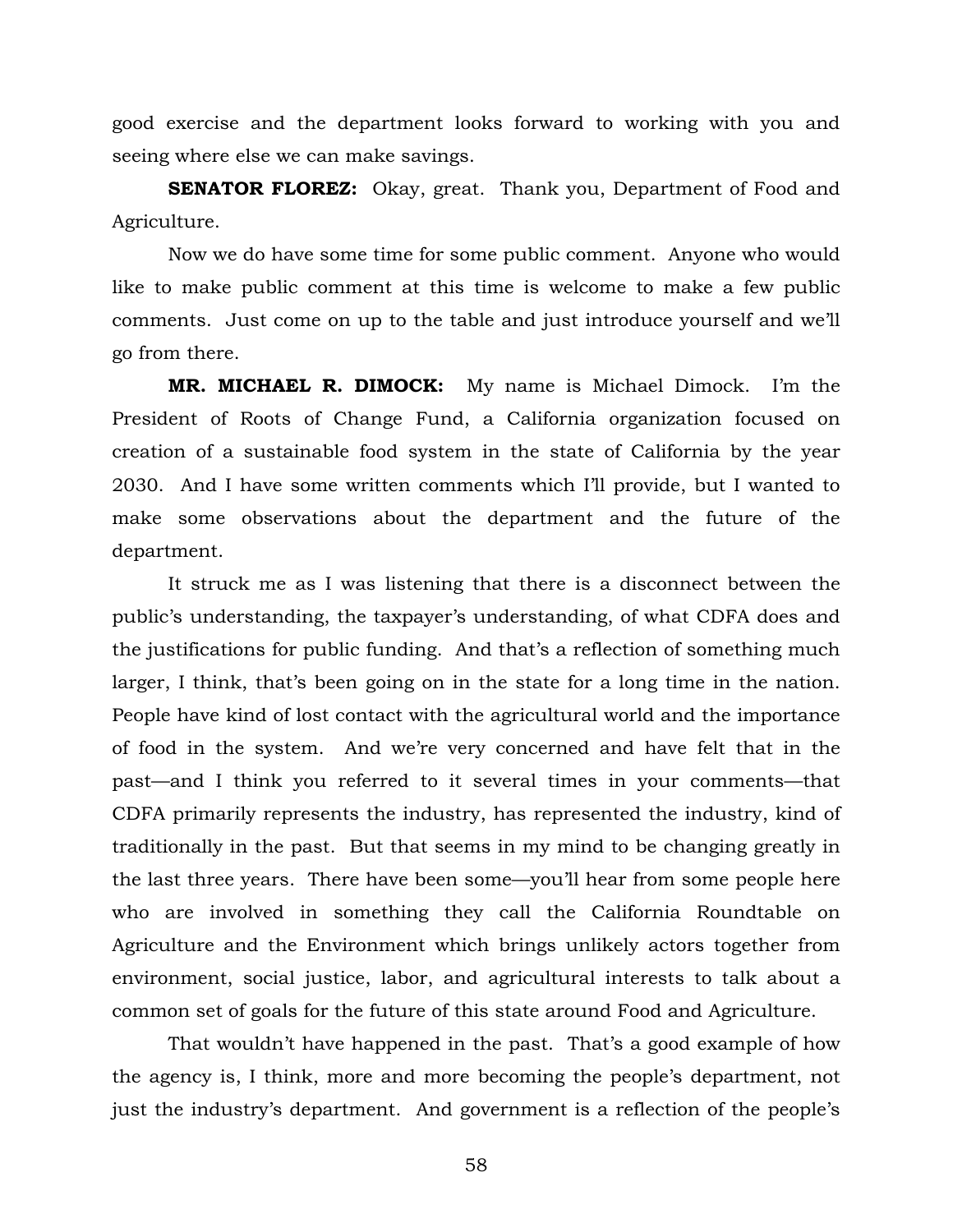kind of priorities. And I think that the kind of gutting or, in large measure, severe hobbling of the department is not the right signal at this time. I actually—we met, Senator Florez, at the opening of the film a few weeks ago, *Food, Inc.*. We know that there's a donning of real appreciation and interest in Food and Agriculture in the country right now. And so what I would propose is, that rather than thinking about destruction of the department, in a sense, it might be a really appropriate time to revision the department, and perhaps this committee could take a role in doing that. That might be, I think, quite constructive.

As we know, A.G. Kawamura, Secretary, is undertaking the Ag Vision process, which is a similar process. It seems to me that it might be important for this, for you, as the voice of the legislature around these issues, to take on a similar process. I think it might be quite creative.

 I know that Roots of Change, which has been funding a lot of projects around the state for kind of a transformation of the system, would like to actually engage the legislature in a discussion about the future of the department and how it would fit really the priorities and needs of the 21st Century around Food and Ag, which are quite different from when the department was created. So thank you.

**SENATOR FLOREZ:** Great. Thank you.

**MR. DIMOCK:** I'm going to leave some—I'm going to provide some materials for you.

**SENATOR FLOREZ:** Gotcha. Thank you. Okay.

Somebody go. It's a long morning.

**MS. LYNDA RADER:** All right, yes. Then it's safely a good afternoon.

**SENATOR FLOREZ:** Good afternoon.

**MS. RADER:** My name is Lynda Rader and I come to you for the first time—I've never been here before—from Ojai, California.

**SENATOR FLOREZ:** Thank you for being here.

**MS. RADER:** Yes. Thank you for allowing us to have a chance at public comment.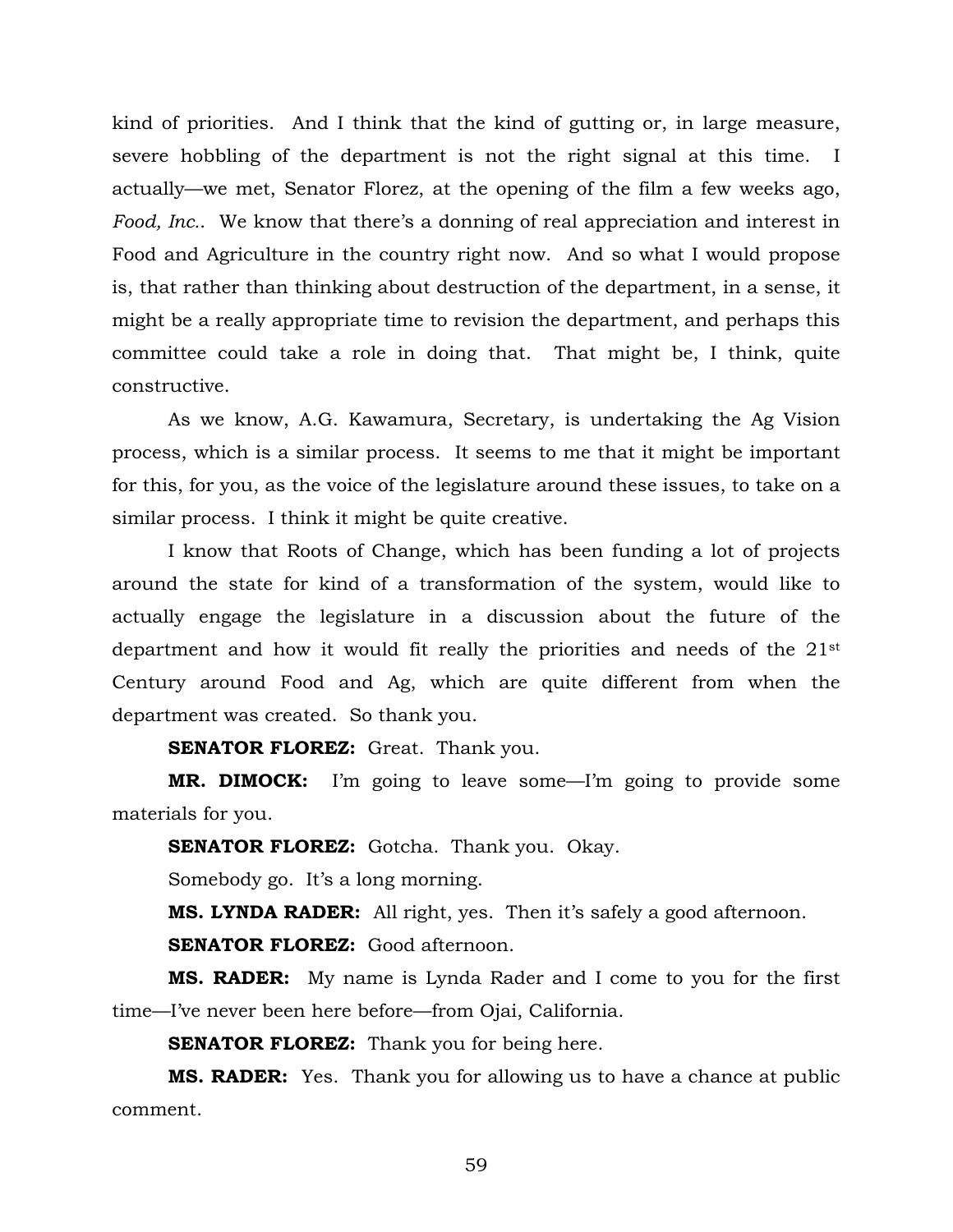I'm here in regards to the recent eradication for the gypsy moth which occurred in my neighborhood. I do have a folder. I am not going to go into great detail. I will leave—within that folder is a summary of events I noticed that the CDFA left for us. It is somewhat vague and I've circled those areas. There's also a list of the people that called the 800 number that they have with concerns. I've contacted everybody on that list. They were either elderly or they had medical fragilities. They were told, they were under the impression, that they were not going to be sprayed. There were two people that were told, just put out signs and that is fine.

 We were on the list as well. We called another time and we were told, your name is on the list. So we were stunned when our electric gate opened and there were about 15 California Highway Patrol sheriff deputies, three TruGreen ChemLawn trucks, and about ten people from the CDFA. They were there to serve a warrant to spray, no matter what.

 We said we had significant medical issues. They said: Where are your doctors' letters? We said: We didn't know we needed them. We thought our name was on a list. They proceeded to spray. We proceeded to go and get doctors' letters at expense and in quite a bit of—it was difficult anyway, you know, for the appointments and so on and so forth. We got those doctors' letters. We submitted them to CDFA. They were found too vague and ignored. Subsequently we were sprayed two more times.

 There was no gypsy moth on my property. For 30 years, that property has been in a—you can call it—a natural state. We grow our own food and vegetables. We don't use anything whatsoever. All the fertilizer comes from horses and chickens.

 CDFA had come and they—past fall—and did a thorough examination. We had no gypsy moth. They showed us what it looked like, showed us what to look for. We were looking for it all the time. We're supportive of that process. I would like to say here today that I believe the CDFA did a phenomenal job in tracking it, finding it, knowing where it came in. I do take question with the use of research from 1992 to deem seven egg masses as an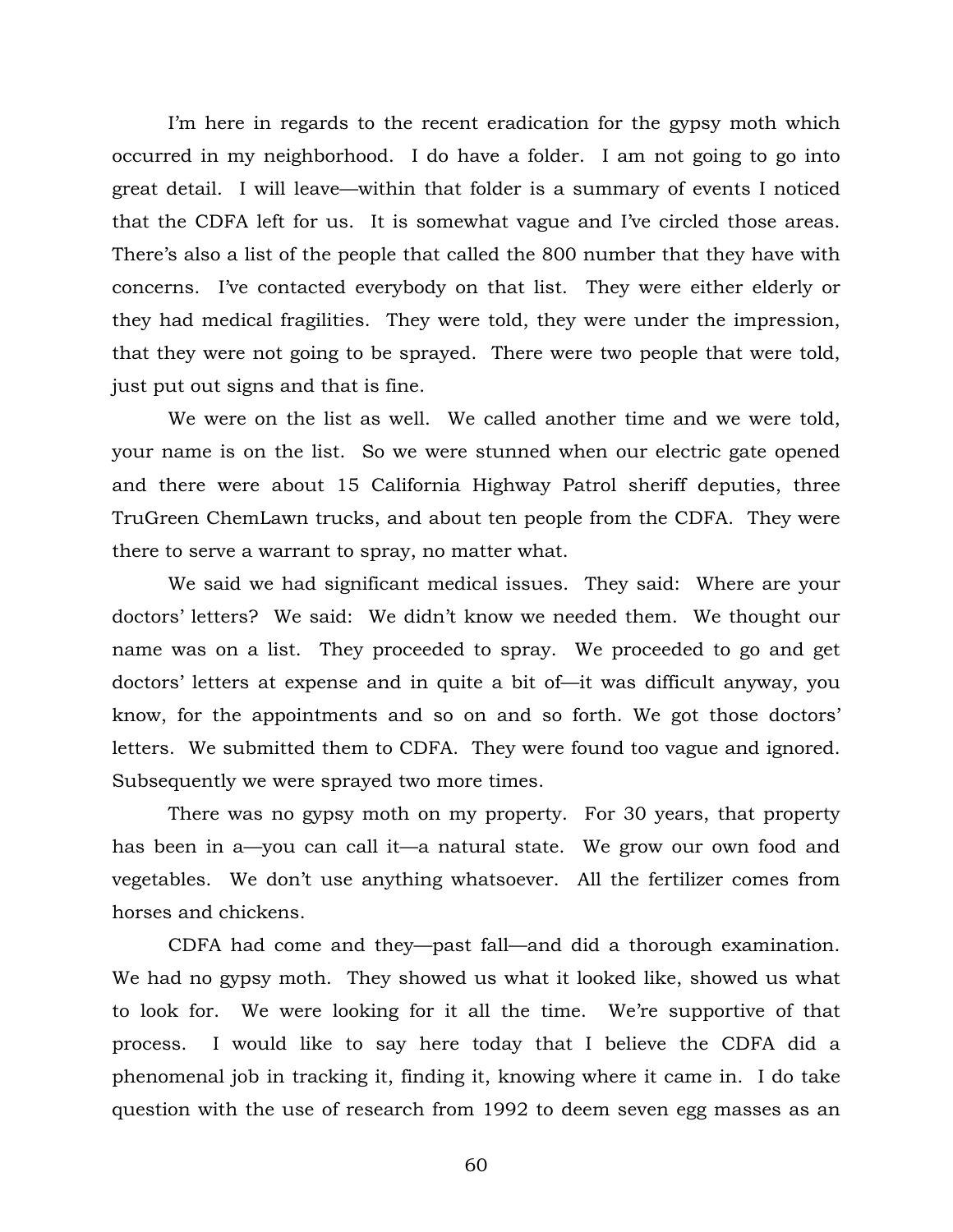infestation, that that's not what I'm finding in my due diligence in the past month.

 The one thing that I would like to leave you with today, again, a lot of the information is in here—the list and the doctors' letters—is that there are many people out there—and this is from a physician, an environmental health physician—and he says that 12 to 42 percent of the general population, depending on ethnicity, carry genetic abnormalities. People with these abnormalities, especially farmers and people living near farms, have been shown in the medical literature to have greatly increased risks of several types of cancer and neurodegenerative diseases, like Parkinson's or MS, when exposed to standard pest control chemicals. I think it's an exciting time in our field of medicine. We're learning more and more every day.

 I'd like to just reference a book out of the Center for Health and Environmental Health out of Harvard University. Dr. Aaron Bernstein is a coauthor of that, and he wanted me to bring to your attention today the following two paragraphs: The more we learn about using antibiotics to prevent disease in humans, the more we find them not only to be ineffective but also, that when there is no infection to treat, their use carries significant risks. When given to treat an infection, antibiotics don't just kill the bacteria that are at the source; they also wipe out non-target microbes that are the normal, beneficial inhabitants of our bodies and that shield us from a variety of ailments and, in so doing, set the stage for a host of new problems—from allergic disease, including asthma, to life-threatening infections, such as Clostridium difficile. But most important for today is the same can be said for the preventative use of pesticides. To use them prophylactically is just not sound science with what we know today. Just as antibiotics may foster an unhealthy microbial ecosystem in a human body, so too may pesticides in a land-based ecosystem. Pesticides, just like antibiotics, kill non-target organisms; and in doing so, may disrupt an ecosystem in a way that may foster outbreaks of plant, pests, and pathogens.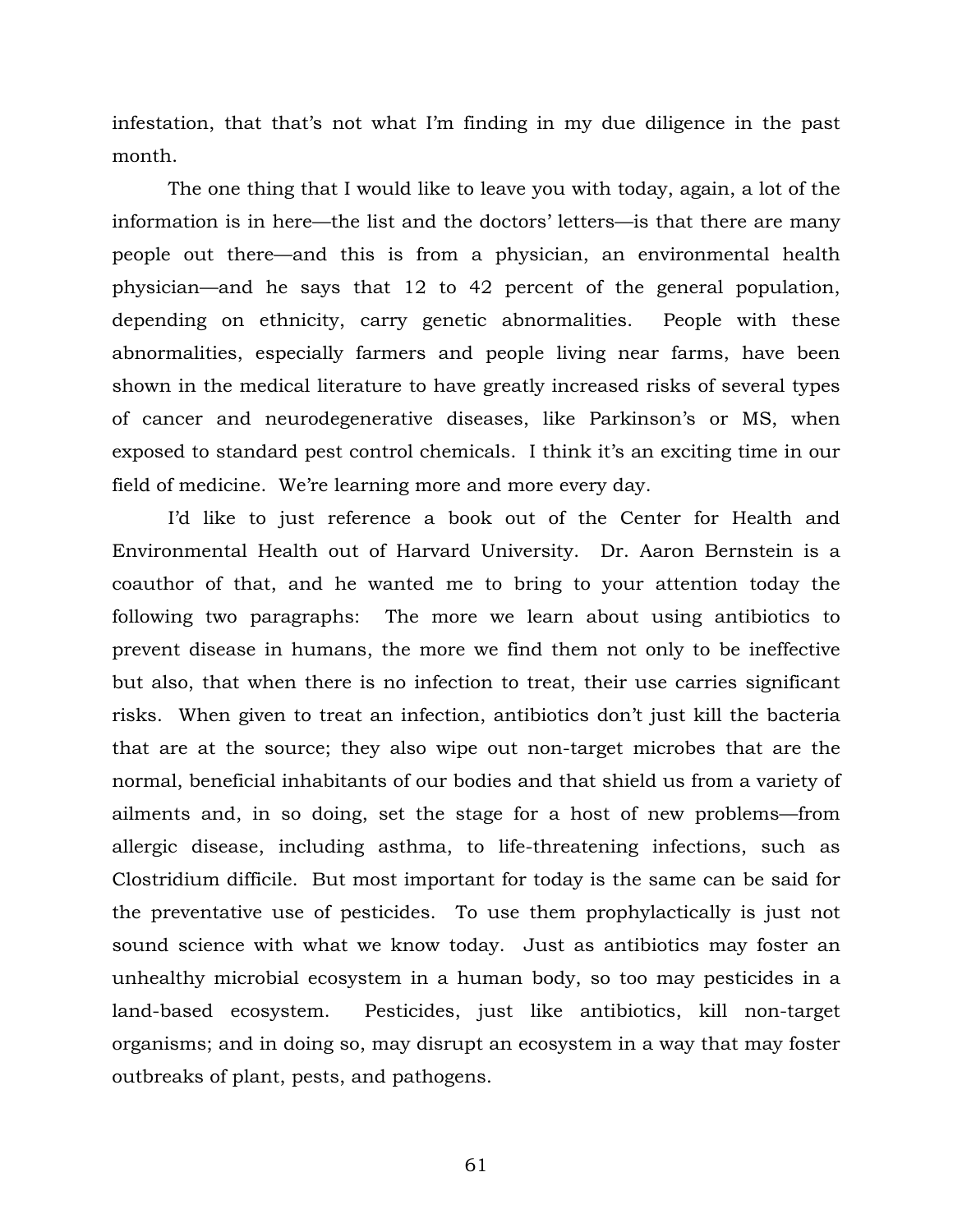Forty-eight hours after the first application of BDK, which the entire garden was doused, it wasn't just deciduous trees. It was everything, even beyond the boundary, the map boundary. We began to lose a lot of the plants. There was a lot of harm. But most remarkable was the amount of insects that we had never seen before.

Included in the BTK application is a food attractant and a feeding stimulant, so that just drew all those insects. It's going to take quite a bit of time for the property to get back, but I would like people to consider that and think about that when they just use a prophylactic.

**SENATOR FLOREZ:** Thank you.

**MS. RADER**: You're welcome.

**SENATOR FLOREZ:** Appreciate your testimony.

Okay.

**MS. PATTY PAGALING:** Hello. My name is Patty Pagaling and I'm also from Ojai, California.

**SENATOR FLOREZ:** Can you pull the microphone to you so we can hear you, your microphone?

**MS. PAGALING:** Oh, sorry.

**SENATOR FLOREZ:** Thank you.

**MS. PAGALING:** Hello. My name is Patty Pagaling. I'm from Ojai, California, also where the CDFA came and spent almost a million dollars on the eradication efforts for the gypsy moth. They sprayed DiPel, Btk formulation, which also kills butterfly, caterpillars. According to the U.S. Forest Service, the four to seven egg masses found in Ojai does not constitute an infestation. Therefore, they should not have sprayed. According to the DPR, federal and state laws required that all pesticides be handled strictly according to their label instructions. "Pesticides must not be allowed to drift, run off, or move off target"—this is a quote. And in the package that you'll get from Lynda, there are YouTube links to show that the applicators did not follow these guidelines—there was a lot of drift; there was a lot of overspray on plants that should not have been sprayed. People were made sick. Forty-six percent of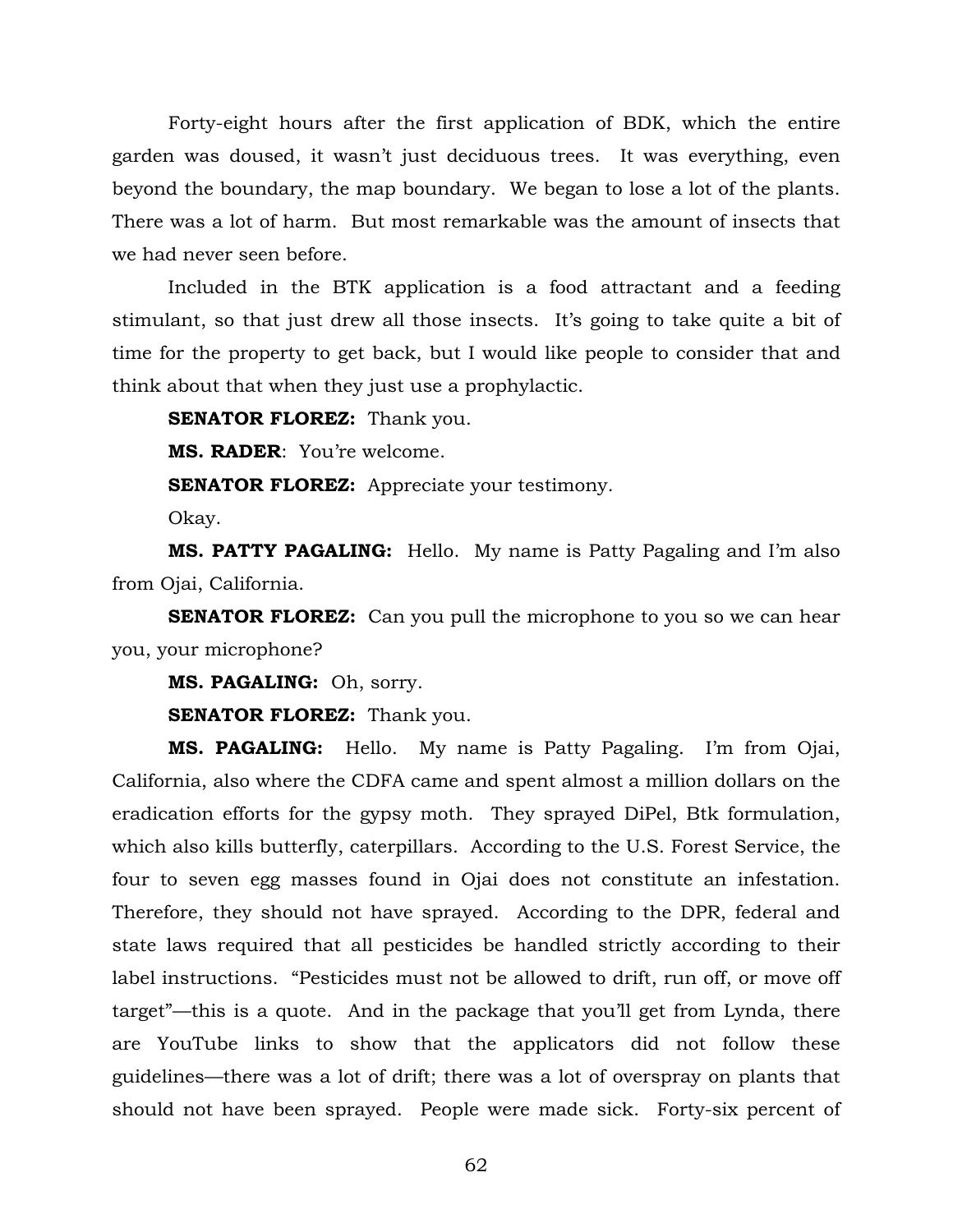DiPel is made of inert ingredients—trade secrets that we are not allowed to know what they are. And they can be very toxic. Due to the spraying, many people experience respiratory problems, diarrhea, nausea. Many animals were sickened as well. We have a right to know what these inert ingredients are. There's an EPA report on the negative health impacts of pesticides on children; and women, the elderly, and especially children are most susceptible to toxic chemical exposures.

There's an entomologist named Richard Fagerland. He states that the light brown apple moth and the gypsy moth will not devastate California, but the pesticides used to attempt to control them may. There are strong indications that invasive species councils that push pesticide use are sponsored and even established by the pesticide industry. So as a result of all of the research that's been done, the use of pesticides is not the answer.

In this book, *Sustaining Life*, during a good part of the 20<sup>th</sup> century, farmers throughout the world have relied heavily on chemical pesticides. But often these pesticides kill the natural enemies of the pests and provoke resistance in the pests they are intended to kill. The absence of natural enemies may allow even benign insects to increase their populations to such an extent, that not only do they become pests in their own right but they may also be able to acquire resistance to pesticides. This pattern is known as pesticide treadmill.

The current research out of the University of Chicago indicates that pests are developing resistance to the BT toxins. It has come to our attention that the CDFA is also considering spraying Spinisad on the orange groves in our area. Spinisad is highly toxic to bees. Losing our pollinators will result in a negative economic impact on agriculture and our economy.

And I would love to encourage you to all see *Fresh*, a documentary, that's much like *Food, Inc.*, and I'm really glad to hear that you were there to see that. It's about sustainable farming. I would just love to be a part of working with everyone to create a healthy, sustainable California, and I thank you for hearing what I have to say.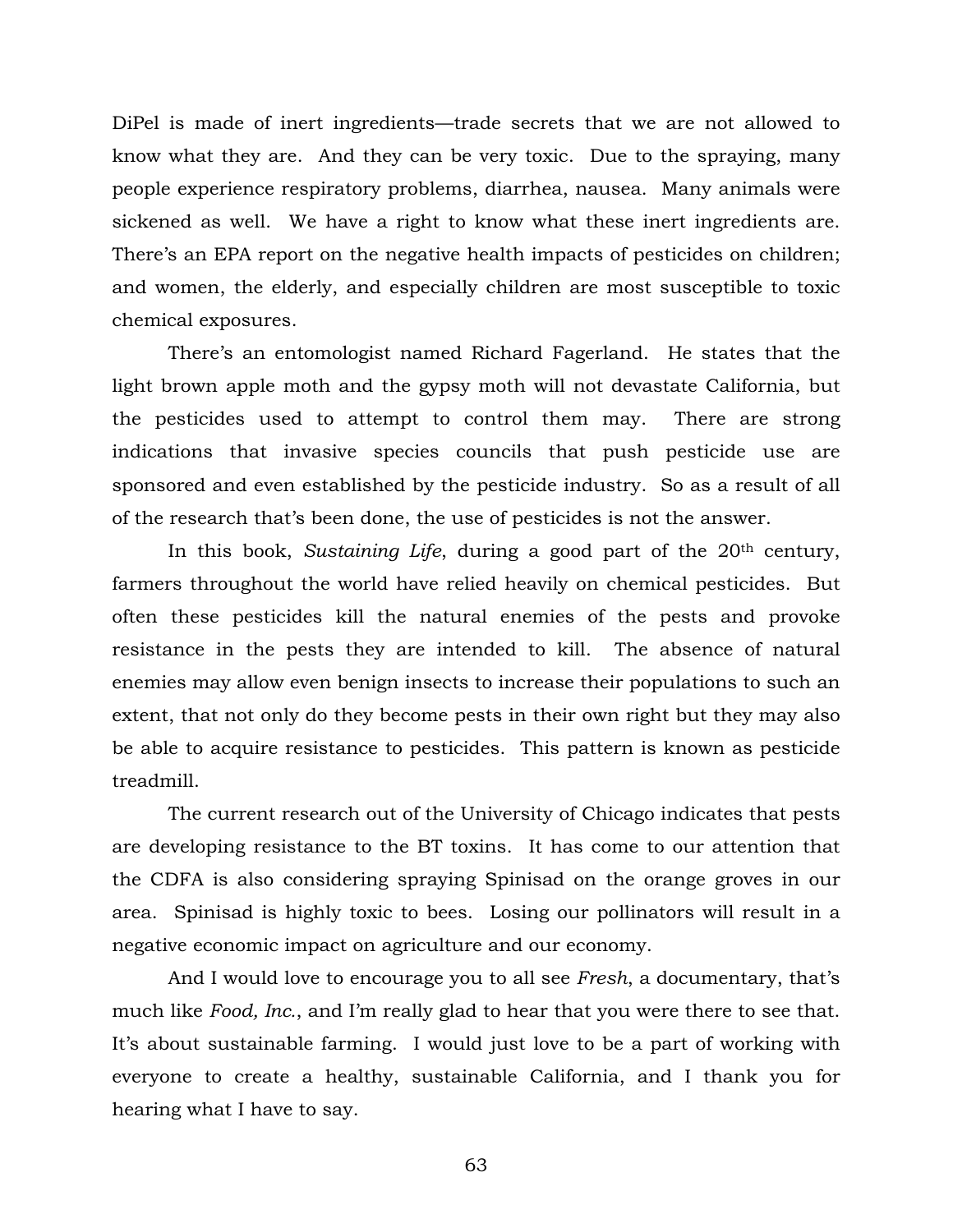**SENATOR FLOREZ:** Great. And thank you for your testimony on the record. I appreciate it, both, both of you. Thank you.

**MS. PAGALING:** Thank you.

**SENATOR FLOREZ:** Okay. Mr. Matteis.

**MR. JOSEPH McINTYRE:** Good afternoon, Senator. My name is Joseph McIntyre. I'm the executive director of Ag Innovations Network. We're a nonprofit organization based in Sebastopol.

I'm here today at the request of the California Roundtable on Agriculture and the Environment where I serve as the facilitator. You have gotten a brief introduction about the California Roundtable from Mr. Dimock earlier in the public testimony. I just wanted to let you know that it's a voluntary association of about 25 organizations, spanning the largest names in environmental organizations in California, as well as agricultural organizations. We're here together for one purpose, which is to find the potential public benefit at the intersection of agriculture and the environment. And one of our key partners has been the California Department of Food and Agriculture.

With your permission, I'd like to read a letter that's been drafted by the members of the roundtable for your benefit and the benefit of a committee and then offer just two quick insights in terms of what I heard this morning that may be of some benefit to you:

 "Senator Florez, as members of the California Roundtable on Agriculture and the Environment, CRAE, we are writing to express our opposition to any proposal that would eliminate the California Department of Food and Agriculture, CDFA. CRAE is a board coalition of agriculture, environment, labor, and public agency leaders working to promote an agriculture that is economically viable, environmentally sustainable, and socially responsible.

"We strongly urge the legislature to maintain an appropriate level of General Fund support for CDFA. And to the extent cuts must be incurred, we recommend they be done so on an unallocated basis and be aligned with the goals of the Ag Vision 2030 process.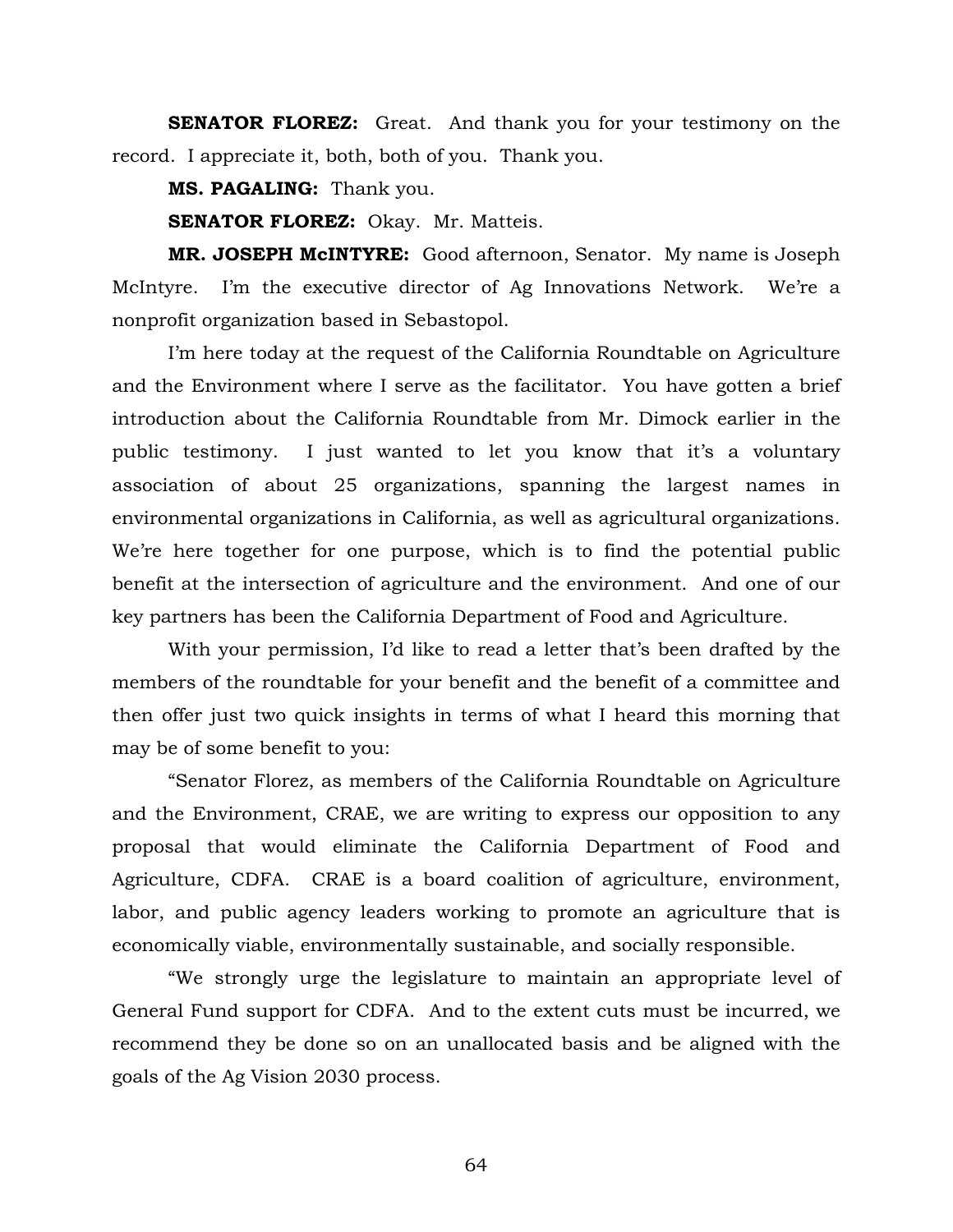"CDFA plays a critical role in assuring California's agriculture remains a strategic state, national and global resource, that generates roughly \$100 billion in economic activity. As a provider of food, fiber, open space, and increasingly renewable energy, agriculture's value to California far exceeds its direct economic contribution.

"CDFA's leadership is also needed to ensure a safe and accessible food supply, guard against invasive pests and diseases that threaten our state's economy and environment, reduce the threat of bioterrorism, and help agriculture meet the growing demands for ecosystem services and environmental stewardship. All Californians, in addition to our agricultural producers, benefit from this leadership.

"Therefore, we welcome the opportunity to work with you to critically evaluate how the department can more efficiently and effectively advance the interests of all actors in the food chain, from field to fork. Such a review should carefully consider the potential relocation of programs to the department to improve in food safety services, strengthen agriculture environmental stewardship, protect farmland, and coordinate the state's food purchasing programs to make a direct linkage between nutritional needs of our citizens and the local production of our state's farmers and ranchers. It should, furthermore, ensure the close coordination with UC Cooperative Extension to leverage technical and scientific expertise.

"In conclusion, CRAE recognizes that efficiencies in government must be implemented. However, the long-term viability of California's food production system is at stake. We urge you to maintain a Department of Food and Agriculture with an appropriate level of public funding.

"Sincerely"—and the signatories are listed in alphabetical order—"Ag Council of California; American Farmland Trust; California Association of Resource Conservation Districts; California Association of Winegrape Growers; California Cattlemen's Association; California Certified Organic Farmers; California Farm Bureau Federation; California Federation of Certified Farmers' Markets; Community Alliance with Family Farmers; Cornelius Gallagher,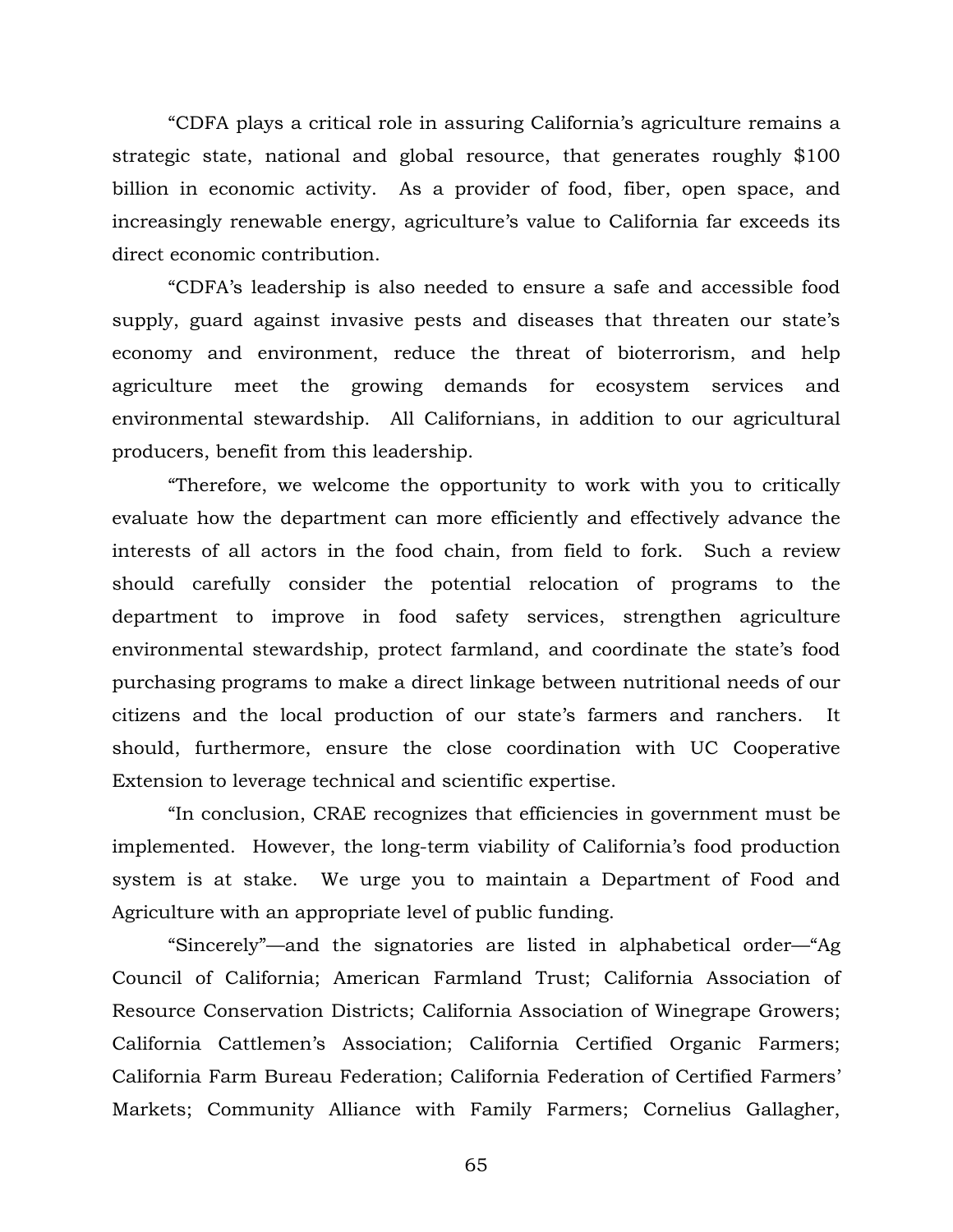Agribusiness Executive, Bank of America; Environmental Working Group; Great Valley Center; Markon Cooperative; Marrone Bio Innovations, Incorporated; National Resources Defense Council; The Nature Conservancy; Richard E. Rominger, Roots of Change; San Joaquin Resource Conservation District; Sustainable Conservation; Western Growers Association; Western United Dairymen."

With that note, I just want to offer two quick observations. You asked a very important question, What is the role and the relationship with CDFA to the public's interest? Historically, Agriculture has been a core interest of all the public, not just because we're eaters but because we also have an historical agrarian past. But today, more than ever, the connection between food, health, environment is on the minds of consumers. My two previous testifiers before you came to you for that very reason.

 CDFA plays a unique role, and an increasing role, in trying to bring those interests together to meet the public's needs, and I encourage us to be creative in helping the agency accomplish that mission in your efforts to streamline its operations. Thank you.

**SENATOR FLOREZ:** Thank you.

**MR. RICHARD MATTEIS:** Mr. Chairman, Rich Matteis, California Farm Bureau Federation.

 I had a prepared statement, but much of what is in there was covered by previous speakers—Mr. Dimock and the previous gentleman, as well as the Department of Food and Agriculture.

 I think one of the things that we should focus on is that public benefit and that's what you asked everyone to do here today—and one of the things that might not have gotten quite enough emphasis is the importance of agriculture on our economy is the food nursery production system that we have—the jobs that it provides, the income that it brings to the state, real hard dollars. As you know, we're big exporters, so it creates real income for the state as opposed to those kinds of businesses that shift dollars around the state. And I know you know in your own district, there's whole communities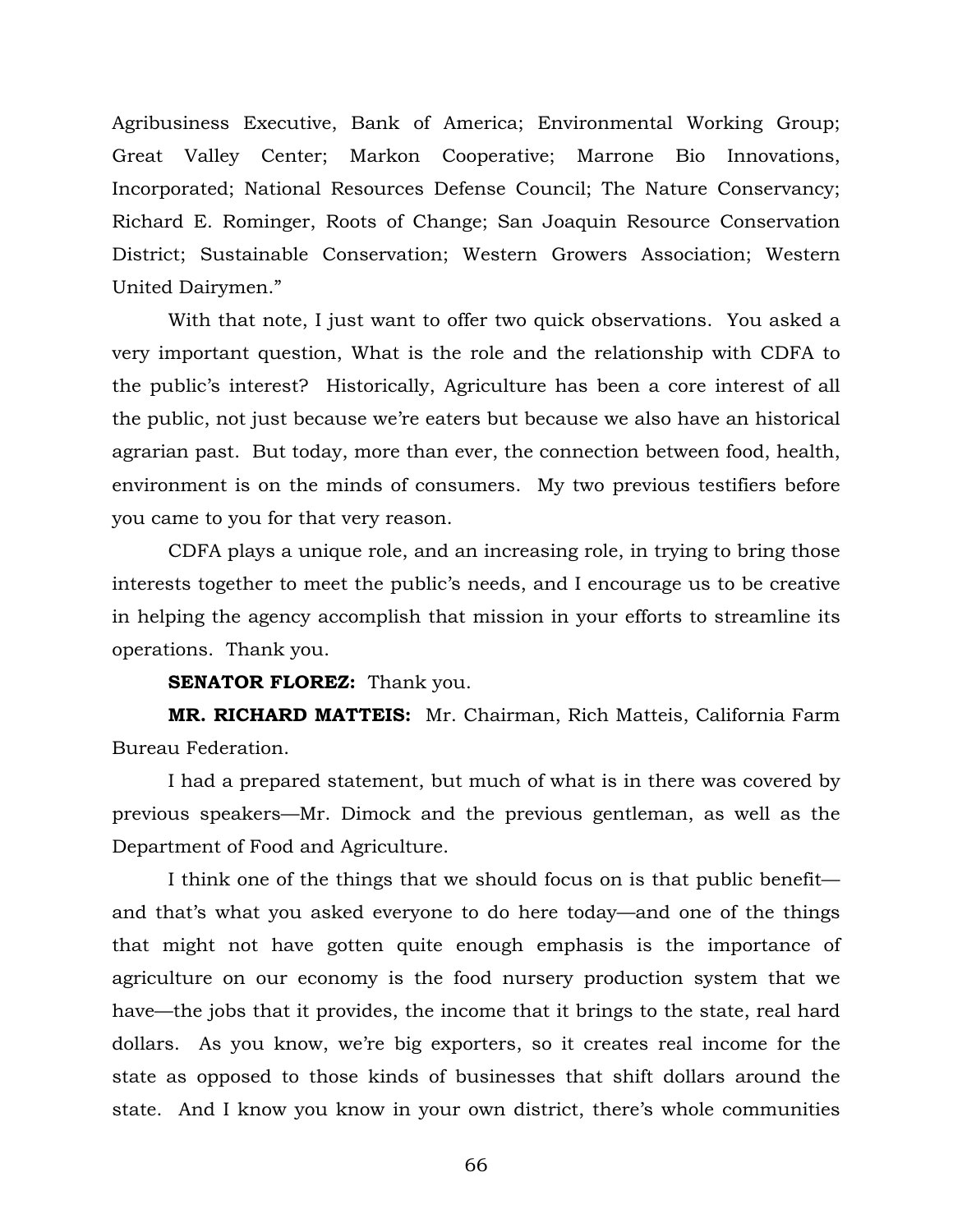whose well-being is based on agriculture. And if we have a major pest problem, it could be really very, very disruptive for farm workers and people who drive the trucks and folks who work in the schools in those areas, and I know you're all too aware of that. But I think it is some justification for having some public support for this important agency, and we do support the continuation of that.

 To the extent we jeopardize our Pest Detection Eradication and Exclusion Programs, we put at special risk the organic industry who doesn't have the tools that conventional agriculture has, and I think that's something to be considered as we go forward. I'm a resident myself. I have a yard and a few fruit trees, of course, ornamentals.

 Last week, I went to Lowe's and bought a can of—excuse me—a bottle of—organic spray. It cost me \$12. When I think about this bang for the buck and the leverage that we get, just a little over \$3.50, to make sure my eggs are safe—and it was this department that led the charge for egg refrigeration before the rest of the country and FDA itself—I know my milk is safe and something I can consume and that my yard is protected—I think that the worth is there.

 We have this wonderful integrated system with county Ag commissioners. No other state has that system and unique relationships that have been put in place. We certainly wouldn't want to tamper with that at a time when we're at real risk.

 I spent a day down with the Department of Homeland Security in San Francisco last year, and it was really mind boggling to see all the materials the public are trying to get through the screenings at the airport and their luggage and the postal service and then some cargo and they are very understaffed. And I'm not saying that then it should become our responsibility but it is.

 They have 60 agricultural inspector positions approved but only had 20 people filling those positions. They'd recruited and trained 54 Ag inspectors in the previous year and had lost 55. And so our second line of defense, Is our Department of Ag commissioners who do a stellar job on early detection? And early detection is so important. You know, you take a disease like hoof and mouth, and it can increase the economic loss of the state, hundreds of millions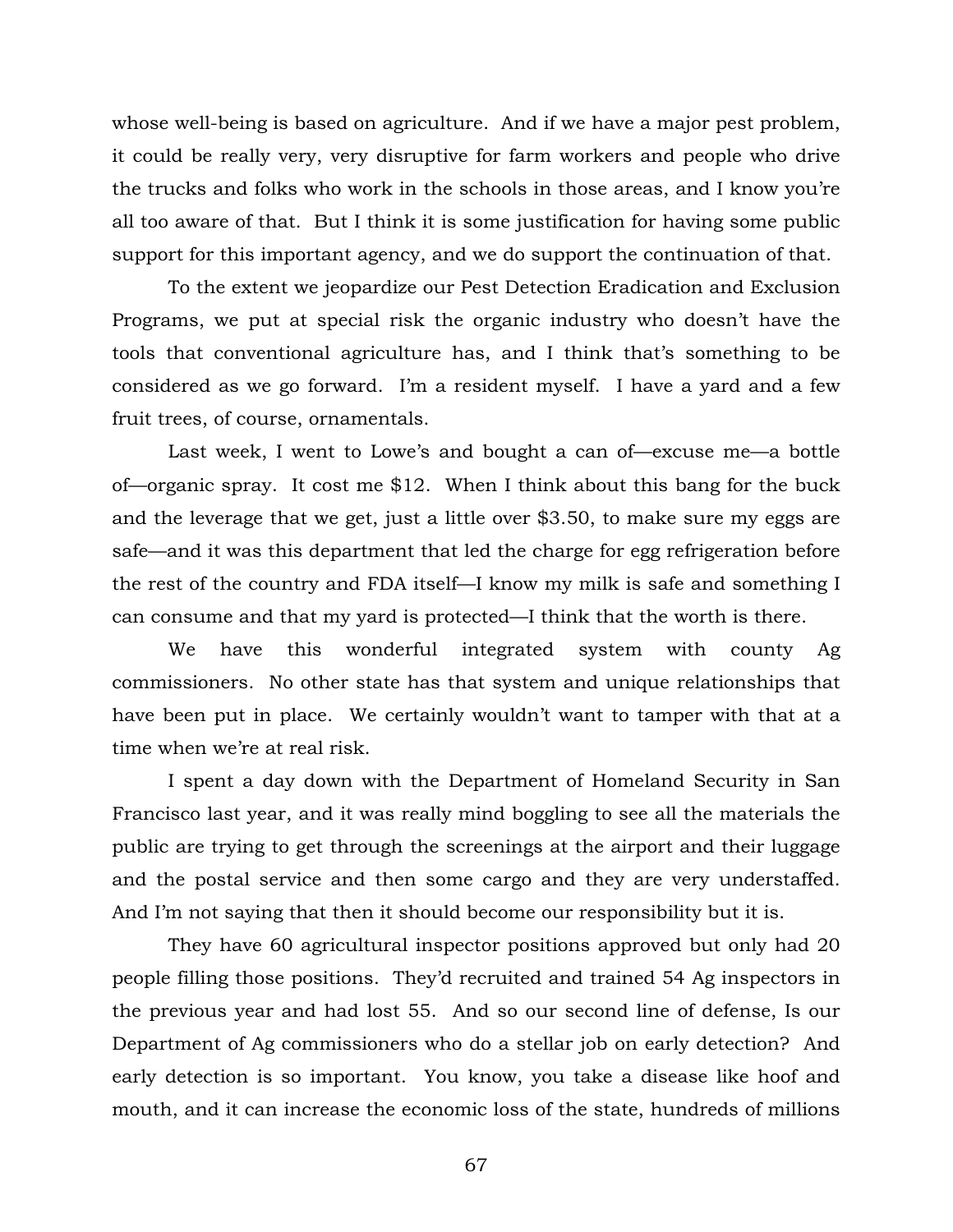of dollars, for every 48-hour period and so very important we keep that in place. I'm not saying somebody else can't do it, but I do think that we have a system that is tried and true and has proven itself in many ways.

 Food is essential. I think that's something to remember. We do see a big focus—and I know you'll appreciate this with all you've done lately. We do see strong public support for local food production, wanting to buy those things that are near to home, have less impact on the environment—we're not shipping it long distances—and better control over the safety and quality and affordability and the availability of that.

 I think I can quit there because most of the other points have been covered by the others, but it's an important part of our economy, one that's still functioning at a time when a lot of others aren't.

**SENATOR FLOREZ:** Thank you.

**MR. MATTEIS:** Thank you.

**SENATOR FLOREZ:** That was Rich Matteis, by the way, for the record. I want to make we've got your name. Okay.

**MR. SCOTT HUDSON:** Good afternoon, Mr. Chairman and Committee members. I'm Scott Hudson. I represent the California Agriculture Commissioners and Sealers Association, and I'm the San Joaquin County Agricultural Commissioner.

 Being towards the end here, I find out that a lot of my comments might sound a little bit redundant so I do apologize for that. But the partnership between the California Department of Food and Agriculture and the county agricultural commissioners has produced productive, efficient, and costeffective services for all Californians for many years. We believe that eliminating CDFA could impact the productive service delivery that has developed through this partnership without providing any significant cost savings to the budget, state budget.

 As an example, CDFA has a long history of building partnerships with the United States Department of Agriculture, county agricultural commissioners, and the agricultural industry to develop effective and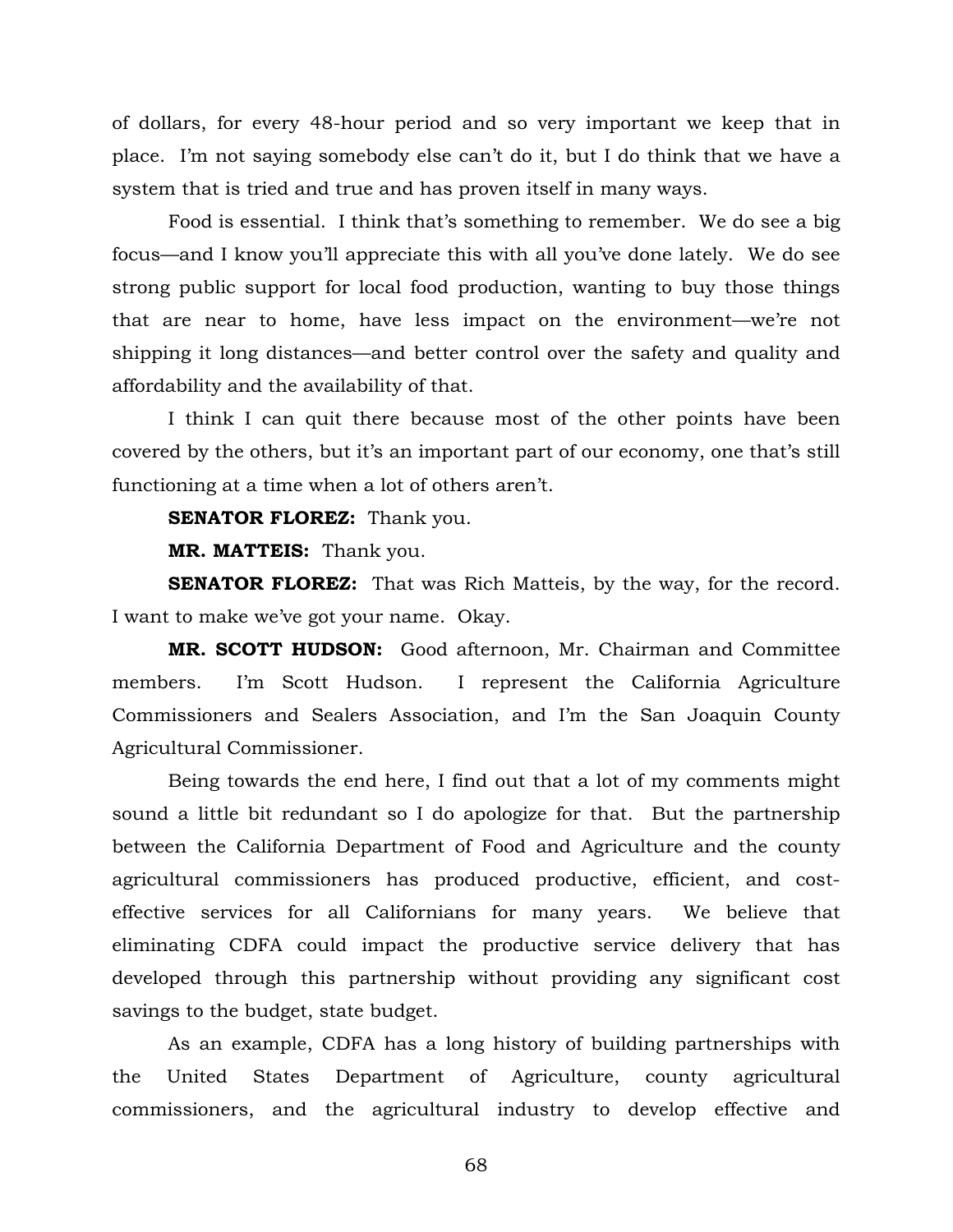innovative programs that prevent harmful, exotic pests from becoming established in California. These pests not only threaten California's \$37 billion agricultural industry but also urban landscapes, home gardens, the environment, and people. The county agricultural commissioners play a large role in CDFA's Pest Prevention Network, and it has proven successful in excluding harmful pests from entry into California for many years. This system has undoubtedly saved California billions of dollars in pest eradication costs. However, CDFA's Pest Prevention System is dependent on having the expertise in many different areas working together on the common mission. Scattering the expertise among other state agencies comprise the effectiveness and productivity of California's Pest Prevention Program.

 As has been mentioned before, eliminating California's Department of Agriculture could also impact our ability to leverage funding from USDA. Most states have departments of agriculture that work closely with USDA to help carry out federally funded agricultural programs on the state level. Consequently, the partnership between USDA and CDFA is critically important to help leverage federal dollars for agricultural programs in California. These programs not only service the agricultural industry but also consumers, the environment, and the general public on both the state and local levels.

 We believe that transferring the programs to CDFA, including those in division and measurement standards, to other agencies would not provide any cost savings and could actually increase state budget costs. The specialized services that CDFA provides would still need to continue with the same workforce. However, additional administrative layers may be required in those agencies receiving programs from CDFA to provide the oversight and coordination necessary to actually run the programs.

 While the current state budget deficit does require decision makers to review every possible alternative for reducing costs, structural changes should not be made unless there is certainty that savings will actually result and effectiveness will be maintained or improved. We believe that neither will occur with the transfer of CDFA programs to other agencies.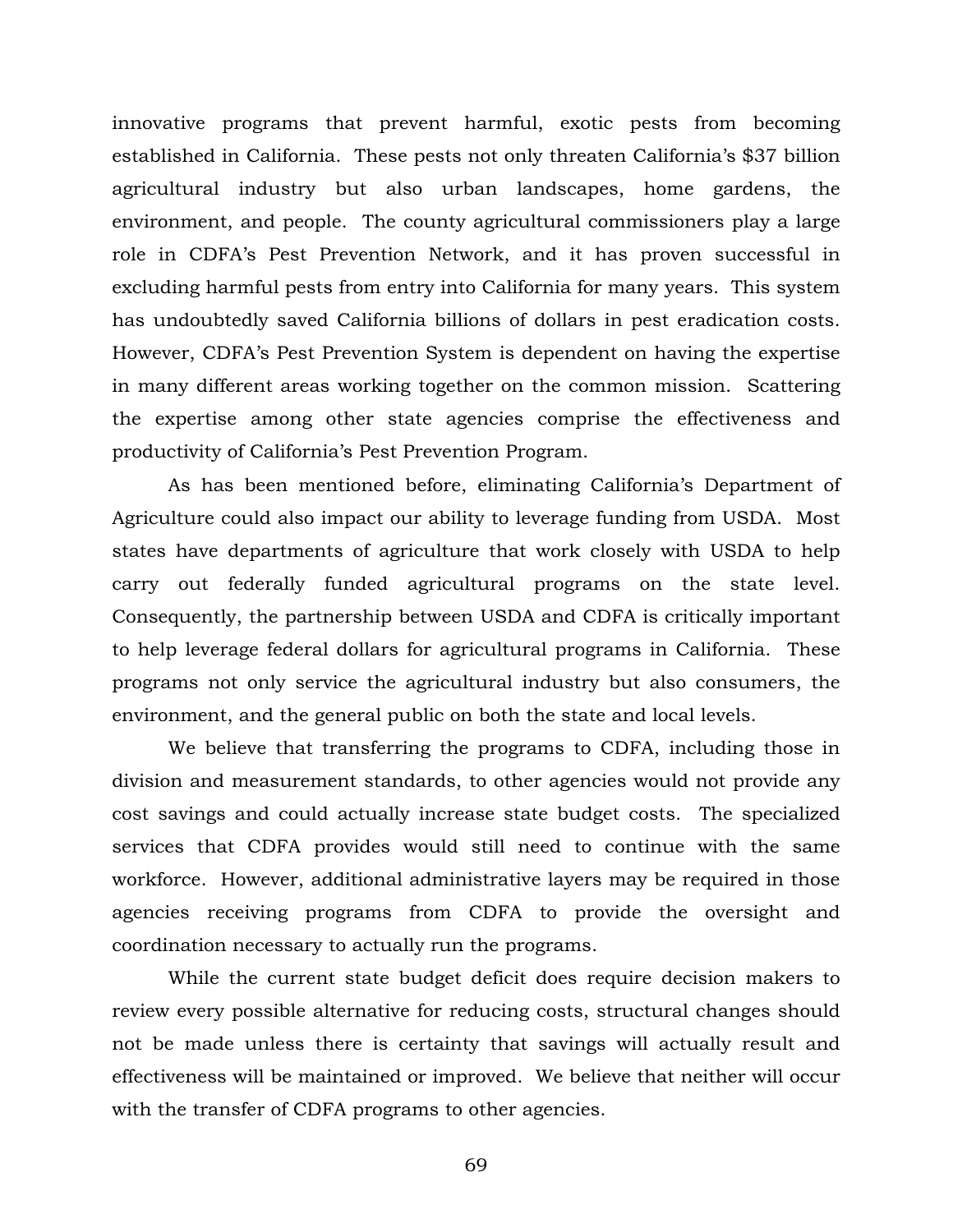**SENATOR FLOREZ:** Great. Thank you.

**MS. YANNICK PHILLIPS:** Hello. My name is Yannick Phillips from Sonoma, and I want to first thank Senator Florez and Senator Maldonado, if he was here, and the Members of the Committee for holding this very important and much-needed hearing. Thank you so much.

 Thank you, Rayne Pegg, for shouldering the position of Secretary Kawamura's position today.

 As a native Californian, having spent countless hours on my grandparents' citrus farms near San Diego, I can honestly say that I'm certainly appreciative of our hardworking California farmers, as well as their crews and the farm workers, and I'm a fierce advocate for what they all stand for, which is stewards of our land. And if any of them are here today, thank you.

 I'm here today to testify in front of you, kind of stemming from the issue of the light brown apple moth, an issue that has strongly interrupted by my life and that of others and almost for two years now, and continues to do so. I have become more familiar with CDFA more than ever.

 When I first heard that the people of Santa Cruz and Monterey had been sprayed, I really thought it was a joke that they had been aerially sprayed. I really didn't think our state did this. I then heard that there had been spraying for potentially destructive moth, moth LBAM, light brown apple moth. Upon finding out that California had the same temperate climate as New Zealand, I immediately read all I could find on the light brown apple moth. And not finding as much as I wanted on grapes, I was very concerned for our industry up there. I live in Sonoma, a large grape-producing county.

 I decided to make numerous calls to dozens of New Zealand grape growers, farmers, the New Zealand governmental agencies, independent, wellrespected entomologists, some of the largest fruit distributors, and citizens as well. And I was shocked. I found out that from those numerous calls, numerous interviews, no one confirmed to me that the light brown apple moth was an insect of major concern and some actually laughed on the phone. It is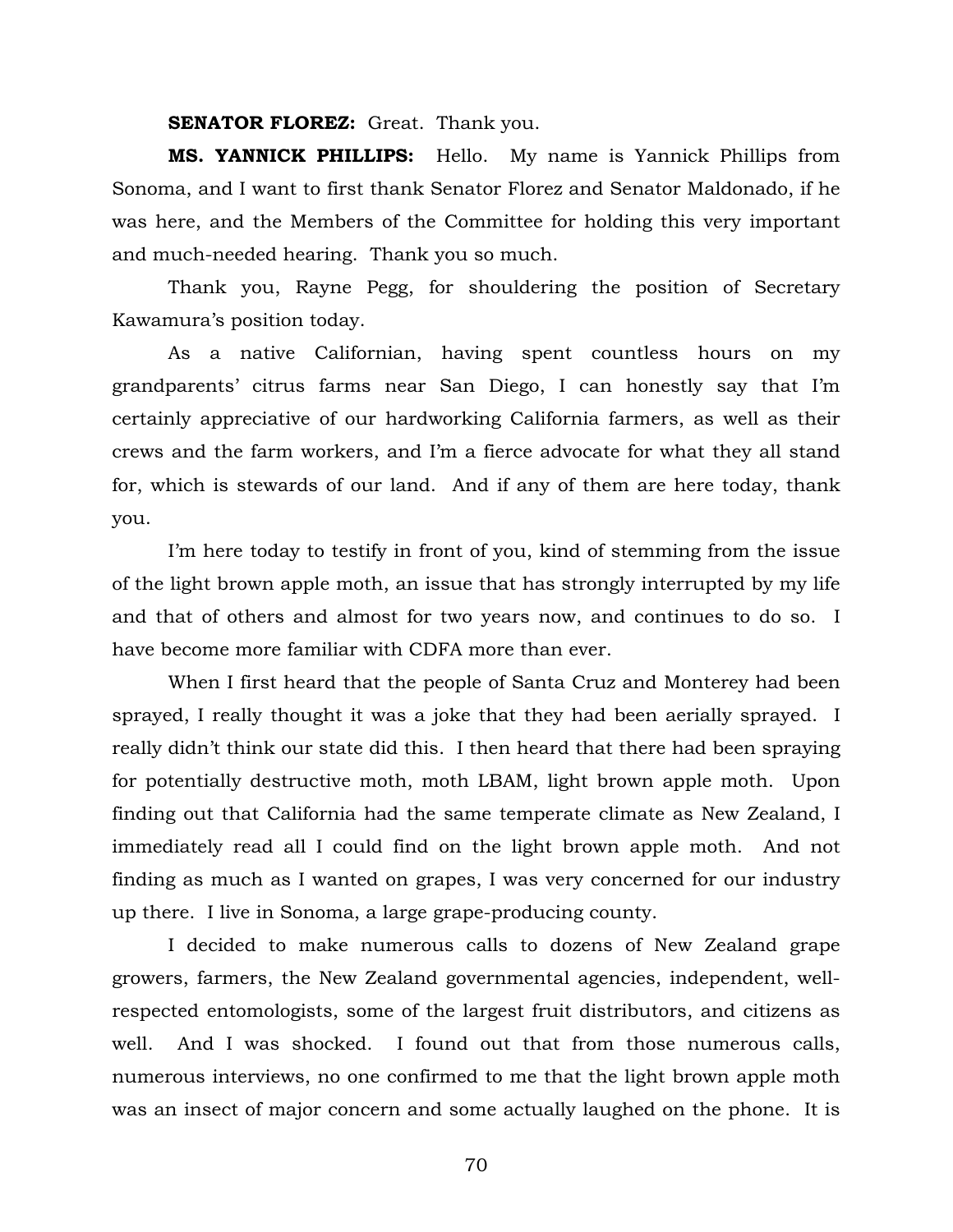then that I really felt completely insulted and disgusted by CDFA's past action in Santa Cruz and Monterey. And at the time, they were planning for aerial spray in the Bay Area. I thought that CDFA was an agency that we could trust. And having my family in farming, I just always thought they were there.

 So some of us that are involved in the LBAM issue would probably say that CDFA's LBAM Eradication Program has tried to drive a wedge between citizens and farmers. But for some of us, as myself who's devoted to not having our farmers also hurt by this program with the harsh quarantines imposed on them, we will defend them as well as ourselves and that the real true story is that the moth is not a real threat, as far as the insect itself. The threat is the international trade issue.

 I sure wish that, if he was here, I would say it to him personally, Mr. Lyle, who's with CDFA, would stop using the word *threatening* moth and instead start using the word, that it is a *trade* threat. That's what it is. It's a trade threat. Every time he says that the moth is a major, major threat, he really loses his and CDFA's credibility.

 There is, as I think right now, today, there is not one crop-loss report that has been brought to any Ag commissioner in California on the light brown apple moth. I think the Farm Bureau president, Doug Mosebar, gets it really right when he says, other places don't want the moth. They'll clamp down on our farmers to make sure that it doesn't move; the trading restrictions pose a particular burden for organic farmers and for small-scale farms and nurseries that sell products to Canada and Mexico. So I could say much more on the issue of LBAM, and it's consumed a lot of my time. I've been working a lot on this issue to keep the Eradication Program out of Sonoma, Sonoma County, and I will continue to work on keeping it out of my backyard. And when I say my *backyard*, I mean that in the broader term, not just my personal backyard.

 As far as the elimination of CDFA as an agency, I don't know all the intricacies of the agency so I cannot stand here today and say that the department should stay or go. But what I do know is, that when the care for people gets put aside, ignored or, worse, threatened, like the aerial spray, and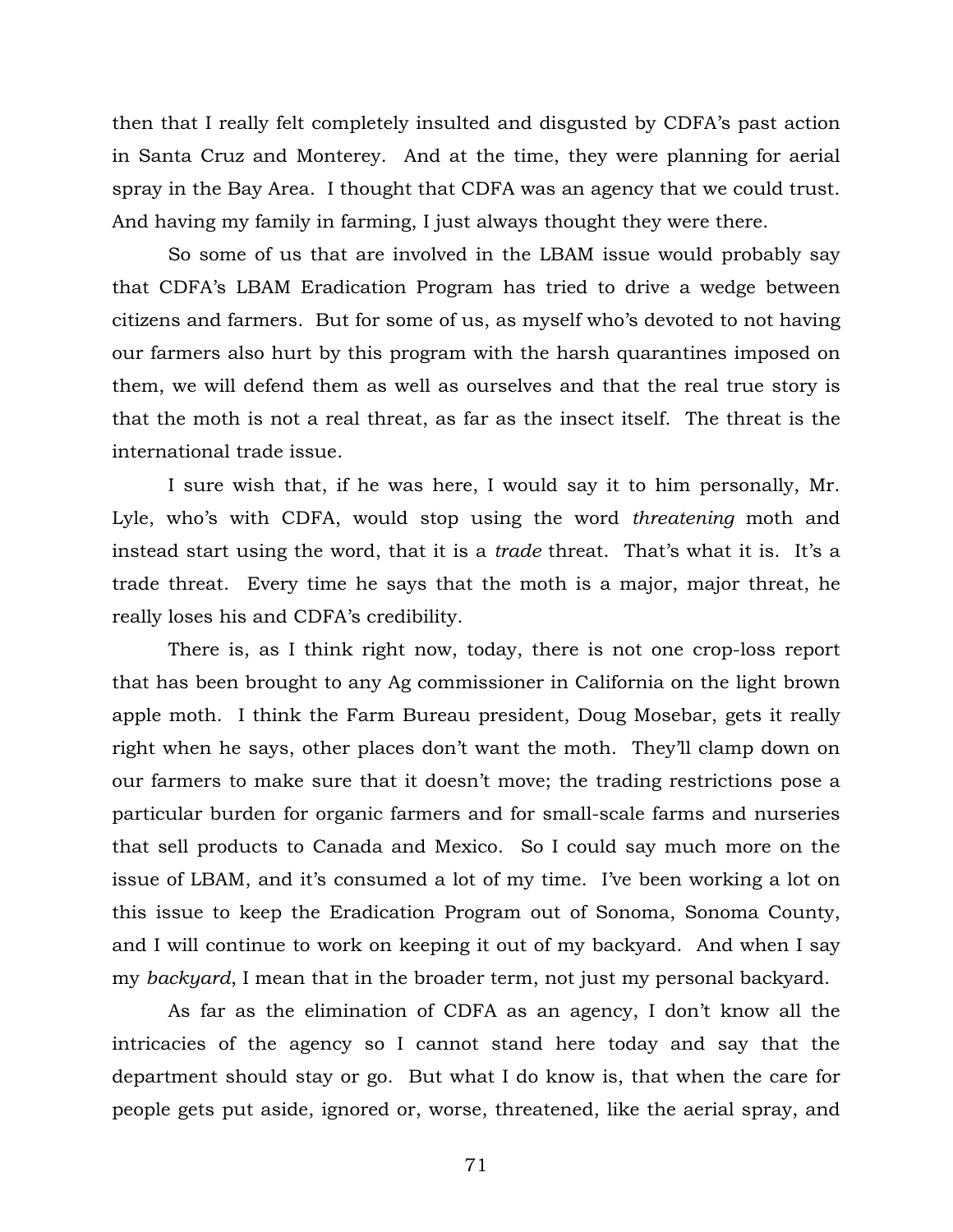the interests of pesticides and pesticide manufacturers as, again, in the aerial spray, take the front seat, that agency, CDFA, certainly needs a major makeover in the form of maybe a wakeup call haircut, as I like to call it. And for CDFA, that might be a real good shampoo, good cleaning, and a crew cut.

 So anyway, I want to kind of maybe wrap up here, but in conclusion, I would like to thank CDFA for opening my eyes and others so that we can be made aware of how things are done in their department and how now we, the people, can help you make the change for the better if you are to still exist, if that's still a possibility. We need to remember that the economic prosperity of our farmers, the ecological health of our environment, and the interest of California consumers—those three things—cannot be separated. Those dovetail very, very tightly.

 So people like myself are not asking you if we can be part of the discussion. If you can open the door and give us a seat at the table, we are actually demanding it and we won't stop demanding it. So please be ready to greet us and let us pull up a chair.

 So Mr. Kawamura, if you were here—I'm saddened that I wasn't able to say this to him directly—but if the fate of CDFA is to still be around and not disintegrated, you do need to start involving consumers into this conversation—the voters, the taxpayers. The people of California will stand with you and support you and praise you, and you can start restoring the trust that was greatly lost by many, with the light brown apple moth issue, with maybe potentially now the gypsy moth, with a lot of the eradication programs.

And I really love the Farm Bureau's statement which says—I read this a while back that says—common sense, hard work—you get results. So let's get to work and clean CDFA. So thank you again to the chair and the Vice-Chair Maldonado of this committee and its committee members. Thank you.

**MR. ROY UPTON**: Thank you. Roy Upton, Citizens for Health. I also approached or became of CDFA through the LBAM issue. I live in Santa Cruz, so it was very close and dear to our hearts when he heard about aerial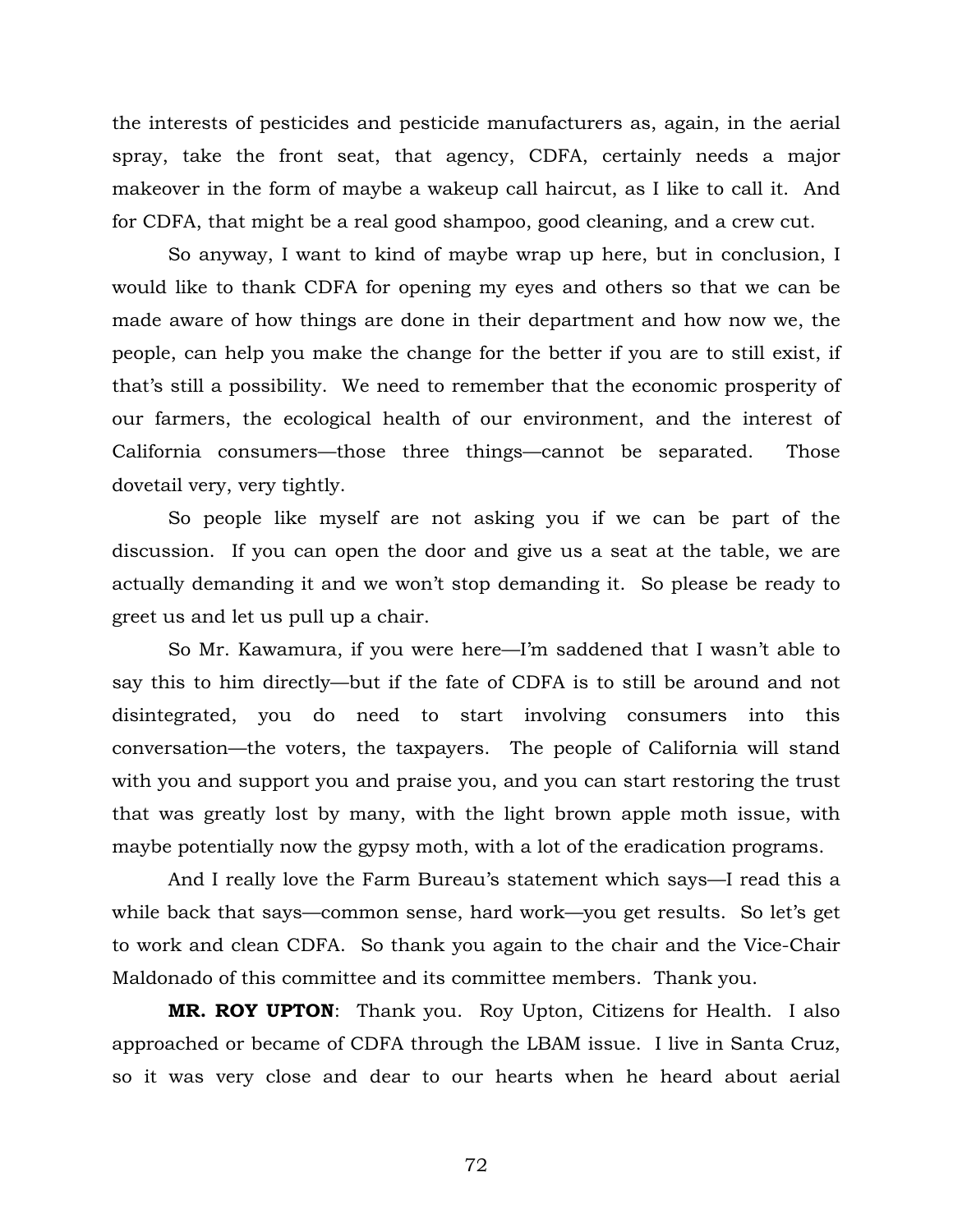spraying. I'm going to try to couch my comments from the perspective of the overall arching goals that you had on your mind.

Now the first part is the manner in which this particular invasive species was approached. It seemed that a program was implemented before adequate science or review was conducted. So a few million-dollar project turned into a \$70 million project for species that three months of our time is a few handful of citizens going to New Zealand, going to Australia, talking to experts in Hawaii, Australia, India, Ireland, the United Kingdom where LBAM is naturalized. In three short months, we were to find out this is not a moth of mass destruction as it was portrayed to be, that it was an insignificant insect, background feeder in forest, and literally everything feeds on it, from spiders and flies and mosquitoes to birds and bats and everything in between.

As Yannick found out that it was an insignificant pest in wine, we found out it was insignificant in grapes and apples—all the primary crops—that it was said to be a moth of mass destruction. Again, had CDFA or USDA taken just a little bit of time to review the modern literature, the scientific, published literature on LBAM and talked to the experts that we were able to talk to in those countries, they would found the same thing that we did and saved a lot of money and a lot of heartache.

In Santa Cruz, \$500,000 was allocated to a marketing campaign to tell us how good the aerial spraying was for our communities. I don't think that's money well spent. There is indication that the same can be said for the eradication program for medfly as well as glassy-winged sharpshooter. The medfly, if you look at any one of your cups on your desk there, in the last 22 or 26 years, we've been eradicating medfly to the tune of about three-quarters of a billion dollars, and the number of medflies that we've caught, that those programs have been based upon, can fit in one of those cups. That's the amount of money, three-quarters of a billion dollars for about three-quarters of a cup of medflies that have been trapped in total. These are the types of programs that have to be reevaluated constantly as to their effectiveness.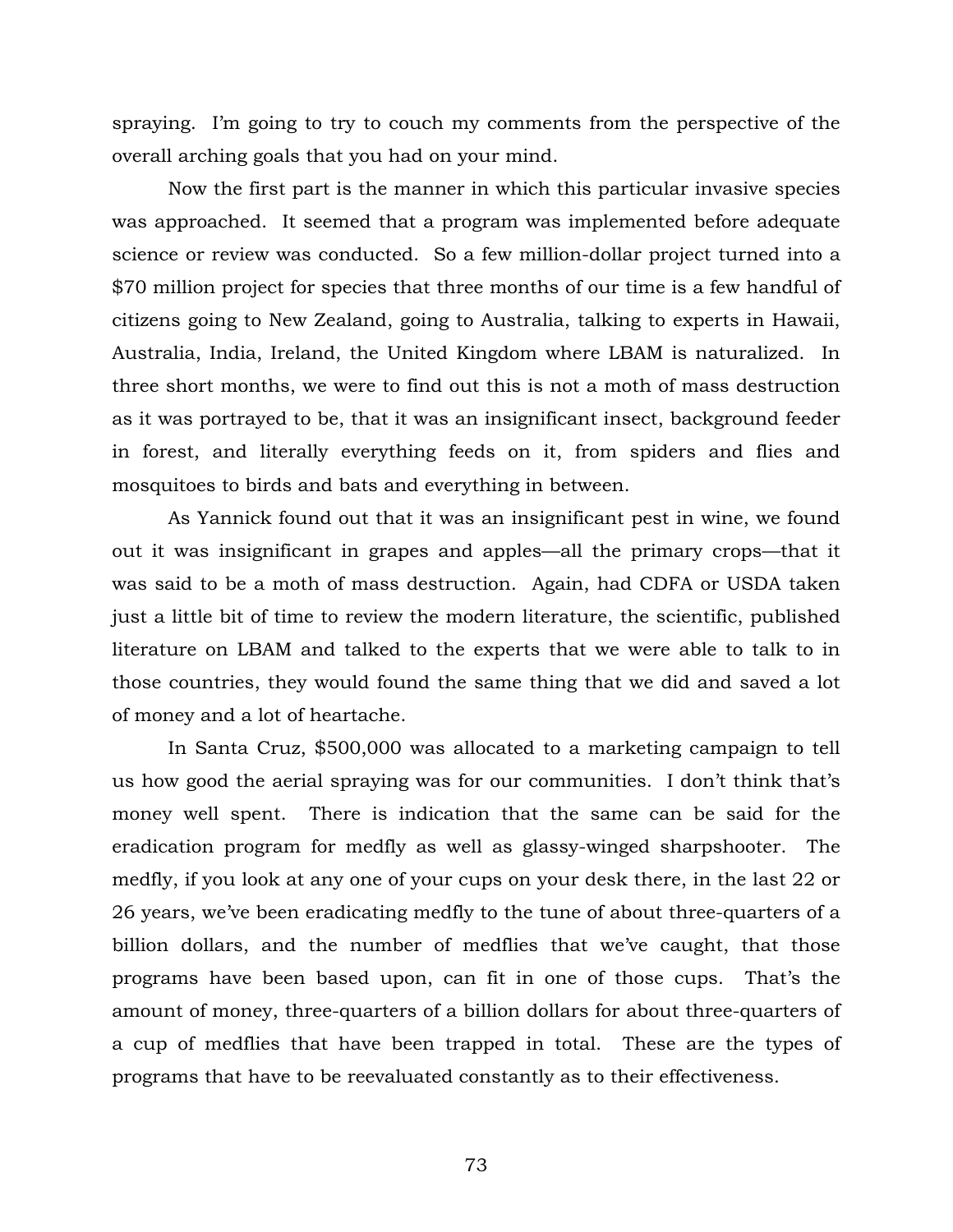A few weeks ago, I provided your office with a list of eradication programs that CDFA has been involved in over the last 26 years, and they've been eradicating the same nine pests for 26 years. This suggests that their eradication programs are ineffective. They're control programs, not eradication programs. They should be called that. And many of those controls possibly could be turned over to industry so that taxpayers aren't paying for wasted programs that don't really work and can't work.

On the environmental side of things, I think it's very significant in the manner in which CDFA goes about doing these types of programs, which, as you pointed out, was a big part of their expenditures on these invasive species. On the environmental side, when we started being aerial sprayed, that was blanket spraying. LBAM covers 30,000 square miles. You can't expect to eradicate a species by aerial spraying 30,000 square miles of California. Citizens won't put up for it, but it also won't work.

 We are also—our nurseries in our local area were being required to treat their entire acreage with chlorpyrifos, and this was right along waterways, rivers, right into the national—the Monterey Bay National Marine Sanctuary. If CDFA is to have a strong environmental charge, we have to pay attention to this because these types of pesticides disrupt the normal ecological equilibrium that keeps pests at bay. As the woman pointed out from the textbook, when we disrupt that balance, we take benign pests, including something like LBAM, and we can make a benign insect into a more significant, economically significant, pest.

 So I had a few recommendations. The first is that we definitely need to restructure the manner in which invasive species are addressed, first by putting a little bit of research before knee-jerk reaction programs that initiate emergency programs, an emergency funding, that really isn't necessary. Two courts, California courts, ruled that there was no emergency program or emergency justification for the eradication program of LBAM. Second, we have to develop a relationship with USDA and CDFA and the public that's proactive and positive, not reactive and antagonistic. We were told, you will be sprayed;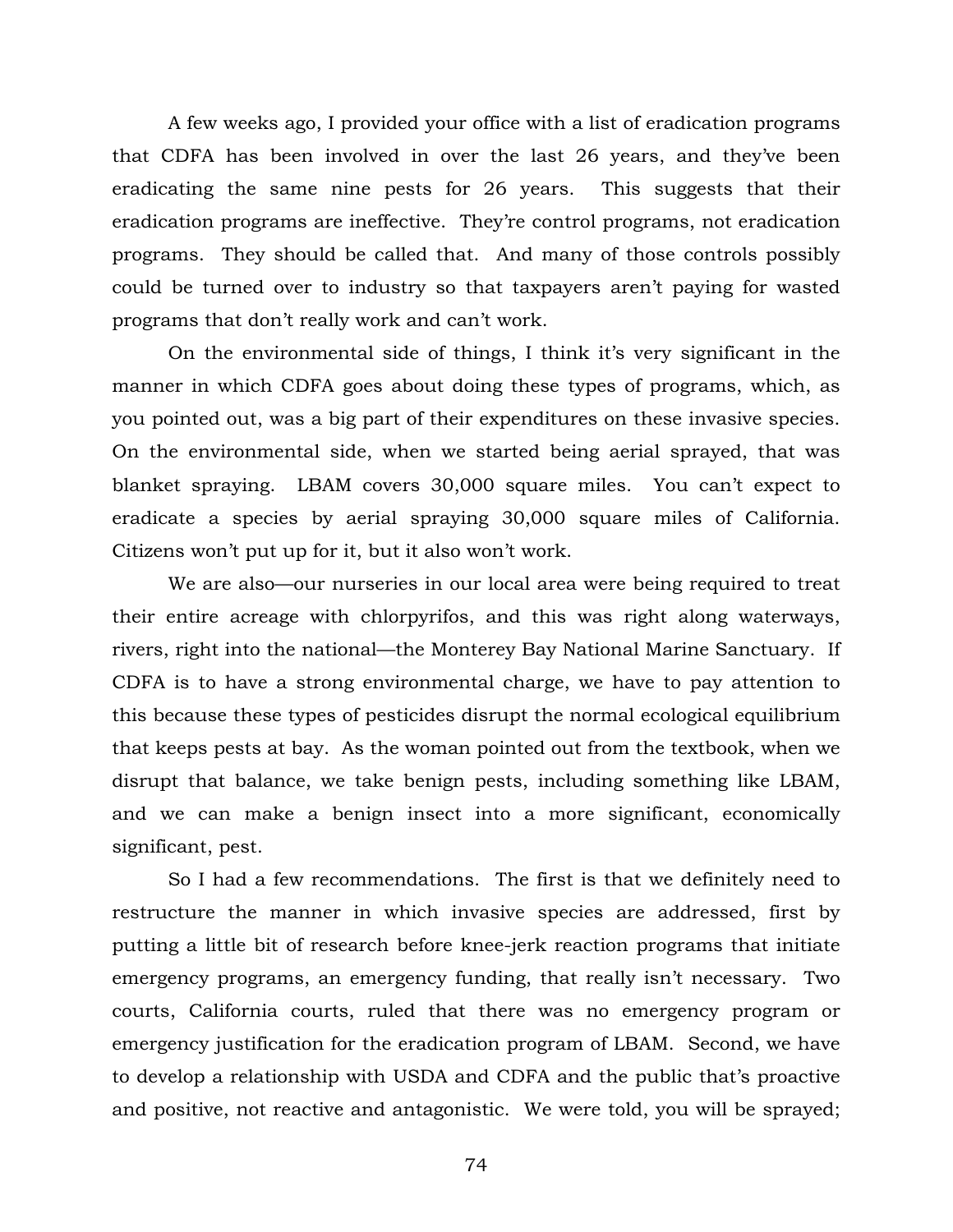you don't have a voice in this; you don't have a choice; this is our authority. Not to us. You work for us, just as the legislature works for us, and we need to demand that, just as Yannick said. But we need to develop a positive relationship.

 Same thing between the farmers and CDFA. Many of the farmers were approached in antagonistic ways saying, if you don't sign onto this program, you will be quarantined; your crops will be sterilized; you will lose your market. This is not a positive approach to regulation, in my opinion.

 A possible mechanisms for doing these types of programs may be the convening of a standing, invasive species council within the UC system that could be used as the brain trust for developing programs from the perspective of, one, is it needed? Is it cost-effective? Is it best if government bear that cost or industry bear that cost? And is it successful? Can it be achieved? In the case of LBAM, it is very clear that eradication is absolutely impossible with an insect that's spread over 30,000 square miles with populations that were trapping of 30,000 and 40,000 which actually represent many millions because of the trapping inefficiency of the traps.

 So those are some recommendations that we want to make from a Citizens for Health Perspective. Our interest is very strong in the area of both public and environmental health and we need to restructure our thinking of the way we do agriculture. So thank you so much for giving us the opportunity to make these comments.

**MS. HELEN KOZORIZ:** My name is Helen Kozoriz and I'm a member of Stop the Spray, and I've been working on the light-brown apple mouth issue since I've read about it in my local community newspaper in Mount Clair and that was February 2008 so I've been working full time ever since.

 I just want to say that Yannick and Roy basically summed up my feelings about this program, and I know it's been a long day and so I'm just going to read a letter that I brought with me. It was written by a woman who lives in Santa Cruz who was aerially sprayed for the light brown apple moth in fall 2007, and that program, that spraying, resulted in over 643 adverse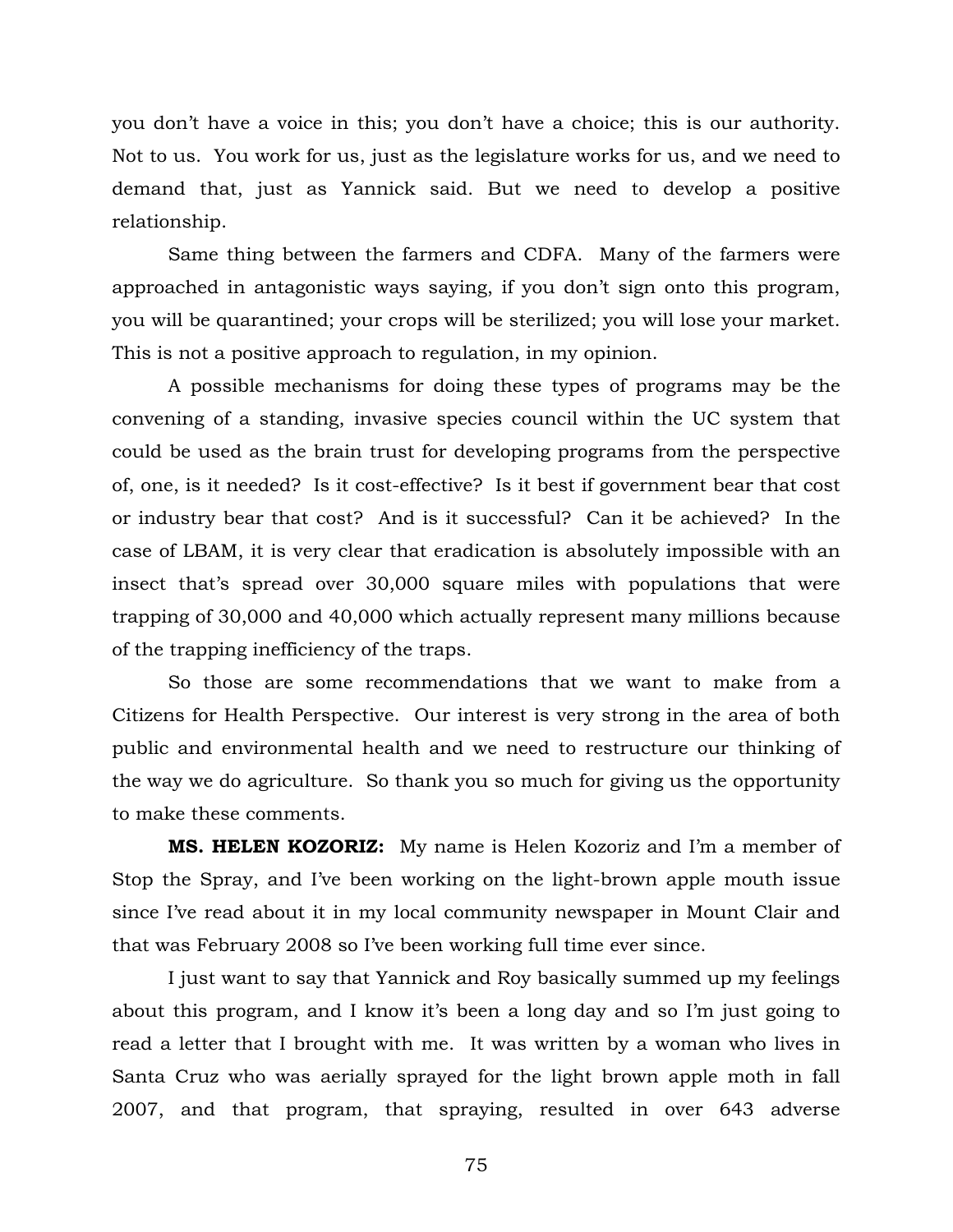complaints of ill health effects that were documented; and my belief is that that was probably the tip of the iceberg. There were actually thousands of people who were injured by that aerial spray that took place, including two children that almost died.

Her name is Paulina Vorsick:

 "Dear Senator Florez, I'm unable to make it to Sacramento for your hearings on the fate of the California Department of Food and Agriculture so am having a friend bring my written testimony with her.

 "I feel no state can survive without its Department of Agriculture, but I worry California may not be able to survive the current instantiation of CDFA. My bottom line with regard with CDFA would be, change or die. CDFA has demonstrated that it bases its actions on the outdated protocols of the past and not on 21st century paradigms of sustainable agriculture and horticulture. Contemporary science and research doesn't seem to guide the general operating principles of CDFA; instead, an attitude of the public be damned; we can do whatever we want to farmers and growers, and there's nothing you can do about it. It seems to characterize the agency as it is run now.

 "I have been active in fighting the Light Brown Apple Moth Eradication Program for almost two years, and I have always been struck that the attitude of CDFA on this issue was not one of, How can we help our farmers and growers cope with this minor pest? Let's be an advocate for California agriculture in dealing with international trade issues brought about because of the detection of LBAM in California. Instead, CDFA insisted on charging ahead with quarantines and thoughtless toxic treatment programs that weren't necessary, couldn't work, weren't well thought out, and were injurious to both the livelihoods of farmers and growers and to the health and environment of the state that is paying the agency's bills.

 "CDFA made farmers and growers its enemy rather than the glitch in international trade policy that caused the whole LBAM ruckus. I have been stunned by how nonsensical, intellectually dishonest, and arrogant CDFA's conduct has been. Its policies are regressive. Its actions lack transparency or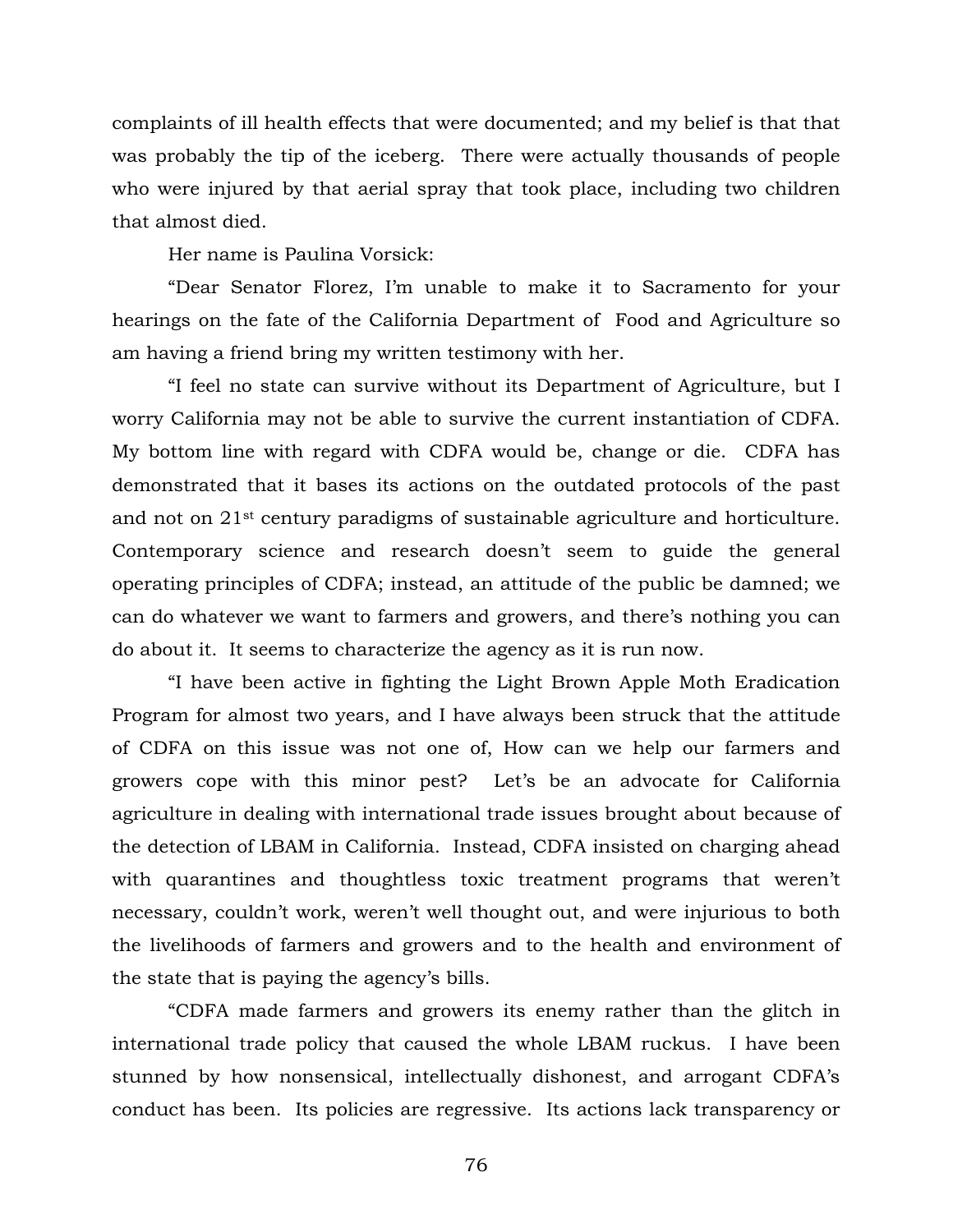logic, and so very little of agency's official positions seem to be influenced by contemporary thinking about the complexities of the biosphere or notions of sustainability.

 "I am a native Californian; and while I have lived in other parts of the country, I have always been glad to come back home. I am proud of how California has the general reputation of being the most forward-looking state in the union. CDFA, with is insular—we are right and everyone else is wrong irrational, don't complicate issues with facts, and bullying institutional culture—does not reflect the innovative thinking California has always represented on the global stage. A state agency, which inspires fear in both the constituency it is supposed to serve, farmers and growers, and the general public is not one that deserves scarce California state dollars.

 "My hope is that a reformed CDFA could foster the good growing practices in agricultural polices that would add to California's reputation of global leadership. A state which leads the world in technology innovation shouldn't be shamed by a state agency whose incompetence and backwardness might seem comical in another context. I believe that government can be a force for the good; I also believe California deserves the Department of Agriculture which isn't backsliding fearlessly into the paths but is moving positively into the future."

Thank you.

**MS. MARTHA GUZMAN:** Mr. Chairman, Martha Guzman with the California Rural Legal Assistance Foundation. I apologize for not having anything in writing for you before the committee, but we really do appreciate having this hearing and really looking at the oversight of CDFA. Although we don't agree necessarily that the department needs to be abolished, we do think there's a tremendous need for reform and the fact that there simply are no checks and balances within the department.

Even just in this testimony related to eradication, there is an extremely powerful influence of the fertilizer and pesticide manufacturers within the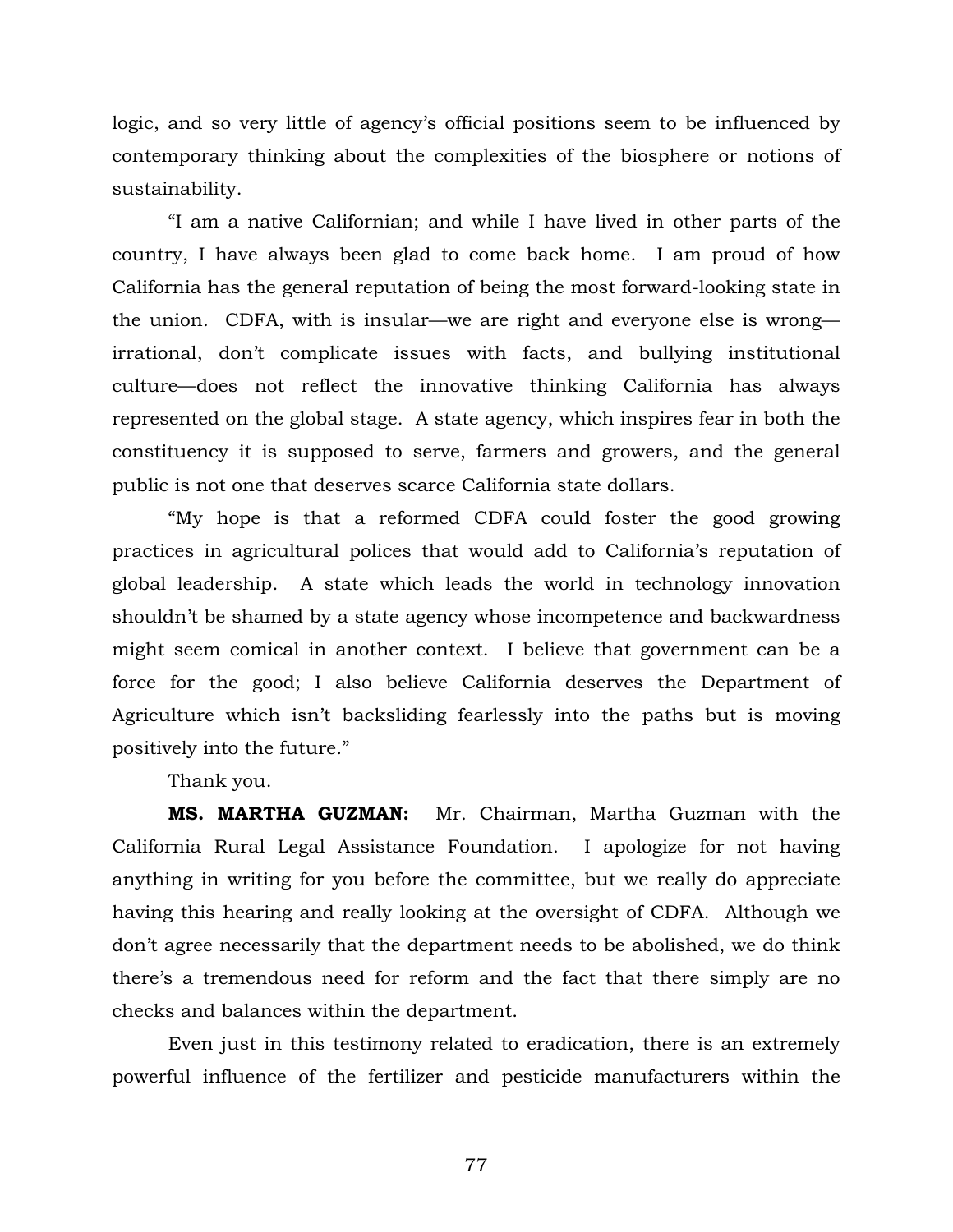decision making of the department. That is a matter of course, not just an eradication but in other programs.

And I would ask, that you proceed and having additional hearings or whatever forums some of these proposals come forward, that you consider one that is not necessarily how the General Fund costs directly. But indirectly we certainly believe it does because it is not run to its fullest extent, and that is the Fertilizer, Research and Education Program. This program, if held at extension, which is our proposal, that it be shifted from the department to extension, would provide much more value added in terms of research that is building on additional research at UC, as well as having direct and comprehensive communication with growers that actually gets this research on the ground. Right now this program is heavily influenced again by the manufacturers. It is conducting some, certainly valuable research, but it's nowhere near where we need to go.

And in relation to the General Fund is many fold. But one in particular is with the drinking-water situation in our communities. As you know, nitrate contamination, primarily from fertilizers, is a huge cost to the state and to local governments and to local communities.

So I would love to work with your staff in further developing this proposal. But just to reiterate, that there really does need to be some further checks and balances within the department. This is one small program that we're very familiar with. It just doesn't go to the level of public protection and public benefit that it could. Thank you.

**SENATOR FLOREZ:** Any other public comment? Okay. More public comment? Yes, okay.

**MS. JUDY STEWART LESLIE:** Good afternoon, Senators. My name is Judy Stewart Leslie. I'm with the Consolidated Central Valley Table Grape Pest and Disease Control District down in Tulare and Kern Counties.

I want to say today that pests and diseases have the ability to change the course of history and that, as did the Irish potato famines, the state of California is under constant assault by invasive pests and diseases which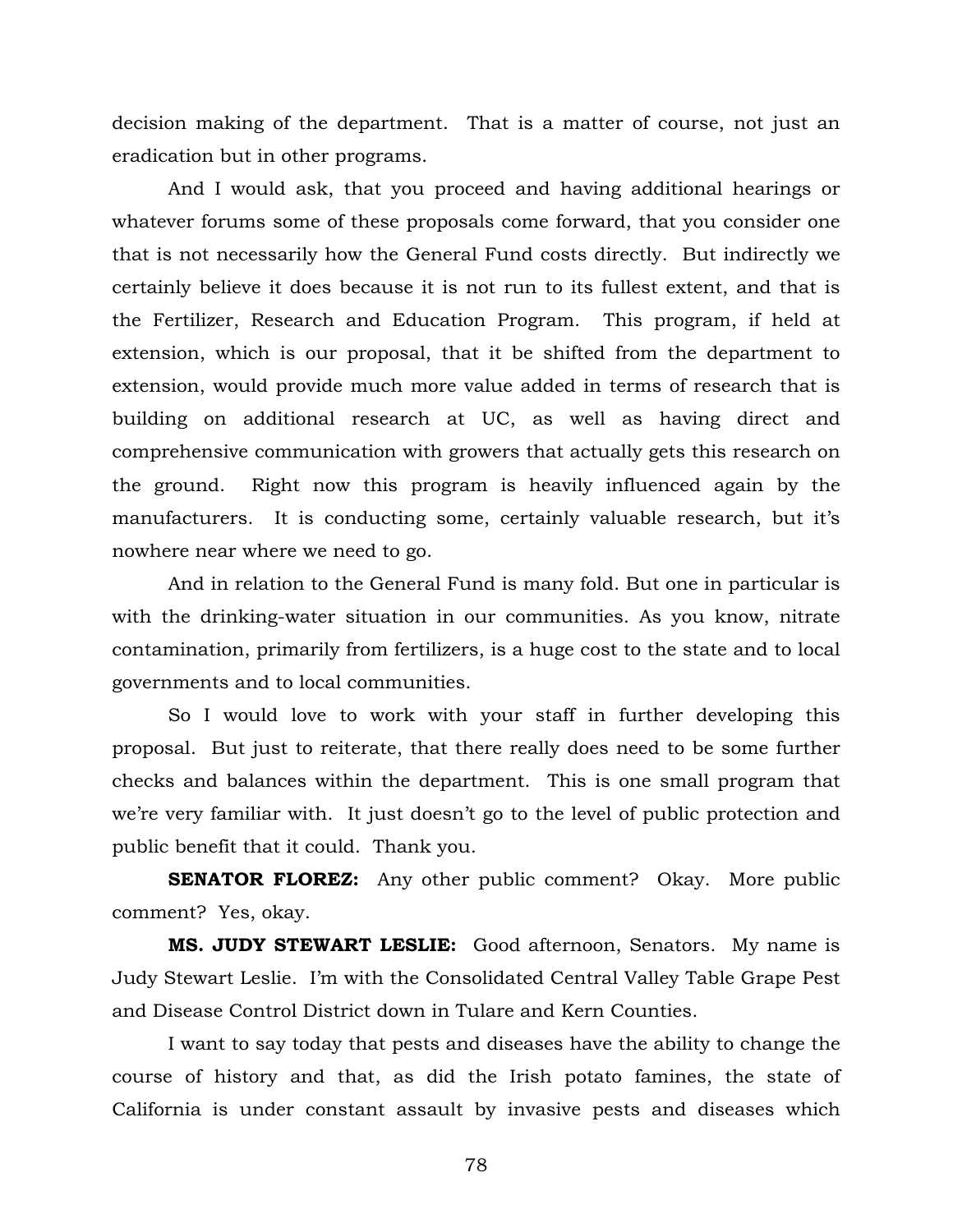threaten the environment, jobs, and economic well-being of the state and the nation and our food security. No other agency has the authority or the expertise to do what CDFA does.

Invasive pests, exclusion, detection, and eradication is not a job for amateurs. Our main question is, Where would the cost savings occur by merely moving CDFA divisions to other agencies? Breaking up CDFA for the purpose of saving overhead is merely a shell game where costs are transferred elsewhere. The perceived efficiency of streamlining upper management will not turn into reality. The truth is, is that the administrators of these successful programs have a specialized knowledge in these areas that cannot be replaced. The efficacy of a program—invasive pest exclusion—would be compromised to the detriment of an entire nation.

We understand that with this looming budget deficit that all departments must be scrutinized for savings and efficiencies, but we ask that careful consideration be taken to make sure that there is a real savings and not a longterm cost to the California taxpayers. With \$36.6 billion of agricultural products sold and the generation of an estimated \$100 billion in related economic activity, the agricultural industry is too important to the welfare of California economy and the overall public good.

Agriculture is different. The oversight, support, and protection of what we eat does warrant a specialized agency. The management of resources, people, infrastructure, biological organisms, and support industries, and many other factors make agriculture a different industry. Our ability to provide a constant variety of economical and nutritious food for this nation is contingent on a specialized and functional CDFA. It is not hyperbole to say that the compromising—the ability of CDFA to protect our food supply—threatens our nation's food security. CDFA should be left intact and whole, and I thank you for your time this afternoon.

**SENATOR FLOREZ:** Great. Thank you. Any other public comment?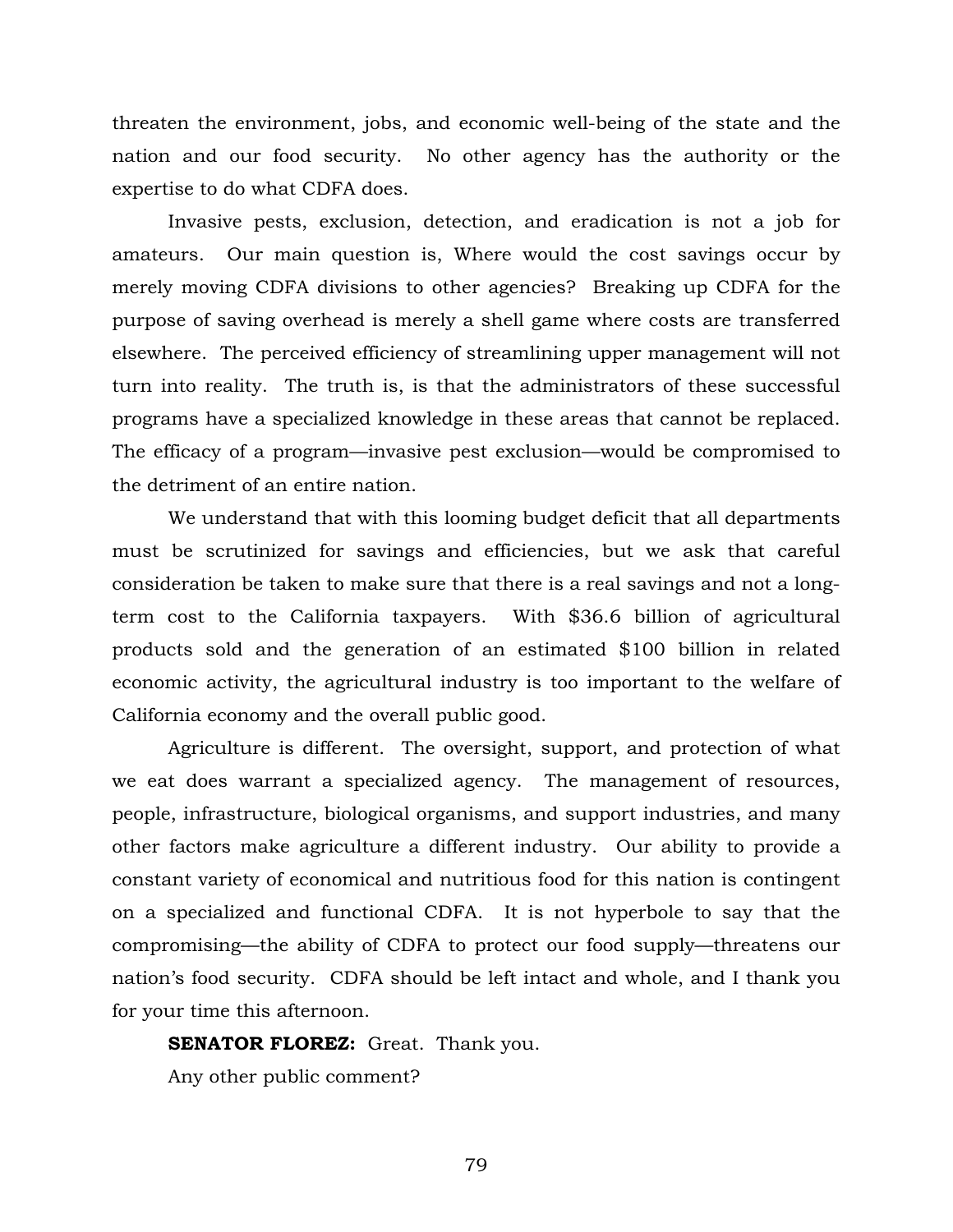Okay. Seeing and hearing none, let's go ahead and close the hearing. I will tell you that, as I said at the very beginning, that no particular function of state government will be immune to change. We're going to start that process and have started that process today. I can also tell you, that while streamlining in government seems to be a very popular notion around here, coming from both sides of the aisle, it is very interesting when we start actually trying to implement it, how much things change very quickly in terms of people's resistance to the word *streamlining*.

I can tell you that, you know, there are folks around here that will continue to hold onto past structures, but I think you can tell today, even by some of the discussion of where some departments need some streamlining, it's clear to me that we can do that. We can downsize; there is value for the taxpayers here; and it's going to take a whole set of new ideas in terms of restructuring some of these pieces and putting them in the right places. It's very clear to me that the appropriate burden here belongs in many cases on those who can pay for it, particularly if they're getting to benefit. And if the taxpayers aren't getting the benefit and a proven benefit, then we ought to make sure that the taxpayers aren't paying the tap at a time that they can't afford to pay the tap.

I can tell you that the next steps for the committee are to take the information provided today, begin formulating a reform proposal. We very much look forward to working with CDFA. We always enjoy working with the folks there. They're very pragmatic. I've worked with a lot of different administrations, and I think this is one who actually comes to the table with some solutions. And so I look forward to working with Ms. Pegg and John and others as we try to figure out this issue of how to downsize this or streamline in a more efficient way. I can't tell you the options to not do anything. We're going to do something. The question is, we pick the right—we pull the right levers.

Let me close by simply saying thank you to everyone. It's been a long hearing. It's been very informative. And we will now go about trying to figure